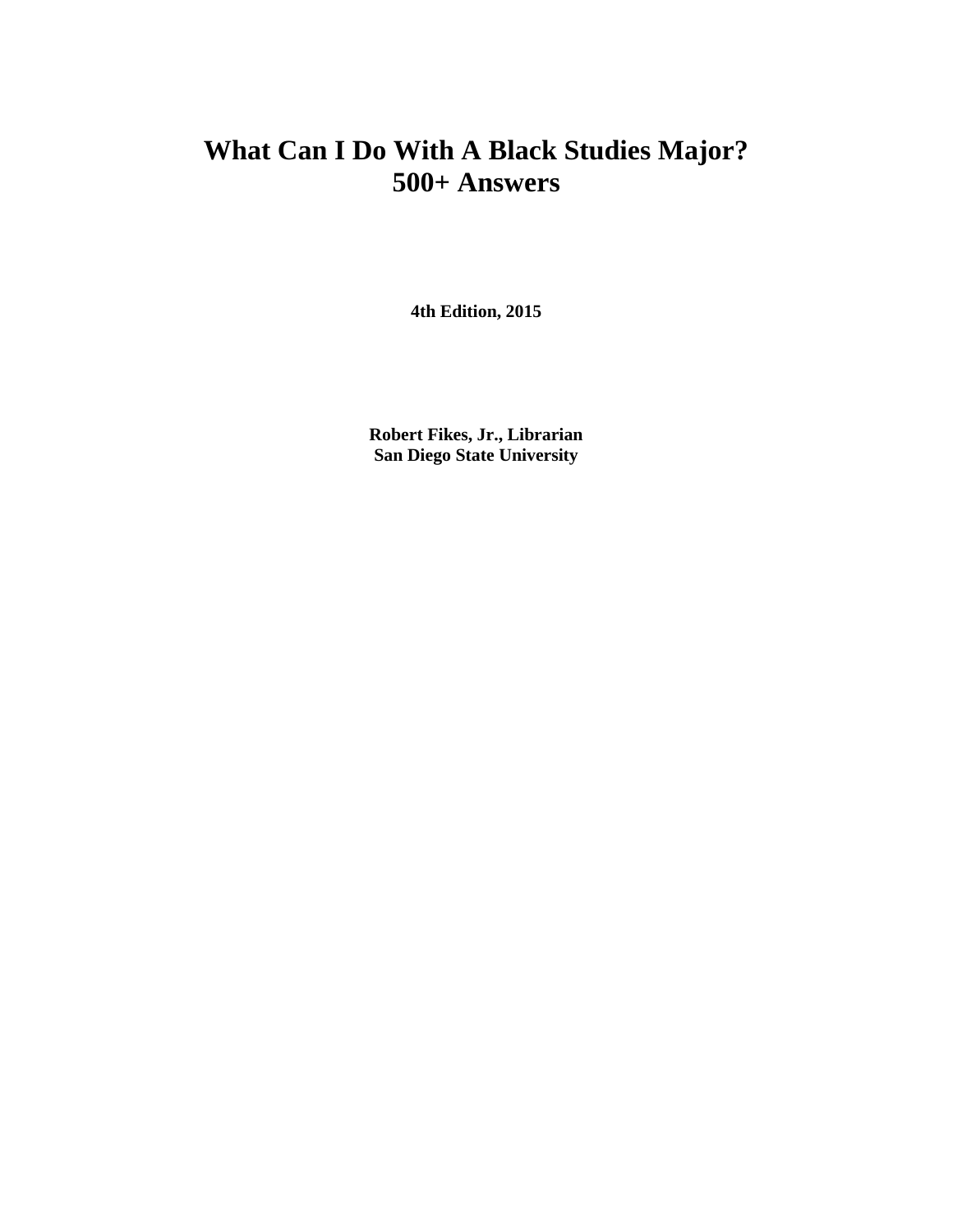The interdisciplinary field of Blacks Studies—alternatively called African American Studies, Afro-American Studies, Africana Studies, Pan African Studies, or Black World Studies, depending on the school where it is offered---is a relative newcomer on the academic scene and its proponents have had to defend its theoretical underpinnings and practicality, something which the traditional liberal arts fields are also challenged to do but not to the same extent. Since the establishment of the nation's first Black Studies department in 1968 at San Francisco State University, and despite the wide acceptance and institutionalization of Black Studies in academia, there still remains the nagging question about its ability to produce outstanding citizens equal in quality to individuals who as undergraduates majored in, say, history or English or art. Black Studies has now been around long enough to notice its handiwork: men and women constructively contributing to society, employed in a wide variety of professions.

It is a difficult task to compile a list of noteworthy people who majored in Black Studies because there are so many who could easily qualify. This list merely scratches the surface. Black Studies attracts a broad spectrum of interested scholars. Not only persons of African descent, but also persons of European, Asian, Latino, Middle Eastern, and Native American descent are represented in the list. Some of those mentioned are virtually household names or have received considerable local or regional attention. It is interesting to note which schools have produced large numbers of high achievers on the list, and rather surprising to learn that many medical professionals first earned degrees in Black Studies. Professions range from A (Astronaut) to Z (Zoo administrator). In short, the answer to those asking what can a person do with a Black Studies major is simple: . . . . Anything!

Most of the entries contain a one-sentence summary of the person's occupation, the type of degree obtained in Black Studies, and additional (usually graduate) degrees in other disciplines which the person was granted.

#### *Medicine & Health*

**Jihaad Abdul-Majid**…….Dentist, owner of Premier Dental, PLLC. In Kentucky and Tennessee. B.S., University of Louisville. DDM., University of Kentucky.

**Lydia Alexander-Cook**…….Pediatrician and President of Summa Physician Inc. B.A., Brandeis University. M.D., SUNY-Upstate Medical Center.

**Johnnie Allen**…….Health Equity Coordination, Ohio Department of Health; former President of the Board of Directors of Health Promotion and Education (DHPE). B.A., B.S., The College of Wooster. MPH, Tulane University.

**Edmund Anstey**…….Senior Resident in internal medicine at Brigham and Women's Hospital. B.A., Washington University (summa cum laude and Phi Beta Kappa). M.D., Harvard University.

**Augustine N. Armstrong**…….Chief Environmental Health Specialist at the Los Angeles County Department of Public Health. B.A., California State University at Long Beach. M.P.H., Trident University International.

**Justin E. Bird**…….Assistant Professor of Surgical Oncology, University of Texas MD Anderson Cancer Center (Houston).

B.A., Cornell University. M.D., Mount Sinai School of Medicine (New York University).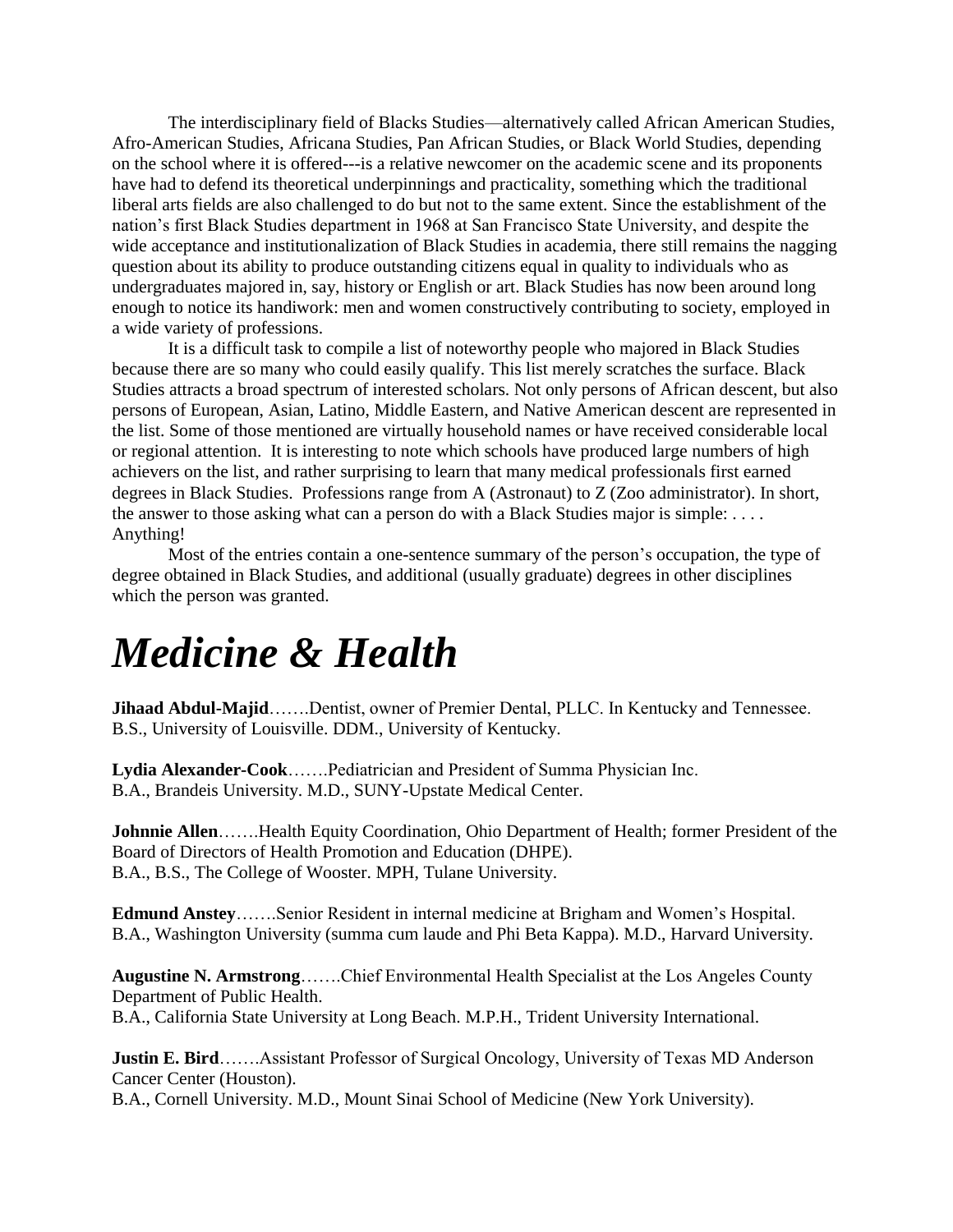**Rhea Boyd**…….Pediatrician at Palo Alto Medical Foundation. B.A., University of Notre Dame. M.D., Vanderbilt University.

**Konju Briggs Jr**…….Occupational Therapist at Village Child Development Institute, Inc. M.A., New York University. M.S. in occupational therapy at Columbia University.

**Ryan Brown**…….Environmental health and safety specialist, Insite manager at Clean Harbors. B.A., Rutgers University. Ph.D. in biomedical infomatics, Rutgers University.

**Aaron Brumfield**…….Chiropractor, Brumfield Sports and Family Chiropractic Cent B.A., California State University at Northridge. D.C., Cleveland College of Chiropractic-L.A.

**Jacques Charles**…….Chiropractor. B.A., University of California at Santa Barbara. D.C., Southern California Univ. of Health Sciences.

**Megan L. Comfort**…….Assistant Professor of Medicine at the Center for AIDS Prevention Studies, University of California at San Francisco. B.A., Wellesley College. Ph.D., London School of Economics and Political Science.

**Rushelle Jones Cyrus**…….Obstetrician in Germantown, Tennessee . B.A., Duke University. M.D., University of Tennessee.

**Sarah Davis**…….Midwife (certified and licensed), co-founder of Birth Roots Women's Health and Maternity Center in San Diego, California. B.A., Cal Poly-Pomona.

**Joseph DeJames**…….Director of Myrah Keating Health Center (Virgin Islands) B.A., Boston College. M.D., SUNY-Buffalo.

**William E. Dingus**…….Dentist. Board certified specialist in orthodontics in private practice in Newark, New York. B.A., University of Washington, 1979. D.M.D., University of Pennsylvania.

**Nonkulie Dladla**…….Doctor of Internal Medicine at Park Slope Family Health Center. B.A., Oberlin College. M.D. Cornell University.

**Candace Lee Edwards**…….Podiatrist B.A., University of Missouri. M.S., Hampton University. D.P.M., Barry University.

**Gerald Fitts**…….Mental health technician at Hillcrest Behavioral Health Services (Birmingham). B.A., Berea College. M.S.W., Howard University.

**Billy Ray Flowers**…….Chiropractor. First black chiropractor in the state of Oregon. B.A., Western Washington State University. D.C., Western States Chiropractic College.

**Tyrese Gaines-Reid**…….Osteopath, medical journalist, practitioner of emergency medicine. B.S., Northwestern University. D.O., Nova Southeastern University.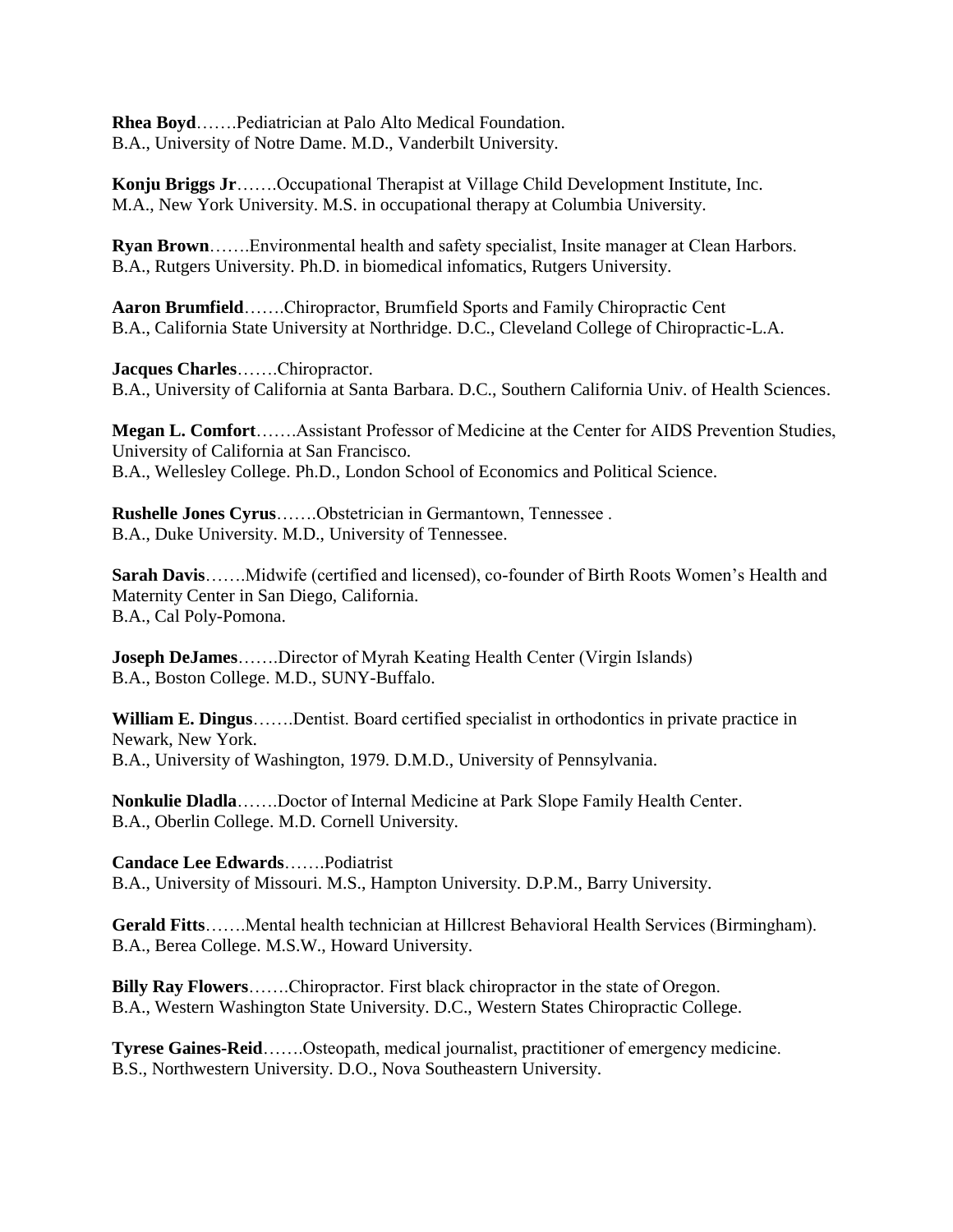**Kayoll V. Galbraith**…….Nurse leader scholar at Jonas Center {New York City) and doctoral student in nursing at the University of North Carolina at Chapel Hill. B.A., SUNY-Binghamton.(BSN, RN). M.P.H., University of North Carolina at Chapel Hill.

**Travis A. Gayles**…….Pediatrician. Instructor at Northwestern University School of Medicine. B.A., Duke University. M.D. and Ph.D., University of Illinois.

**Thomas A. Gondre-Lewis**……Program and project officer at the National Institute of Allergy and Infectious Diseases.

B.A., Oberlin College. Ph.D. in microbiology and immunology at Virginia Commonnwealth University School of Medicine.

**Otis T. Gordon**…….Gastroenterologist at Saint Vincent Health System (Little Rock, Arkansas). B.A., Washington University. M.D., Emory University School of Medicine.

**Brian L. Harper**…….Medical Director of Academic Health Care Centers (NYIT) B.A., Brown University. M.D., SUNY-Health Science Center.

**Orlando Harris**…….Family nurse practitioner in New York, instructor, laboratory director. B.A., SUNY-Binghamton. RN and Ph.D. in nursing at the University of Rochester.

**Senta Hutchinson**…….Veterinarian at the VCA McClave Animal Hospital. B.A., Columbia University. D.V.M., University of Wisconsin.

**Bianca M. Jones**…….Licensed clinical psychologist treating prison inmates, employed by California Correctional Health Care Services. B.A., Miami University. PsyD., Xavier University.

**Samantha Keat**…….Veterinarian at San Carlos Pet Hospital in California. B.A., New York University. D.V.M., Tufts University.

**Senai Kidane**…….Emergency room doctor at Oakland Kaiser Hospital in Oakland, California. B.A., UCLA. M.D., University of Michigan.

**Daniel Kifle**…….Licensed EMT (Emergency Medical Technician) in California. B.A., UCLA.

**Richard Lyn-Cook**…….Physician. Co-authored article in the *Journal of Neuroscience*. Copresident of his medical school class and active in social and professional groups. B.A., Yale University, 1992. M.D., Yale Medical School.

**L. Dawn Mandeville**…….Physician, Atlanta Gynecology & Obstetrics. B.A., Wellesley College, M.D., Morehouse School of Medicine.

**Keith D. Mcgruder**…….Dentist, owner of Just Smiles Dental in Reno, Nevada. B.A., San Francisco State University. D.D.S., University of Detroit.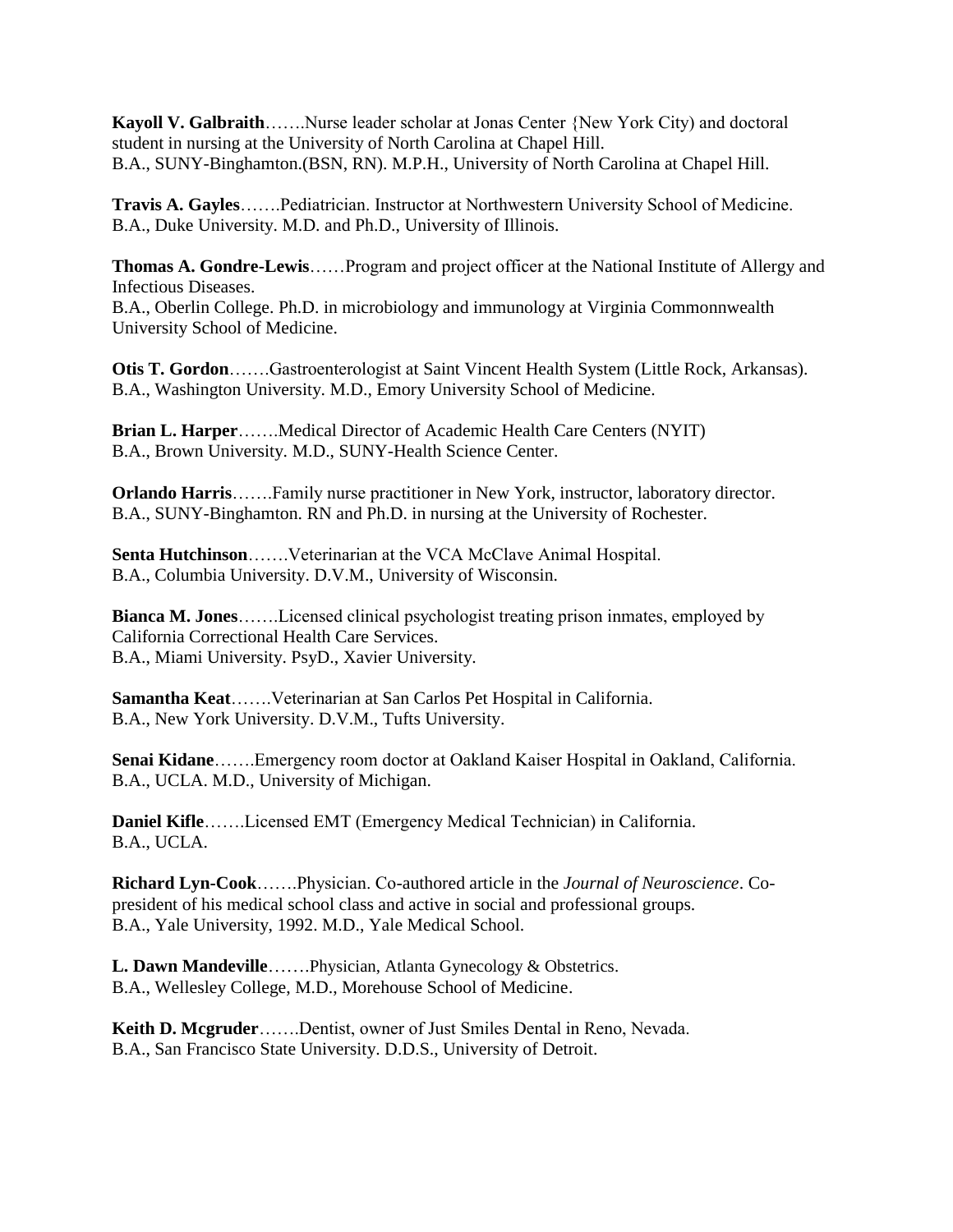**Tracye L. McQuirter**…….Public health and nutrition expert, book author, editor, lecturer. B.A., Amherst College. M.P.H., New York University.

**James G. Minnis**…….Surgeon at Prima Medical Group in California. B.A., UCLA. M.P.H., University of Southern California. M.D., Meharry Medical College.

**Ronald V. Myers Sr**…….Family medicine doctor, musician, Baptist minister, social activist. B.A. and M.D., University of Wisconsin.

**Kimberly C. Narain**…….Internal medicine physician at Ronald Reagan UCLA Medical Center. B.A., UCLA. M.D., Morehouse School of Medicine.

**Cassandra Newkirk**…….Forensic psychiatrist. Vice President and Chief Medical Officer at Correct Care Recovery Solutions in Baton Rouge, Louisiana. B.A., Duke University. MBA, Regis University. M.D., University of North Carolina at Chapel Hill.

**Nana A. Ofosu-Benefo**…….Clinical Dietitian and Morrison Healthcare. B.A., Oberlin College. M.S. in nutrition and public health, Columbia University.

**Gbolahan O. Okubadejo**…….Orthopedic Surgeon at The Institute for Comprehensive Spire Care. B.A., Brown University. M.D., Johns Hopkins University.

**Ranna I. Parekh**…….Psychiatrist. Practices child and adult psychiatry at Massachusetts General Hospital. Also clinical instructor at the Harvard Medical School. B.S., M.D., Wayne State University.

**Naudia Pickens**…….Psychiatrist and instructor at the Florida Academy of Nursing. B.A., Harvard University. M.D., Michigan State University.

**Bridget Porter**…….Certified Personal Fitness Trainer. Detroit, Michigan. B.A., Indiana University.

**Tina Prather**…….Humana Associate Medical Director. B.A., Wellesley College. M.D., Albany Medical College.

**Kevin F. Purcell**…….Medical school student at Wright State University who did his field work of a master's degree in public health in South Africa. B.A., SUNY-New Platz. M.P.H., SUNY-Downstate Medical Center.

**Murisiku Raifu**…….Neurosurgeon.at ProMed Spine (California) B.A., Amherst College. M.D., University of Minnesota Medical School.

**Anastasia Rowland-Seymore**…….Physician. Director of GIM Program and Assistant Professor at Johns Hopkins University Hospital. B.A., Amherst College. M.D., Columbia University Medical School.

**Stella A. Safo**…….Physician (internal medicine), Montefiore Medical Center. B.A. and M.D. at Harvard University.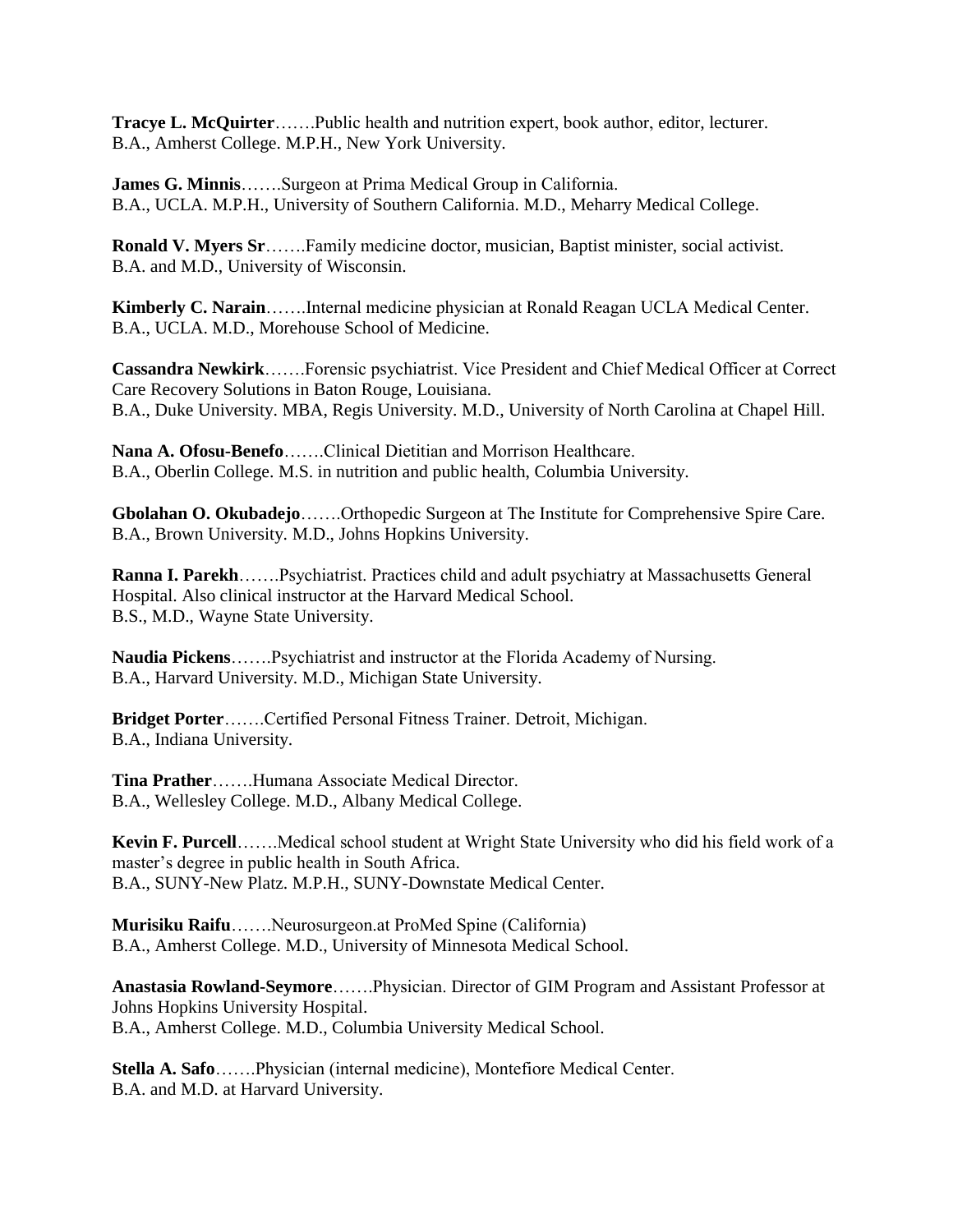**Shonali Saha**…….Primary care, internal medicine doctor. B.A., Columbia University. M.D., Mount Sinai School of Medicine.

**Pamela Sutton-Wallace**…....CEO of University of Virginia Medical Center. B.A., Washington University. M.P.H., Yale University.

**Neo Tapela**…….Doctor of Internal Medicine at Brigham and Women's Hospital in Boston, Massachusetts, instructor at Harvard University. B.A., Wellesley College. M.D., Harvard University.

**Didra Brown Taylor**…….Health investigator, focusing on beauty shops and barber shops. Worked at Rand Corporation and UCLA Medical School. B.A, University of the Pacific. M.P.H., Charles Drew University. Ph.D., California School of Professional Psychology.

**Claudia L. Thomas**…….Physician. The first black female orthopedic surgeon in the U.S. B.A., Vassar College. M.D., Johns Hopkins Medical School.

**Anastasia Thomas-Lewis**…….Podiatrist. Practice in Athens, Georgia. B.A., Cornell University. DPM. New York College of Podiatric Medicine.

**Kara Toles**…….Physician at Highland Hospital in Oakland, California. B.A., Pomona College. M.D., University of California at Davis.

**Edmund Tori**…….Osteopath, Director of Presence (MedStar Health). B.A., Cornell University. D.O., Philadelphia College of Osteopathic Medicine.

**Adewale Troutman**…….Physician, President of the American Public Health Association M.A., SUNY-Albany, M.D., New Jersey Medical School.

**William D. Turner**…….Associate Professor, internal medicine, Columbia University College of Physicians & Surgeons B.A., Amherst College. M.D., Nount Sinai School of Medicine.

**Wenonah Valentine**…….Executive Director of the Pasadena Birthing Project which works to reduce high birth mortality rate in Southern California. B.A., University of California at Santa Barbara. MBA, Azusa Pacific University.

**Vijay R. Varma**…….Alzheimer's disease researcher. B.A., Duke University. M.P.H. and Ph.D. Candidate in public health at Johns Hopkins University.

**Anita M. Wells**…….Clinical Psychologist, professor at Morgan State University. B.A., Yale University. Ph.D., Northwestern University.

**Juliana Wilcox**…….Veterinarian at South Bay Veterinary Hospital in Chula Vista, California. B.A., University of California at Santa Barbara. DVM, Colorado State University.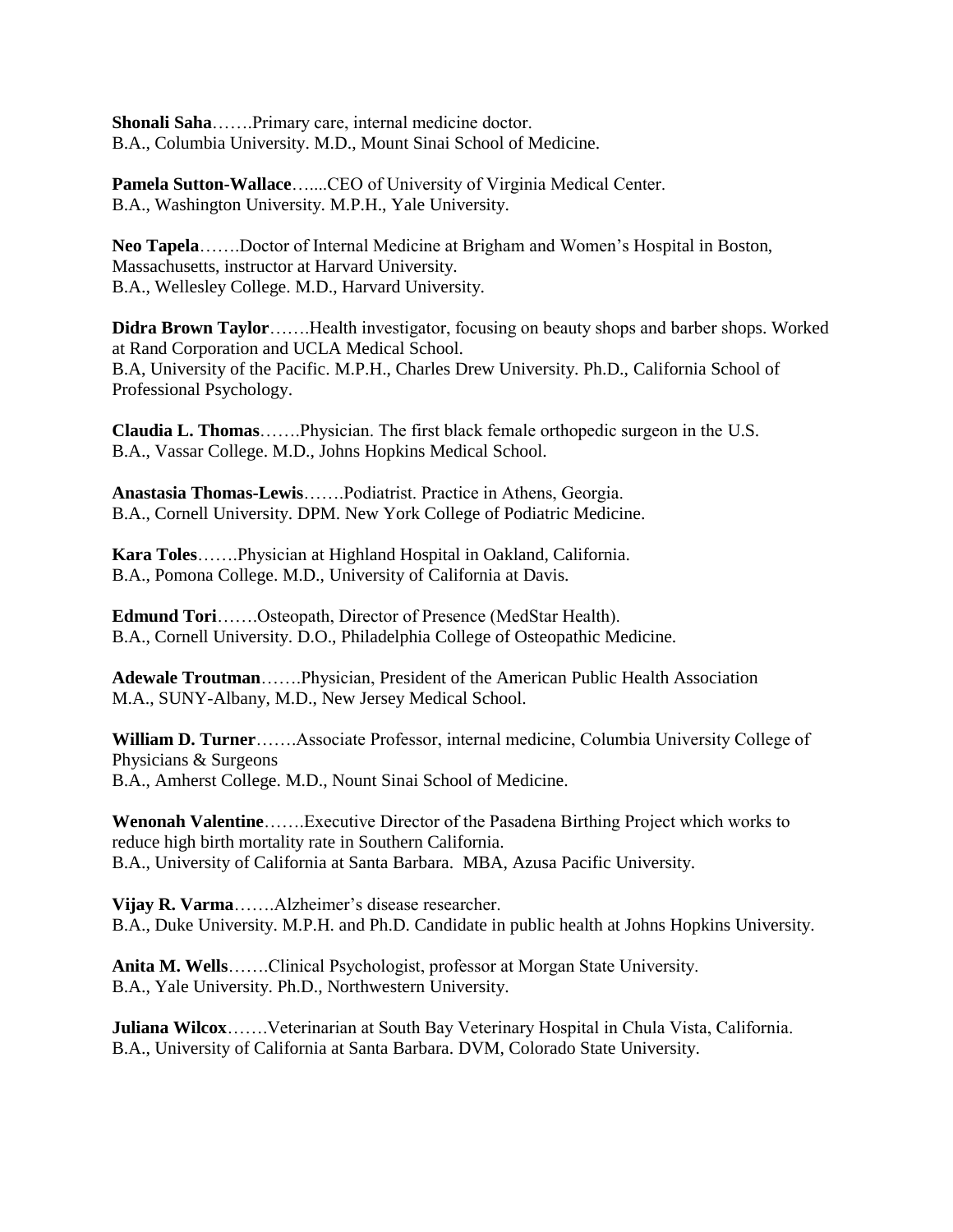**Keith A. Williams**…….Physician. Fellow of the American Academy of Physical Medicine and Rehabilitation. Practices in Venice, Florida. B.A., Brooklyn College. M.D., University of Pittsburgh.

### *Science & Technology*

**Charlene Adams**…….Computer Analyst at TerSys, a technology company in Gaithersburg, MD. B.A., Barnard College.

**Justin D. Crutcher**…….Maintenance engineer at PPG Industries, Inc. B.A., University of Pittsburgh (double major in engineering and Africana Studies).

**C'Ardiss G. Gleser**…….Software engineer at IDX Systems. Currently Director of Programs for Technology Access Foundation. B.A., Yale University. M.Ed., University of Seattle.

**Rhonda Gomes**…….Network Engineering and Delivery Manager at Kaiser Permanente. B.S. in computer science and African American Studies, University of California at Davis.

**James Steven Hoffmaster**…….Professor of Physics at Gonzaga University (retired). B.A., Edinboro State U. Ph.D. in nuclear physics, Stevens Institute of Technology.

**Malika Jeffries-El**……Associate Professor of Chemistry at Iowa State University. B.A., Wellesley College. Ph.D. in chemistry, George Washington University.

**Mae Jemison**…….Astronaut. Rocketed into space aboard the shuttle Endeavor in 1992 as a mission specialist.

B.A. in Afro-American Studies and B.S. in chemical engineering both at Stanford University. M.D., Cornell University School of Medicine.

**David P. Johnson**…….Professor of Digital Media and Web Technology at the University of Maryland.

B.A. in Afro-American Studies and M.S. in computer systems management , University of Maryland. Ph.D. in occupational studies, University of Georgia.

**Brad Rickel**…….IT Support Analyst at Arizona Public Media. B.A., University of Arizona.

**G. Jamar Smith**…….Information Security Consultant at Unisys. B.A., University of New Mexico. M.S. in information management, Syracuse University.

**Kyanna Sutton**…….Senior Web Producer at *MIT Technology Review*. B.A. Wellesley College.

**Edward E. Tarver III**…….Chemist-Inventor. Founder and CEO of Etaran Instruments Inc. B.A., University of California-Berkeley. Ph.D., Washington State University.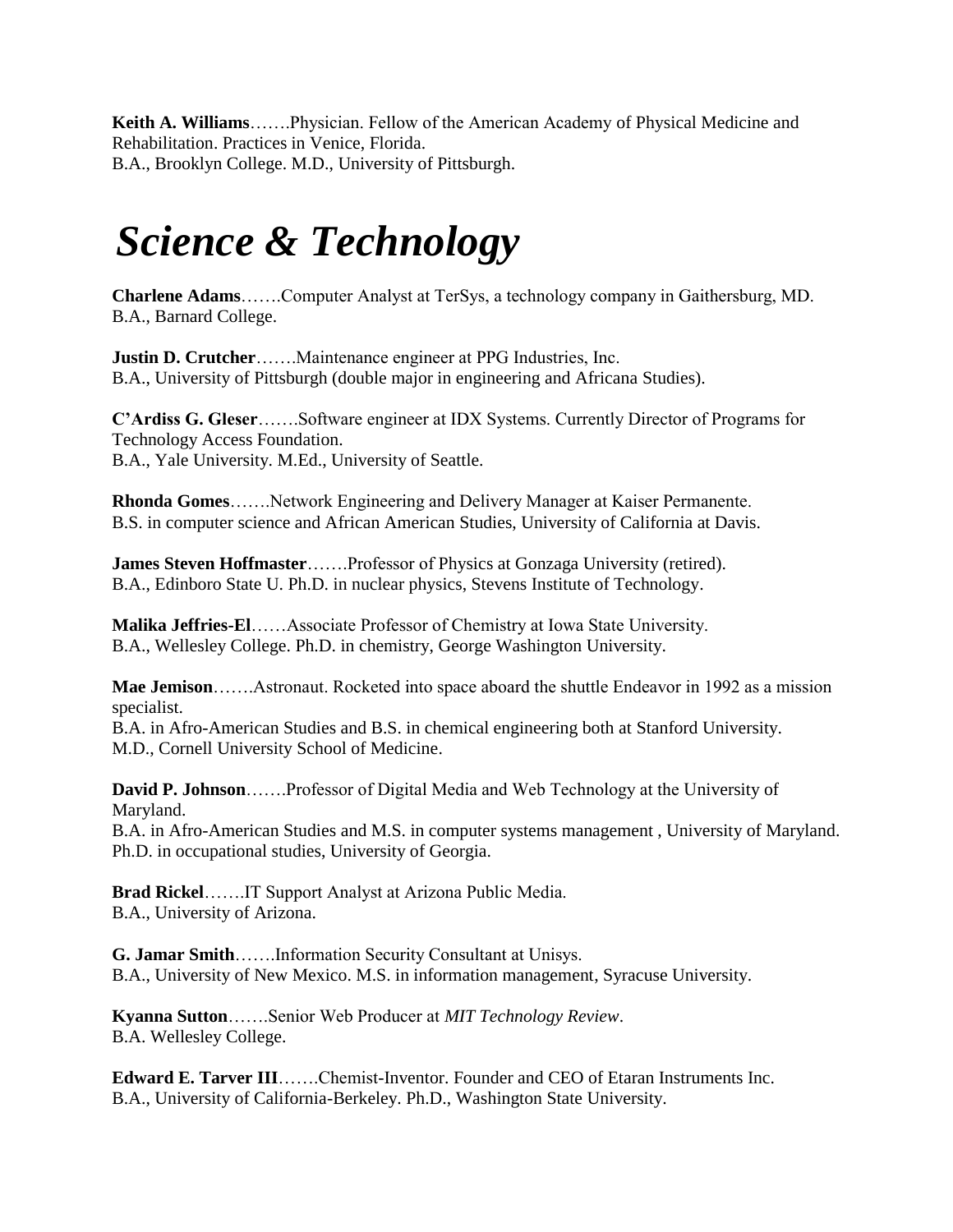**Kimani C. Toussaint Jr.**…….Associate Professor of Mechanical Science at the University of Illinois. A Gates Millennium fellow whose special interest is photonics (Quantum Optics). He has published technical papers.

B.A., University of Pennsylvania. Ph.D. in electrical engineering, Boston University.

# *Law & Criminal Justice*

**Imhotep Alkebu-lan**…….Attorney, Co-Chair of the National Conference of Black Lawyers. B.A., University of California at Riverside. J.D., Texas Southern University.

**James Anderson**…….Assistant General Counsel at the Federal Deposit Insurance Corporation. B.A., Washington University. J.D., George Washington University Law School.

**Abimbola S. Bamgboye**…….Attorney. Associate in the Park Avenue firm of WilmerHale, representing clients in hedge funds and institutional investors. B.A., SUNY-Binghamton. J.D., American University.

**Sara Bennett**…….Law assistant in the Office of the Attorney General, State of New Jersey. M.A., Columbia University. M.S.W. and J.D. at Rutgers University.

Patricia Ann Blackmon......Judge, Ohio 8<sup>th</sup> District Court of Appeals. B.A., Tougaloo College. J.D., Cleveland State University.

**Kathleen M. Brady**…….Associate in the firm of Gordon Silver (Reno, Nevada branch office). B.A., University of California at Santa Barbara.

**Kim Bressant-Kibwe**…….Trusts & Estates Counsel at ASPCA. B.A., Cornell University. J.D., Georgetown University Law Center.

**Paige L. Carlos**…….Associate in the Law firm of J Bernard Chery, private tutor. B.A., Colgate University. J.D., Florida A&M University.

**Erin Dozier**…….Associate General Counsel at the National Association of Broadcasters. B.A., Hampshire College. J.D., George Washington University.

**Latonia Early**…….Attorney. Associate in the firm of Friedman & Friedman in Garden City, NY. B.A., Princeton University. J.D., Hofstra University.

**Loriani Santos Eckerle**…….Attorney specializing in commercial litigation in the firm of Jackson & Hertog (San Francisco office). Former Treasurer of La Raza Law Student Association. B.A., Wellesley College. University of California at Berkeley.

**Jinho Ferreira**…….Police Officer, playwright, actor. B.A., San State University.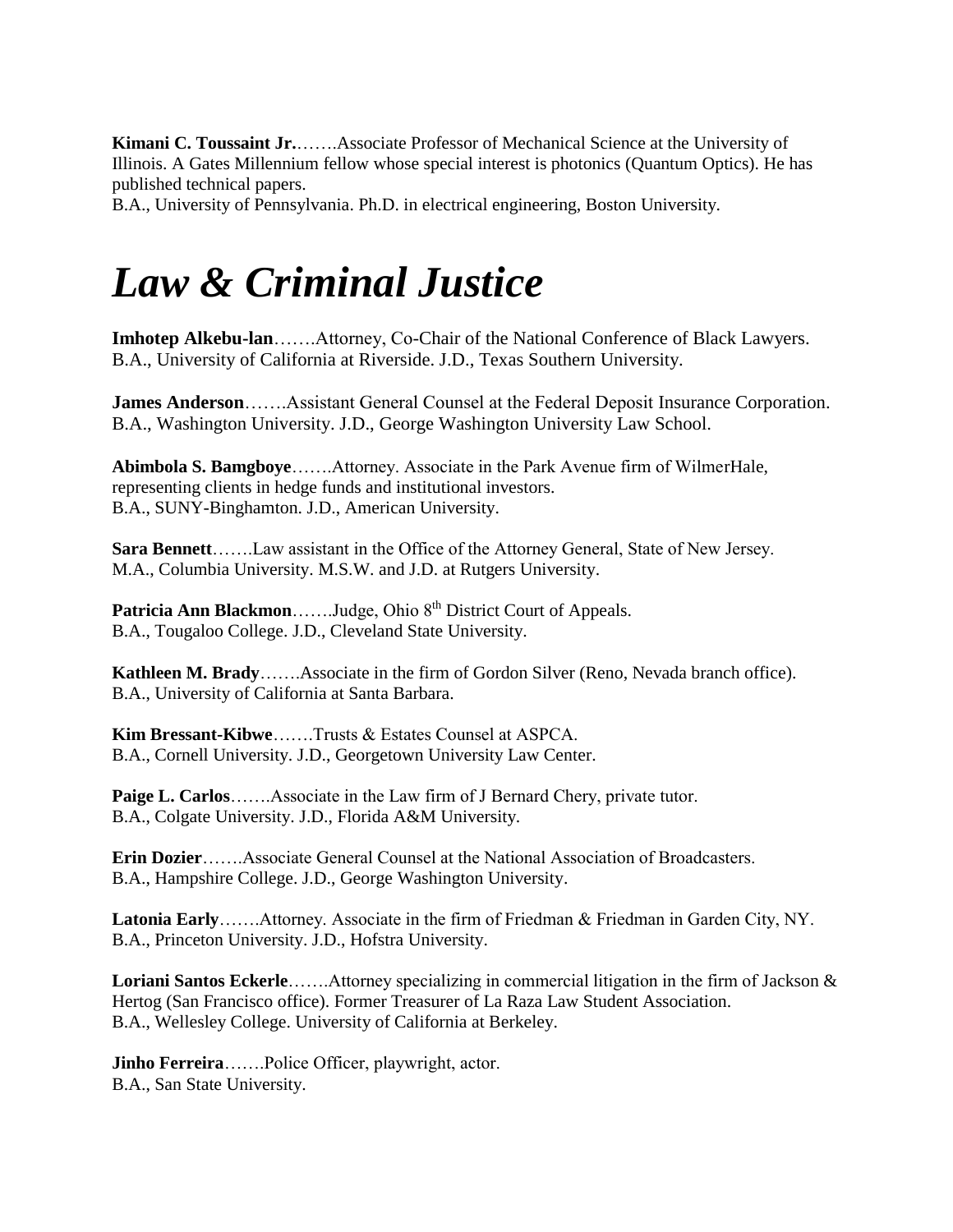**Wesley O. Fields**…….General Counsel for the Kansas City Tax Increment Finance Commission. Partner in the law firm of Bryan Cave LLP B.A., Yale University. J.D., University of Virginia.

**Clyde Frazier Jr**…… Revenue-Crimes Specialist in the New York State Office of Tax Enforcement (killed in 9/11 attack on the World Trade Center). B.A., SUNY-Albany.

**Amanda Gennerman**…….Immigration attorney.in private practice in Wisconsin. B.A., University of Wisconsin. J.D., University of Denver.

**Sarah Goldfrank**…….Associate General Counsel and Senior Vice President at Bank of America. B.A., Smith College (Phi Beta Kappa). J.D., Georgetown University.

**Josh Green**…….Attorney, screenwriter. B.A., University of Virginia. J.D., Harvard University.

**Tanya Greene**…….Attorney with the American Civil Liberties Union (ACLU). Formerly an attorney in the Capital Defender Office in New York City representing people charged with capital crimes. Received the 1999 Reebok International Human Rights Award for her work opposing the death penalty.

B.A., Wesleyan University. J.D., Harvard University.

**Leslie Harris**…….Judge. Suffolk (Massachusetts) Juvenile Court judge. M.A., Boston University, 1994. J.D., Boston College.

**Nia Holston**…….Paralegal at Equal Justice Initiative (EJI). B.A., Yale University.

**Karume James**…….Defense attorney in New York (Bronx). Former union organizer with the American Federation of State, County, and Municipal Employees (AFSCME). Former chairman of UCLA's Afrikan Student Union. B.A., UCLA. J.D., Brooklyn Law School.

**Candice Jones**…….Director of Illinois Department of Juvenile Justice. B.A., Washington University. J.D., New York University.

**Charlotte Lewis Jones**…….Corporate attorney, expertise in copyright, entertainment/media law. B.A., Yale University. J.D., Columbia University.

**David Jones**……Attorney, political organizer, community volunteer. B.A., University of Memphis, J.D., University of Tennessee.

**Nicole Junior**…….Executive Agency Counsel, Civilian Complaint Review Board. B.A., Smith College. J.D., Temple University.

**C. Randolph Keller**…….Chief Prosecutor for Shaker Heights, Ohio. B.A., Vassar College. J.D., Case Western Reserve University School of Law.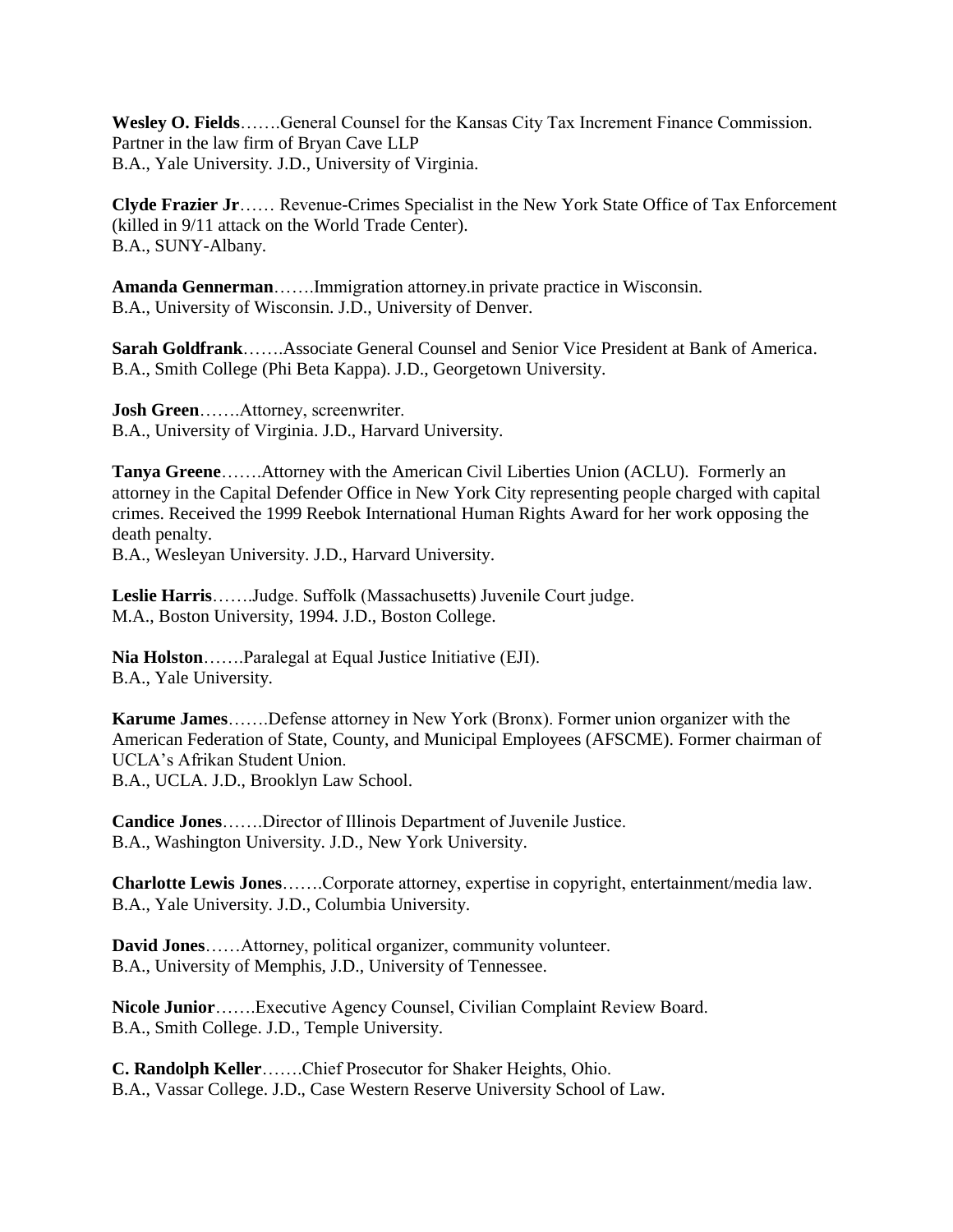**Do Kim**……….Civil right attorney, founder of Korean American Youth Leadership Program. B.A. and J.D., UCLA.

**Amelia Koplos**…….Legislative assistant at Blackridge, an Austin Texas government affair consultancy. B.A., Colgate University. M.A. in public affairs at University of Texas at Austin.

**Nekima Levy-Pounds**…….Civil rights attorney, recognized widely for her community service record and professional and scholarly accomplishments. Law professor at University of St. Thomas. B.A., University of Southern California. J.D., University of Illinois.

**Monica Little**…….Judge in the Los Angeles Immigration Court. Former Assistant Chief Council, Department of Homeland Security. B.A., University of Washington. J.D., Lewis & Clark Law School.

**Stephen Marlowe**…….Consumer bankruptcy attorney, college professor. B.A., Miami University. J.D., University of Toledo College of Law.

**Karen McCormack**…….Police Sergeant, Los Angeles Police Department (LAPD). B.A., California State University at Long Beach.

**Pamela J. Meanes**…….President of the National Bar Association and Partner in Thompson Coburn, the largest law firm in St. Louis, Missouri. M.A., Clark Atlanta University. J.D., University of Iowa.

**Brenda J. Means**…….Attorney in Everett, Washington specializing in family, real estate, landlord/tenant, Native American and tribal law. B.A., San Diego State University. J.D., St. Louis University.

**Pricilla A. Ocen**…….Associate Professor of Law at Loyola Marymount University. B.A., San Diego State University. J.D., UCLA.

**R. Daniel Okonkwo**…….Executive Director of DC Lawyers for Youth. B.A., Yale University. J.D., Georgetown University.

**Peter B. Paris**…….Attorney in the firm of Mets Schiro & McGovern in New Jersey, specializing in civil right cases. Former Boston police officer and varsity lacrosse player at Harvard University. B.A., Wesleyan University. J.D., Stanford University.

**Jasmine Rand**…….Attorney of the Trayvon Martin family. B.A., University of Georgia. J.D., Florida State University.

**Richard W. Roberts**…….Judge. Appointed In 1998 appointed By President Clinton to the U.S. District Court for the District of Columbia. He had previously worked in the Civil Rights Division of the U.S. Department of Justice.

B.A., cum laude, Vassar College. J.D., Columbia University.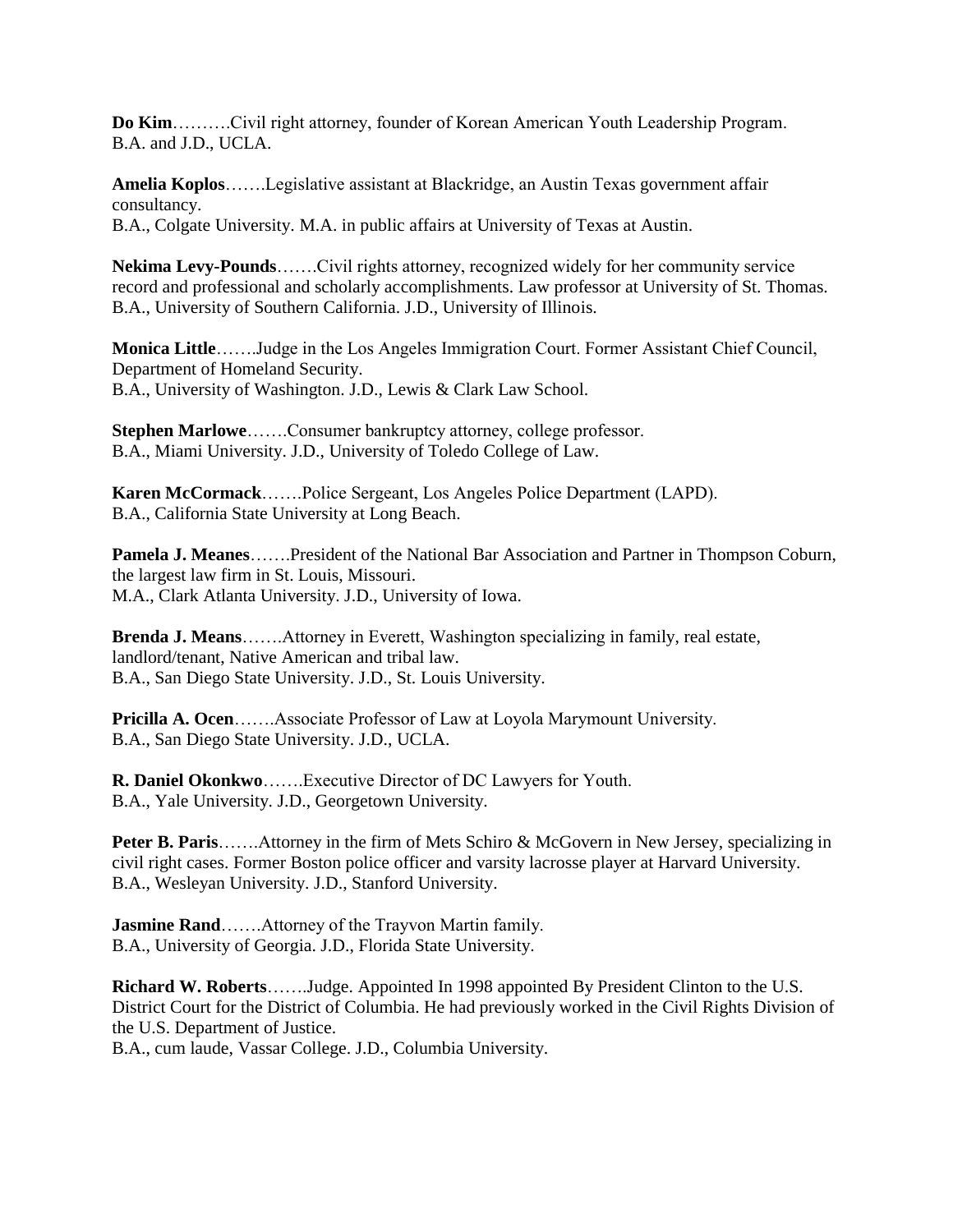**Jennie R. Romer**…….Attorney, Director and founder of plasticbaglaws.org dedicated to limiting use of plastic bags.

B.A., University of California at Santa Barbara. J.D., Golden State University.

**Maurice Sikes**…….Police officer in Coral Gables, Florida. Illegal drugs recognition expert. B.A., University of Miami.

**Peggie Smith**…….Vice Dean and law professor at the University of Washington. Was editor-inchief of the *Harvard Women's Law Journal*. Teaches contracts, employment relationships, and gender work. B.A., Yale University. M.A., J.D., Yale University.

**Tyra H. Smith**…….Media and entertainment attorney. Adjunct professor at USC. B.A., University of Missouri. J.D. University of Southern California.

**Lovita Tandy**…….Partner in the Atlanta law firm of King & Spalding. B.A., Harvard University. J.D., Duke University.

**Jeremy Travis**…….President of the John Jay College of Criminal Justice, CUNY. B.A., Yale University. J.D., New York University.

**Amia L. Trigg**…….General Editor of the *Harvard Civil Right-Civil Liberties Law Review*. Associate in the firm of Covington & Burling LLC in Washington, DC. B.A., Harvard University. J.D., Harvard University.

**Roger C. Vann**…….Executive Director of the Connecticut ACLU, president of the New Haven NAACP, radio talk show host. B.A., Brown University.

**Roger S. Wareham**…….Attorney. Partner in the firm of Thomas, Wareham, and Richards in Brooklyn, New York. General Secretary of The International Association Against Torture. B.S., Harvard University. J.D., Columbia University.

**Carol Westbrook**…….Police Chief at Atlanta Technical College. B.A., University of Tennessee at Knoxville. M.P.A., Kennesaw State University.

**Tracie M. Wilson**…..President of the Houston County Bar Association (Alabama) and managing attorney at Legal Services Alabama. B.A., Vanderbilt University. J.D., University of Iowa.

**Donte Wyatt**…….Deputy District Attorney in San Diego. Currently in private practice. B.A., San Diego State University. J.D., California Western School of Law.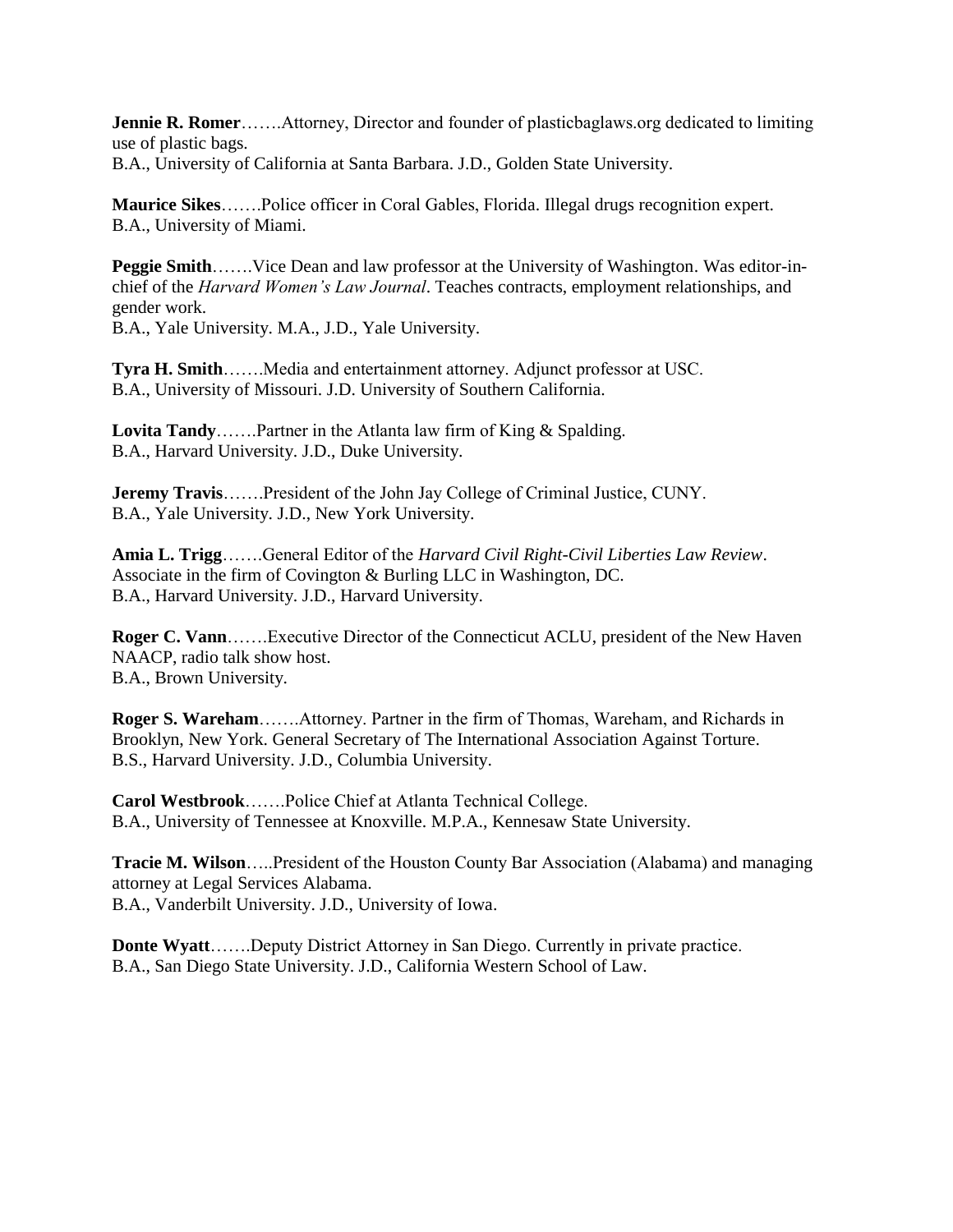# *Politics & Government*

**Carl Andrews**…….New York State Senator and Majority Whip (Democrat). Currently owner of Carl Andrews & Associates, a political strategy and legislative lobby firm. M.A., State University of New York at Albany.

**Daniel D. Baer**…….U.S. Ambassador to the Organization for Co-operation and Security in Europe. B.A., Harvard University. Ph.D., Oxford University.

**Marinna Banks-Shields**…….Captain in the U.S. Public Health Service, chair of its Social Work Professional Advisory Group (SWPAG). B.A., Emory University. Ph.D. in social work at Howard University.

**William Boone III**…….Delegate to the 2000 Democratic National Convention representing New York. Worked as a Brooklyn Democratic Party campaign consultant. M.A., State University of New York-Albany. J.D., CUNY-Queens College.

**Christopher Campos**…….City Councilman of Hoboken, New Jersey, prosecutor, civil servant. B.A., Denison University. J.D., American University.

**Lynn Gilmore Canton**…….Executive Director of FEMA (Federal Emergency Management Agency), appointed by President Bill Clinton. Also former Assistant Deputy Comptroller for management Audit for the state of New York. B.A., M.S., SUNY-Albany.

**J. R. Clairbourne** ……..City Councilman. 2<sup>nd</sup> Ward Alderman with a seat on the City of Ithaca (NY) Common Council. Former reporter at the *Ithaca Journal*. B.A., University of Kansas.

**George Cushingberry Jr**…….Detroit City Councilman. Former Michigan State Representative elected in 1975 at age 21. Was on the Wayne County Board of Commissioners for 16 years. B.A., Wayne State University. J.D., University of Detroit.

**Tom Davidson**…….Maine State Representative (three terms, Democrat). Also a highly successful businessman as Vice President of Tyson Corners, an investment firm. Currently CEO of EverFi. B.A., Bowdoin College.

**Erica Terry Derryck**…….Director of Communications, Office of the Mayor of Oakland, California. Formerly an MTV segment producer and news reporter. B.A., Wesleyan University. M.A., University of California at Berkeley.

**Laura Dowrich-Phillips**…….Trinidad's Director of Ageing in the Ministry of Social Development. B.A., Ph.D. (public policy), University of Maryland.

**Alan S. Farrell**…….Fatherhood Services Coordinator (New York City Mayor's Office). B.A., Oberlin College. M.S. in public policy at The New School for Public Engagement.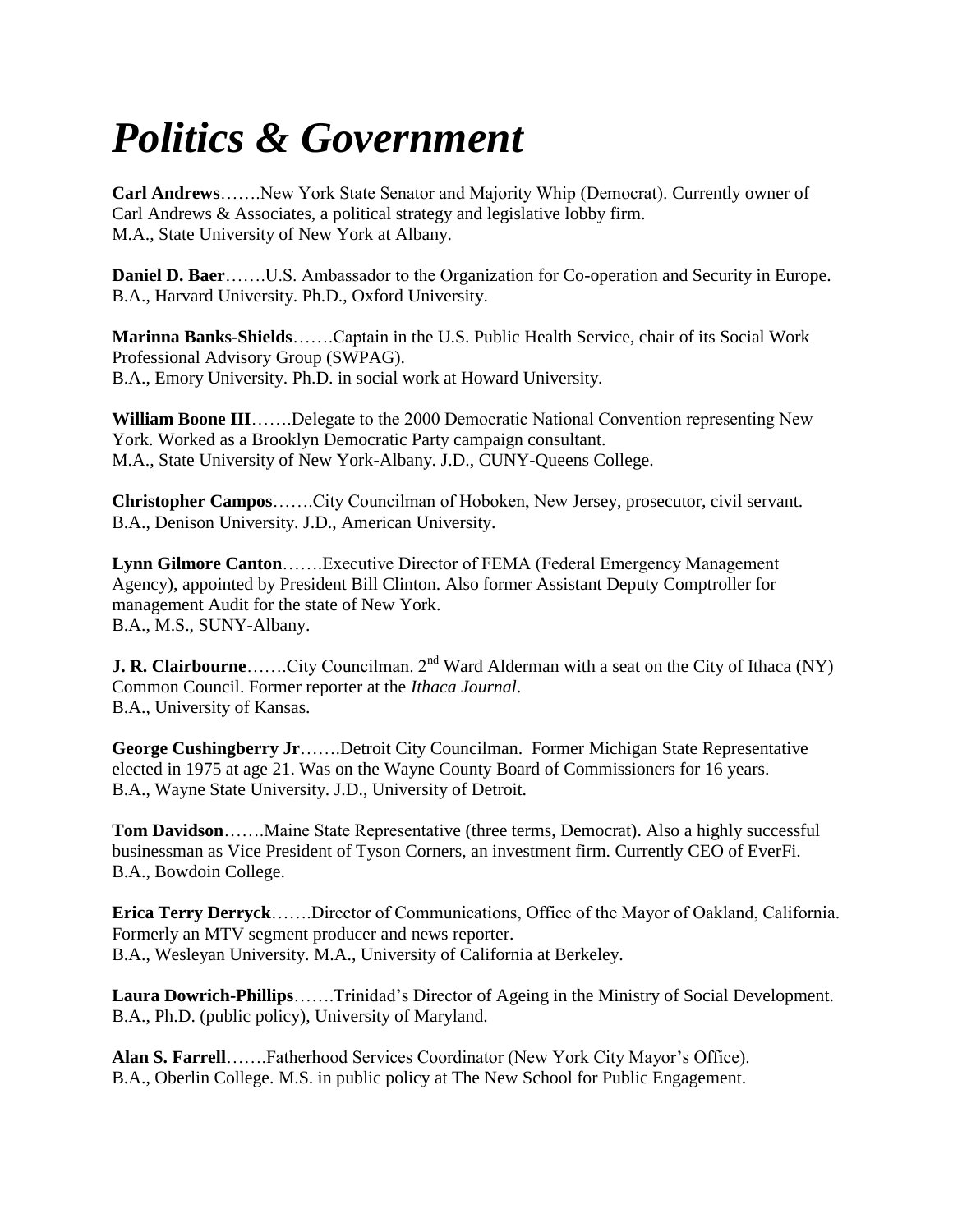**Jendayi Frazer**…….U.S. Ambassador to South Africa. Senior Director of African Affairs at the National Security Council, appointed by Condoleezza Rice. Distinguished professor at Carnegie Mellon University. Taught at Harvard's Kennedy School of Government. B.A., Stanford University. Ph.D. in political science, Stanford University.

**Karen Freeman-Wilson**…….Mayor of Gary, Indiana. Previously President and CEO of the National Association of Drug Court Professionals (NADCP). A former drug court judge in Gary, Indiana and former Attorney General for the state of Indiana. B.A., Harvard University. J.D., Harvard University.

**Hans Goff**…….Political campaign organizer/manager. Presently the Southern Regional Organizing Director for Hillary Clinton for President. Worked on Pres. Obama, mayoral, and gubernatorial bids. B.A., William & Mary.

Bruce Harris…….Republican mayor of Chatham Borough, New Jersey, attorney. B.A., Amherst College. MBA, Boston University. J.D., Yale University.

**Deonte Hollowell**…….Louisville, Kentucky City Councilman, educator, currently outreach coordinator for Black Alliance for Educational Options. B.A.,M.A., University of Louisville. Ph.D., Temple University (all degrees related to Black Studies).

**Brian C. Johnson**…….Commissioner of West Park, Florida, President/CEO of Minority Builders Coalition, Inc. B.A., Morehouse College.

**Carl Kemp**…….Lobbyist. Head of a political lobbying firm, the Kemp Group. Former two-term student body president at California State University at Long Beach. B.A., MPA, California State University at Long Beach.

**Do Kim**…….Attorney. Founder of the Korean American Youth Leadership Program and President of the Korean Democratic Committee. B.A., Harvard University. J.D., University of California-Los Angeles.

**Alyce Lee**…….Boston Mayor Thomas Menino's Chief of Staff . Board member of the Boston Museum, trustee of the University of Massachusetts. B.A., Wesleyan University.

**Jinnie Lee**…….Foreign Service Officer, posted to embassies in Korea, Qatar, and Iraq. B.A., Wellesley College.

**Lee C. McDougal**…….City Manager of Montclair, California, Chaffey College board chairman. B.A., University of California at Riverside.

Michael McMillan…….License Collector for the City of St. Louis, City Alderman (19<sup>th</sup> Ward). B.A., St. Louis University.

**Marc H. Morial**…….Mayor of New Orleans and former Louisiana State Senator. In 2003 he became President of the National Urban League. B.A., University of Pennsylvania, 1980. J.D., Georgetown University.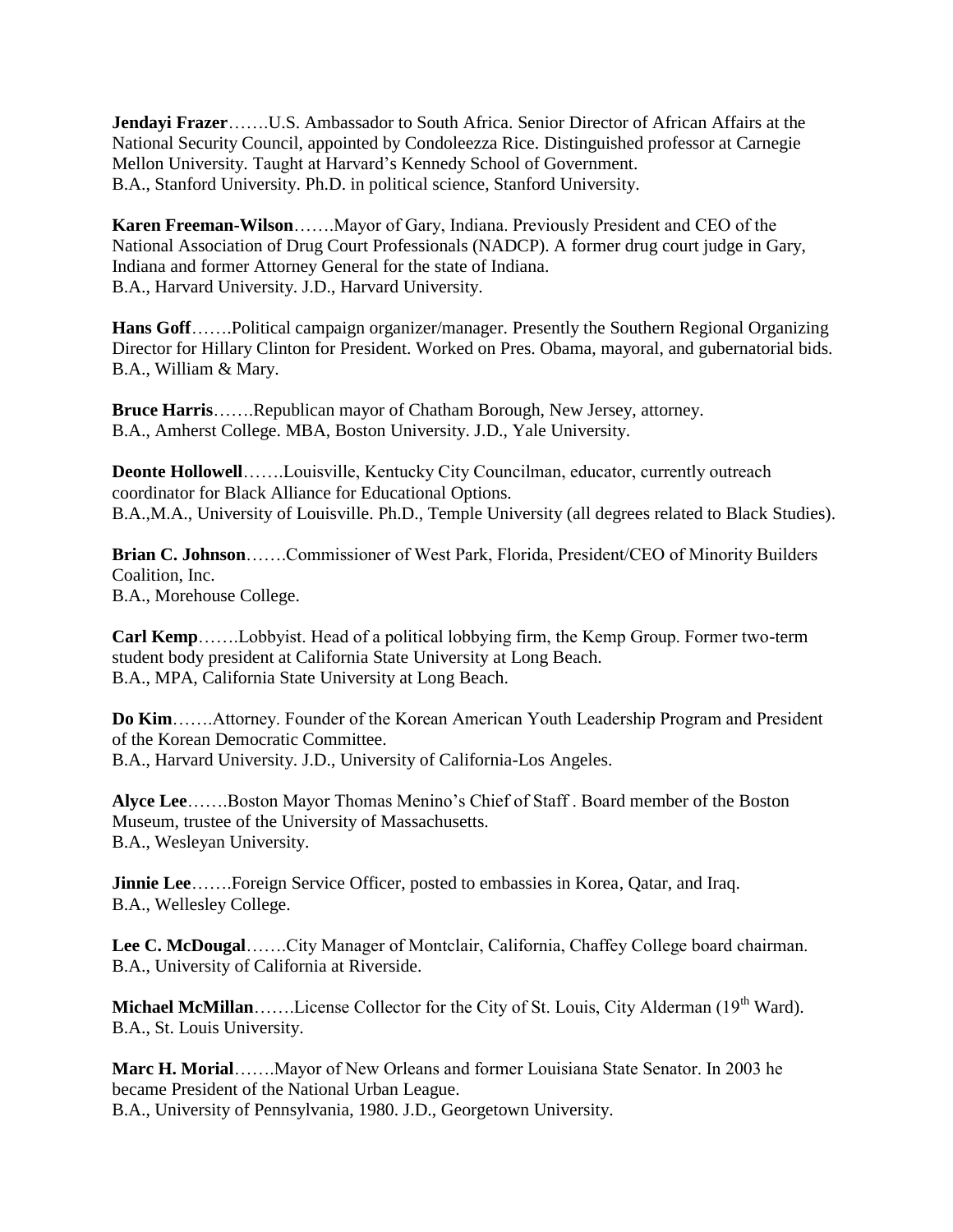**Cheryl Pahaham**…….Director of Planning and Product Development, State Government Accountability, New York State Comptroller's Office. B.A., Wesleyan University. Ph.D. in sociology, The New School.

**Peter Shapiro**…….Chairman of the Prince Georges (Virginia) County Council. A Truman Scholar, in 2013 he was appointed the county's revenue authority director. B.A., University of Maryland.

**Kelvin Simmons**……. Head of the Office of Administration for the state of Kansas. Former 2-term Kansas City Councilman. Chairman of the Missouri Public Service Commission. B.A., University of Missouri-Columbia.

**Gregory O. Smiley**…….Director of Intergovernmental Affairs for U.S. Sen. Kirsten Gillibrand. B.A. in Black Studies and M.P.A. both at City University of New York City College.

**Jeff Smith**…….Missouri State Senator, university professor. B.S., University of North Carolina at Chapel Hill. M.A. and Ph.D., Washington University.

**Adewale Troutman**…….Director of the Louisiana Metro Health Department. Formerly director of the Fulton County (Atlanta) Department of Health and Wellness. Currently professor at the University of South Florida. M.A., State University of New York-Albany. M.D., New Jersey Medical School.

**Sharon W. West**…….Manager of Tampa (Florida) Housing and Community Development. Formerly Executive Director of the Buffalo Housing Authority. B.A., University of Buffalo.

**Neil Williams**…….Captain, United States Air Force. B.A., University of Northern Colorado.

**Ben Wilson**…….Director of New Hampshire's Bureau of Historic Sites. B.A., Syracuse University. M.S. in building conservation, University of York (England).

# *Business, Industry, Labor*

**S. Kathryn Allen**…….Co-Founder and Co-President of The Answer Companies in Washington, DC, involved in site development, construction management and renovation, title and escrow. A.B., Smith College. J.D., Boston College.

**Michelle Harris Anderson**…….Executive Director of the Mrs. New Jersey United States Pageant. She is a former Miss Delaware (1995) who competed in the Miss America Pageant. B.A., Duke University.

**Christopher Asher**…….Owner of Gold Medal Excellence, a sports training/conditioning firm. B.A., California State University at Northridge. M.Ed., Azusa Pacific University.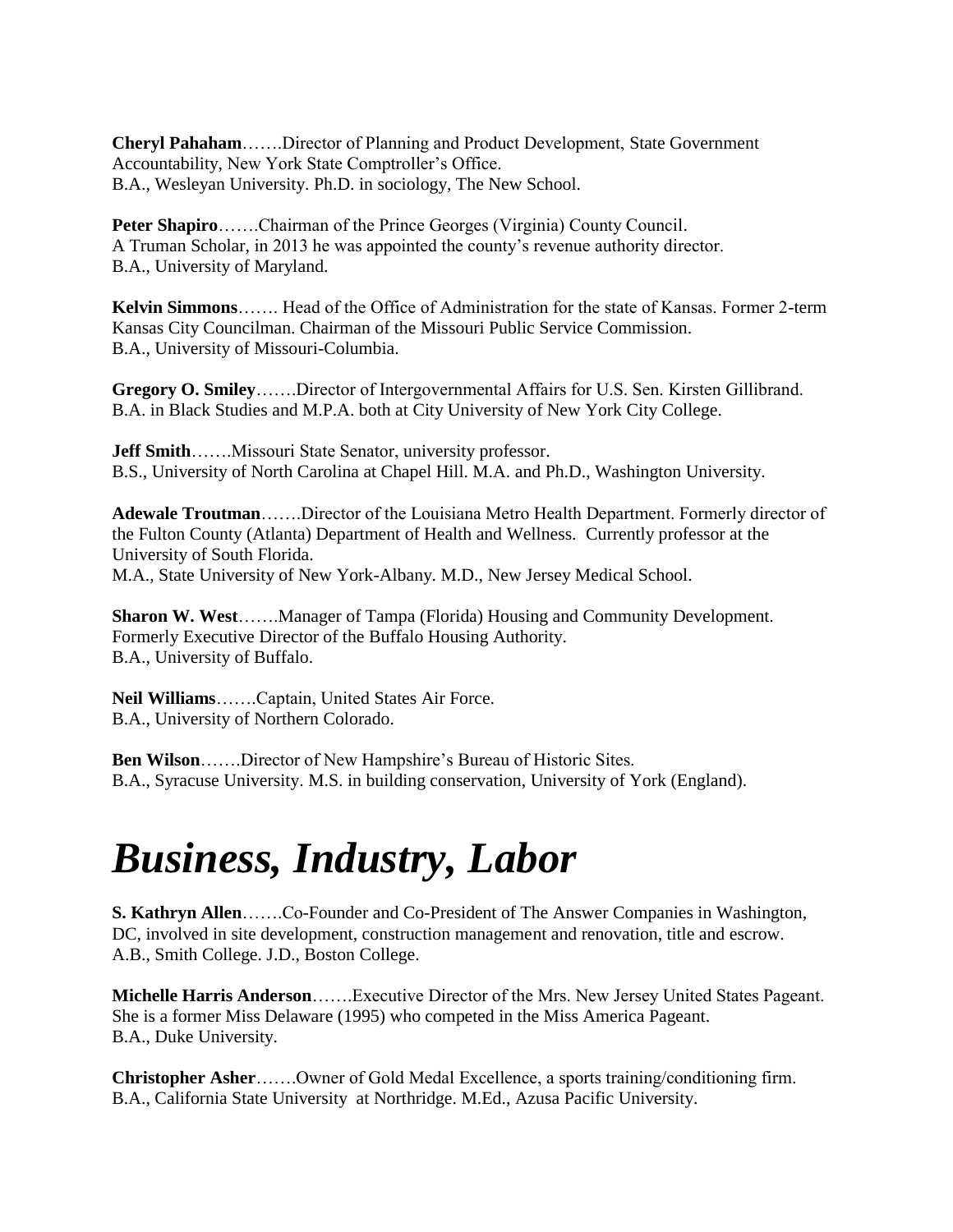**M. Ayanda Bam**…….Senior Manager at Adam Smith International, a British professional services company located in London, England. B.A., Amherst College.

**LaShauna Barboza**…….Pharmaceuticals sales representative for Daiichi Sankyo. B.A., Amherst College.

**John Barros**…….Restaurateur. Co-owner of Restaurante Cesaria serving Cape Verdean cuisine. Former member of Boston School Committee. Current Boston's Chief of Economic Development. B.A., Dartmouth College.

**Kevin Baum**…….Financial Operations Manager at Recover America, a home energy efficiency company in San Diego. B.A., University of California at Santa Barbara.

**Afiya Bediako**…….Associate at Goldman Sachs. B.A., Amherst College.

**Adda Birnir**…….CEO of Skillcrush, an online digital skills learning firm. B.A., Yale University.

**Adolph S. Blackson III**…….Director of Security at Guard Management Inc. in San Diego, CA. B.A., California State University.

**Ahndrea L. Blue**…….Owner of Pinnacle Equities Investments, LLC. Attorney and former CEO of the Seattle Urban League.

B.A., J.D., University of Washington.

**Sara Brady**…….President of Sara Brady Public Relations, Inc. (Orlando, Florida), formerly policy director of MassVote (Boston, Massachusetts). B.A., University of California at Santa Barbara.

**James Brantley**…….Zoo Keeper at Brookfield Zoo. Formerly Director of Community Relations for Zoo New England-Franklin Park Zoo. Currently education specialist at the Chattanooga Zoo. B.S., B.A., majored in Zoology and African American Studies, University of Tennessee.

**Johnathon E. Briggs.......** Vice President for Communication Strategy at Public Communications Inc. in Chicago. B.A., Stanford University. M.P.H., DePaul University.

**Peter-Charles Bright**…….Global Property Specialist at Keller Williams New York City, an uppertier real estate firm selling multi-million dollar properties world-wide. A.B., Harvard University.

**Mishka Brown**…….Independent broadcast media professional, owner of Aerolith Inc., a media consulting and technology development company in New York City. B.A., Yale University.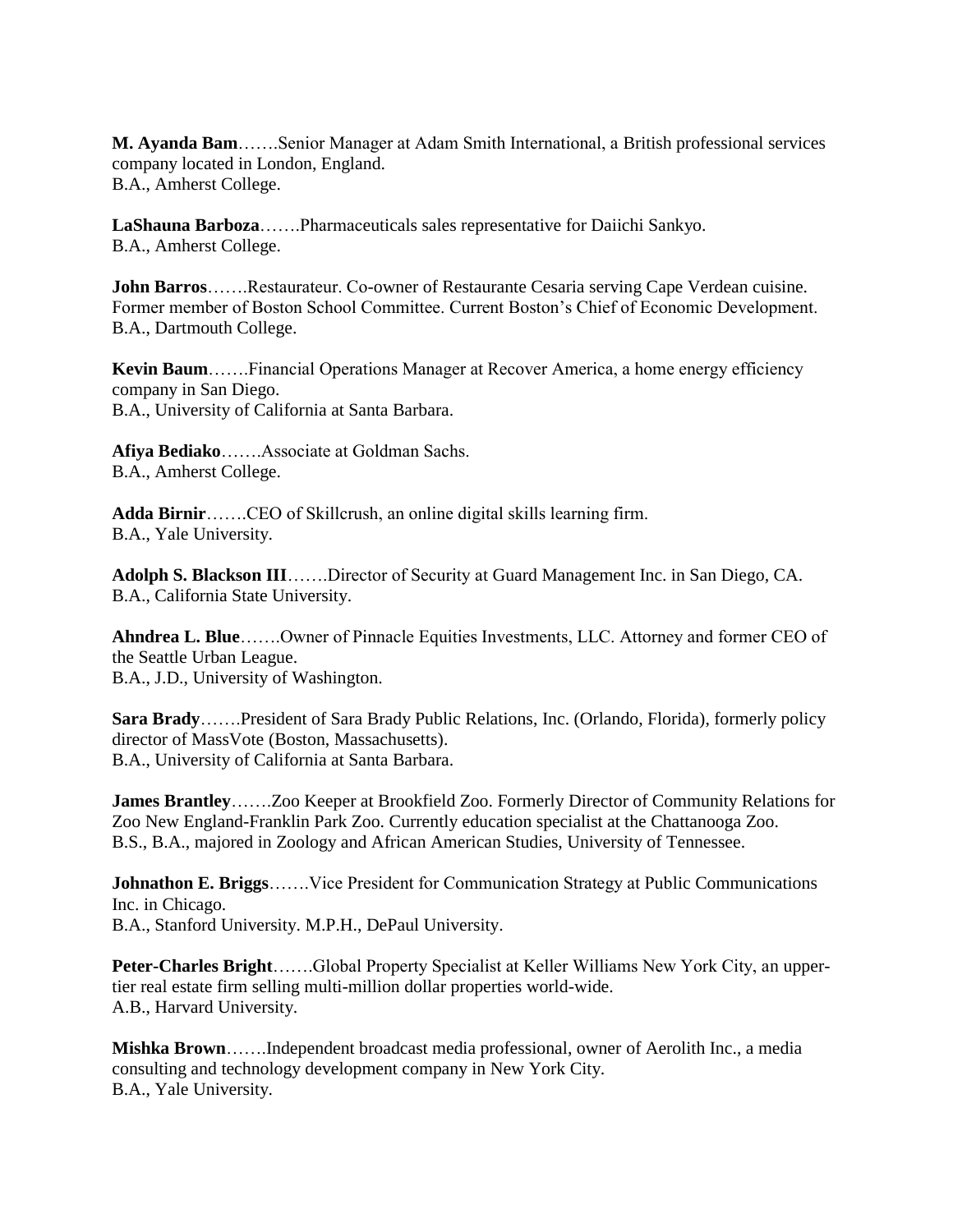**Rochelle Brown**……..Television producer-author and co-owner of Powerhous Productions. Producer of the top-rated show "Emeril Live" and other popular shows on the Food Network. B.A., Rutgers University.

**Vivica Brown**…….Deputy Assistant General Manager of the Hartsfield-Jackson Atlanta International Airport. B.A., University Virginia. J.D., California Western School of Law.

**Natatasha Foreman Bryant**…….Entrepreneur, CEO of Foreman & Associates, LLC. B.A., California State University-Long Beach. MBA, Kaplan University.

**Paul E. Butler**…….Television Project Manager and Director of Program Enterprises for VH1 Music First and Country Music Television (CMT). B.A., University of Rochester. J.D., Harvard University.

**Peter C. B. Bynoe**…….Pro Basketball Franchise Owner. First African American to own a NBA franchise when he purchased the Denver Nuggets in 1989. Other business ventures followed. B.A., MBA, J.D., Harvard University.

**Kassahun Checole**…….Publisher, founder and owner of Africa World Press and Red Sea Press. B.A., Binghamton University.

**Nicole Childers**…….Senior Producer at American Public Media. Former Executive Producer at National Public Radio (NPR). B.A., University of Pennsylvania.

**Kent Codrington**…….Tax Specialist at the Internal Revenue Service (IRS). B.A., California State University at Los Angeles.

**Afi K. Daitey**…….Director of Strategy, Partnerships, and Operations for the Khana Group, a West African-focused social impact firm. B.A., Rutgers University. M.Ed., Harvard University.

**Brad Davidson**…….Vice President, Top 40 Promotion, Columbia Records. B.A., University of Massachusetts-Amherst.

**Monica Dillingham**…….Director of Information Technology for the National Association of College and University Business Officers (NACUBO). B.A., University of Maryland.

**Jinida Doba** ....... Associate in Dorsey & Company, strategic consultants to management in Cleveland, Ohio. Formerly Advertising Account Executive at Highland PR in Akron Ohio. B.A., Kent State University.

**Kristen Erickson**…….Broker at J.P. Morgan Securities. B.A., Brown University.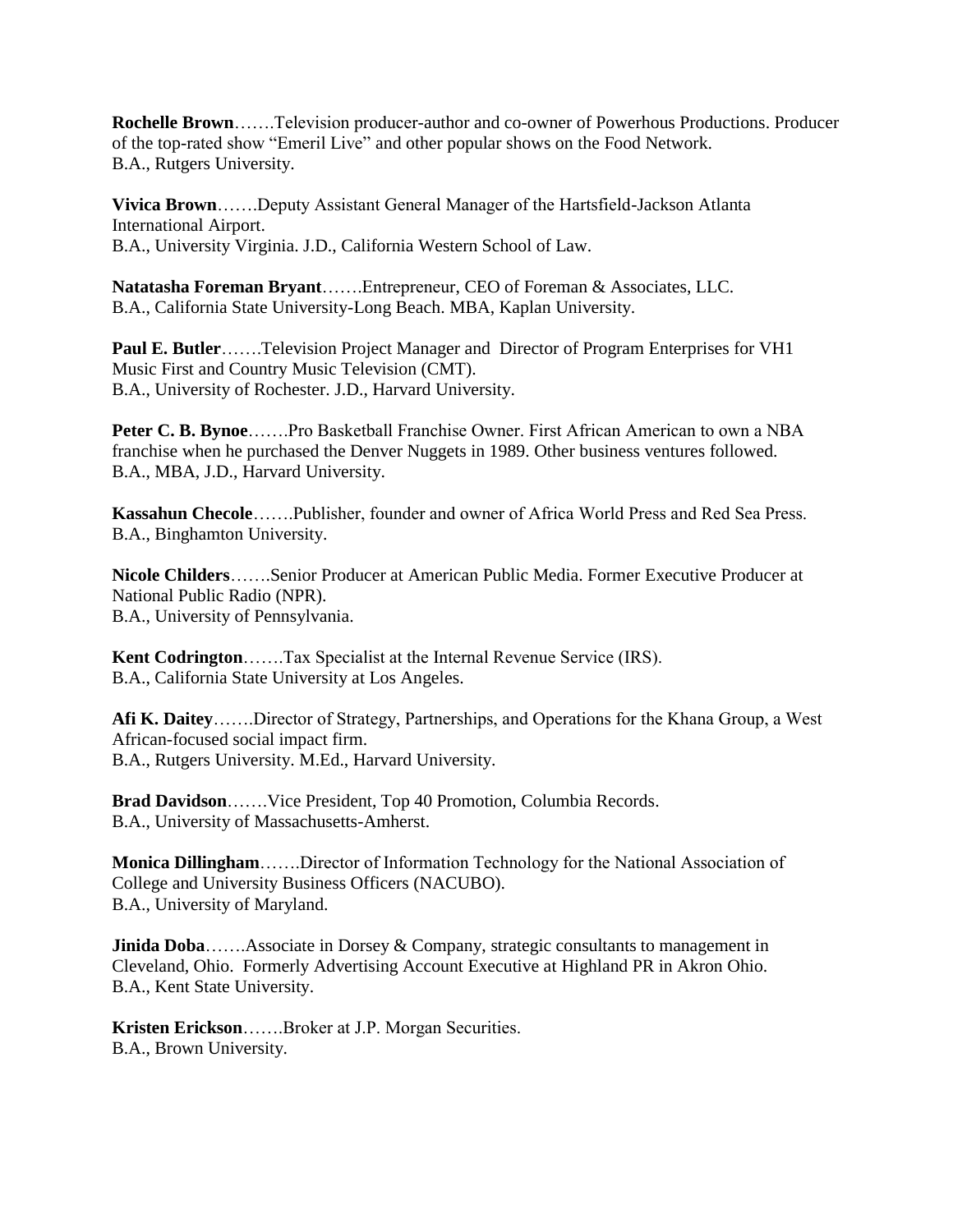**Ryan Ford**…….Executive Vice President and Chief Creative Officer at Cashmere Agency, a lifestyle marketing firm in Los Angeles. M.A., University of California at Los Angeles.

**Hector Gonzalez**…….Fire Safety/Emergency Action Plan Director at Morgan Stanley. B.A., SUNY-New Platz.

**Shawn Granberry……..**Media entrepreneur and philanthropist, CEO of Watch Now Networks. B.A., University of California at Berkeley.

**Kaneisha Grayson**…….Graduate school admission consultant, owner of the consulting firm The Art of Applying in Austin, Texas. B.A., Pomona College. MBA, Harvard University.

**Daoud Hadee**…….Owner of Unlimited Chemicals, LLC. B.A., University of California at Riverside.

**Nicole Harris**…….Marketing strategist, Director of Audience Marketing at The Deal, LLC. B.A. in Black Studies at Oberlin College and M.A. in Black Studies at New York University.

**Jerome Henry**…….Account strategist at SteelHouse (advertising) and CEO of Electric City. B.A., California State University at Northridge.

**Michael Holmes**…….President and founder of Rx Outreach (St. Louis), former executive at Edward Jones and Automatic Data Processing. B.A., Washington University.

**Tamara Ibezim**…….Senior Operationts Anaylst at Merrill Lynch. B.A., The College of New Jersey.

**Dawud Ingram**…….Real estate salesman with Gotham Realty, LLC. B.A., Drew University.

**Jessica Ingram-Bellamy**…….Division Director of Marketing at The Trust for Public Land. Formerly Advertising Director. Better World Advertising, a social marketing agency. B.A., Cornell University. M.A., Columbia University.

**Kanem Johnson**…….Compliance Officer at Barclay's Investment Bank. Former financial advisor at Barclay's Capital Inc., associate at Citigroup, and basketball star at Wesleyan College. B.A., Wesleyan College.

**Julia Baker Jones**…….Director of the Chidsey Center for Leadership Development at Davidson College. Business consultant. Graduated in the top 10 percent of her business school class at Stanford.

B.A., Carlton College. MBA, Stanford University.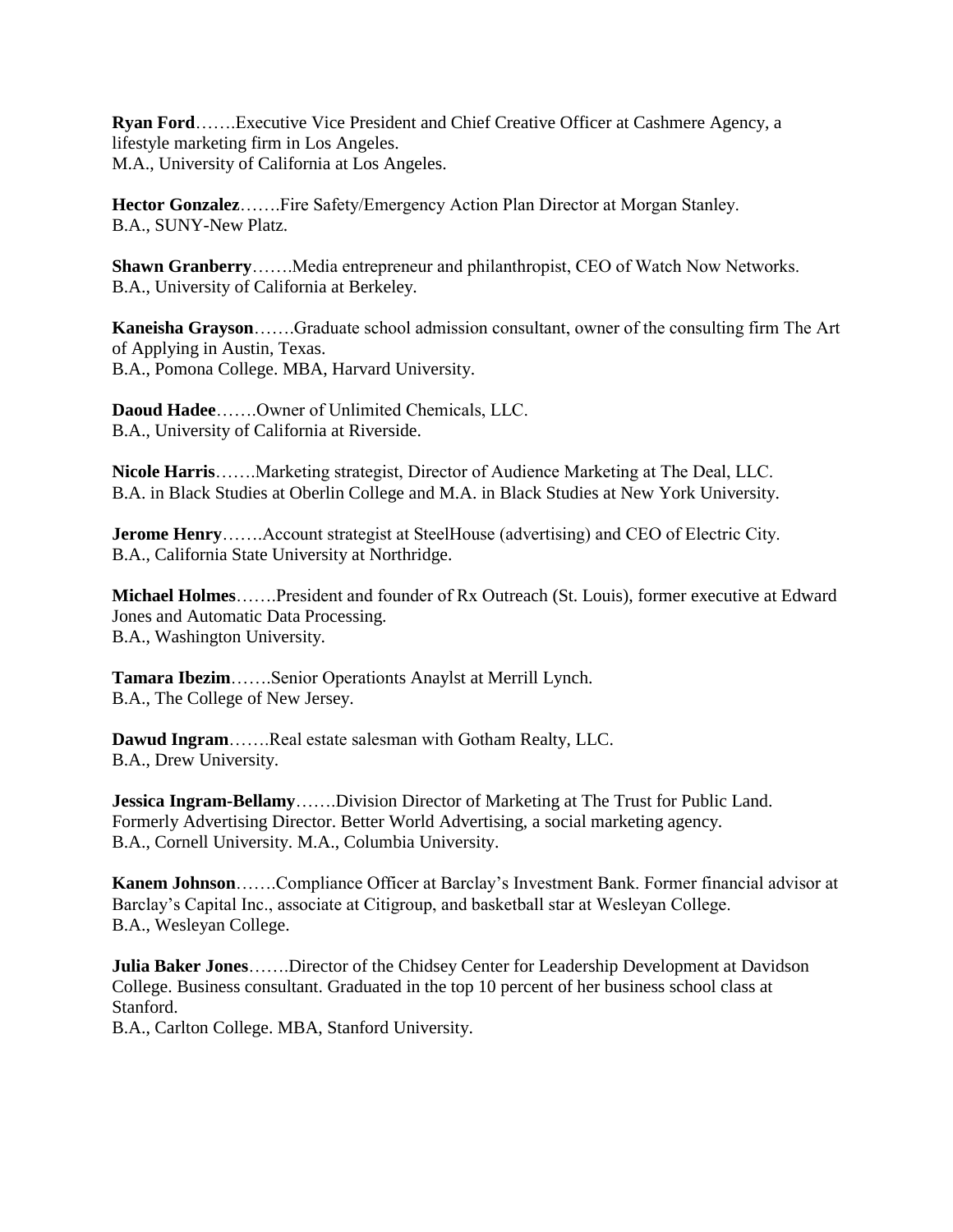**Laurie M. Jonsson**…….Founding director of Expedia and former co-owner of a cruise line, an investment company, and co-founder of the University of Washington's Center for Women and Democracy. On Board of Directors of Puget Sound Bank. B.A., University of Washington.

**Kristin R. Jordan**…….Book publisher, owner of Pens Up Press. B.A., Brown University.

**Michael Joukowsky**…….President of Crawford High Performance Composites, Ltd., chairman of the investment committee of the Joukowsky Family Foundation. B.A., Brown University. MBA., Babson College.

**Masako Kawazoe**…….HR generalist with Pasona N A Inc. and TS Consulting International recruiting workers for Japanese companies located in North America. B.A., California State University-Northridge. M.A., Temple University.

**Maya Lake**…….Owner of Boxing Kitten, a fashion and apparel company whose clothing has been worn by Beyonce, Rihana, Alicia Keyes, Erykah Badu, and others. B.A., Wesleyan University.

**Dominic Latty**…….Importer, owner of Beaudier Imports (Florida), founder of nonprofit Virgin Island Youth Advocacy Coalition (VIYA). B.A. in computer science and Africana Studies, Brown University.

**Riana Lynn**…….Owner of FoodTrace, connecting restaurants to distributors and farmers. B.A., University of North Carolina at Chapel Hill.

**Paula Madison**…….President and General Manager of KNBC (Los Angeles). B.A., Vassar College.

**Challyn Marie**…….Entrepreneur. Owner or Bikram Yoga Marina Del Rey. Former owner of Bubbles (children's entertainment and activities center) in Santa Monica. B.A., UCLA.

**Ashindi Maxton**…….Union executive at SEIU International. Former Director of Research & Special Projects, Democracy Alliance, a socially responsible financial investment company. B.A., University of California at Berkeley.

**Lutalo McGee**…….Real estate broker, owner of Ani Real Estate in Chicago. B.S., Eastern Illinois University.

**Midori McSwain**…….Strategist at Commonwealth, a McCann Erikson marketing/advertising company in Detroit. B.A., Northwestern University.

**Yvette Moyo**…….Publisher of South Shore Current Magazine. President and CEO of Resource Associates International , Ltd., a marketing firm. Formerly President of Real Men Cook/MOBE. B.A., Eastern Illinois University.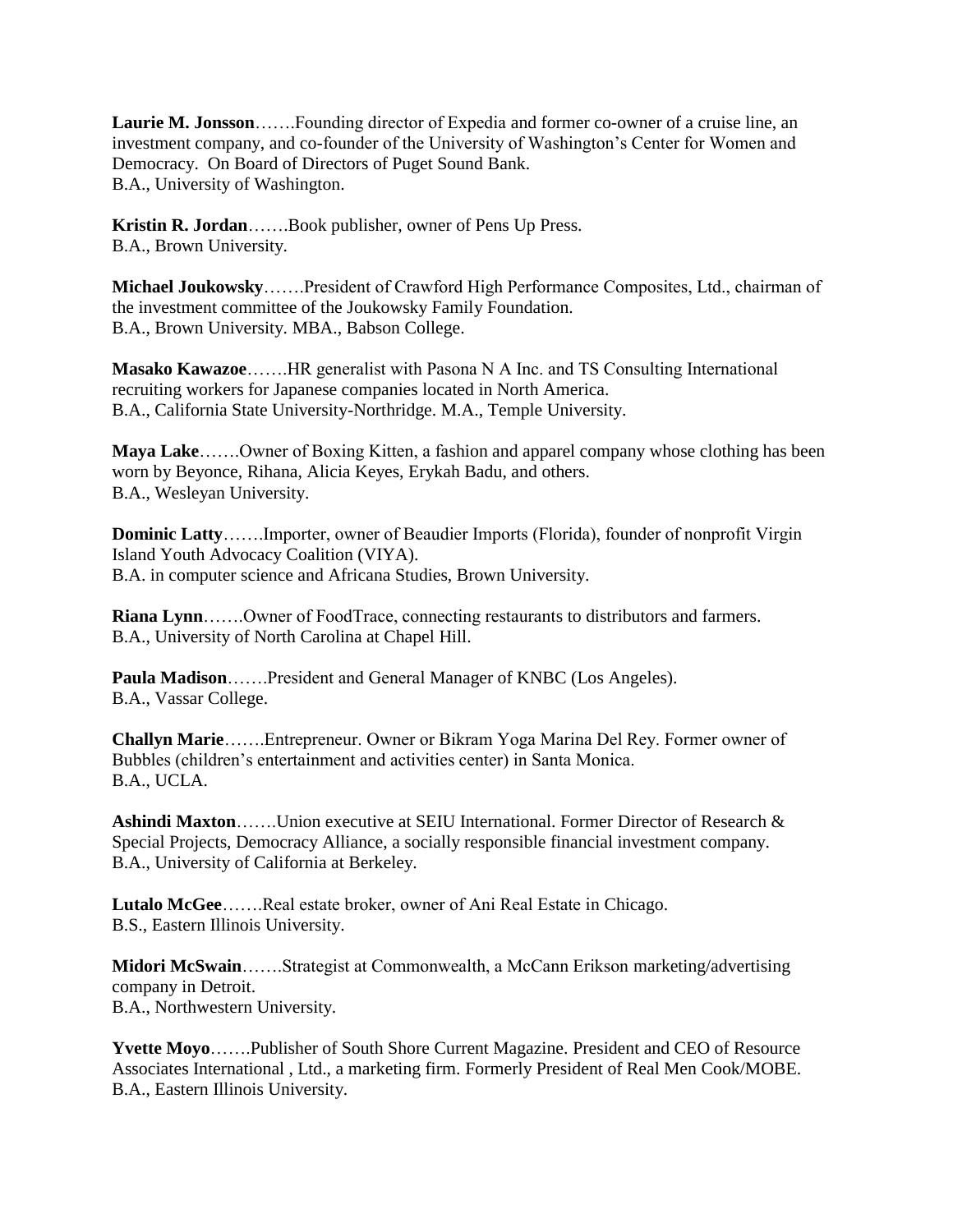**Mandla Msimang**…….Founder and Managing Director at Pygma Consulting, a South African regulatory and research firm assisting private businesses and nonprofits. B.A., Cornell University. M.Sc., London School of Economics.

**Frank Michael Munoz**…….Marketing Coordinator at Vermont Creamery. B.A., University of Virginia. M.Ed., University of Vermont.

**Michael O'Neal**…….Licensed insurance agent, New York Life Insurance Company. M.A., UCLA.

**Aziza Nicholson**…….Hair stylist, owner of A II Z, Ltd., and head of the international nonprofit Women Empowerment Project promoting natural hair care. B.A., Miami University.

**Nina Oduro**…….Employment consultant, founder and editor of AfricaDevJobs.com, connecting job seekers to jobs in Africa. M.A., Columbia University.

**Ryan Osodolor**……Financial Representative at Northwest Mutual. B.A., San Diego State University.

**Taylor Parsons**…….Sommelier (wine steward) and jazz musician at Los Angeles restaurant Republique. B.A., Brown University.

**Steven Phillips**…….Attorney. At age 28 became the youngest member of the San Francisco Board of Education. Started his own successful high tech company, law firm, and nonprofit company. Written numerous newspaper articles and made many television appearances. B.A., Stanford University. J.D., Stanford U. Law School.

**Dawn Ridley**…….President of the marketing firm Ridley & Associates LLC. Also taught marketing at Johns Hopkins University. B.A., Indiana University. MBA, Clark Atlanta University

**Detavio Samuels**…….President of One Solution and CEO of The Bare Group. B.A., Duke University. MBA, Stanford University.

.

**P. J. Douglas Sands**…….Tourism area manager for the Bahamas Ministry of Tourism. B.A., Barnard College. L.L.B., University of London.

**Mark Douglas Smith**…….President and CEO of California Healthcare Foundation. Currently practices HIV care at San Francisco General Hospital. A.B., Harvard University. MBA, University of Pennsylvania Wharton School of Business. M.D., University of California at San Francisco.

**Johnny Temple**…….Publisher and Editor-in Chief of Akashic Books, winner of the 2013 Ellery Queen Award from the American Association of Publishers, essayist. B.A., Wesleyan University.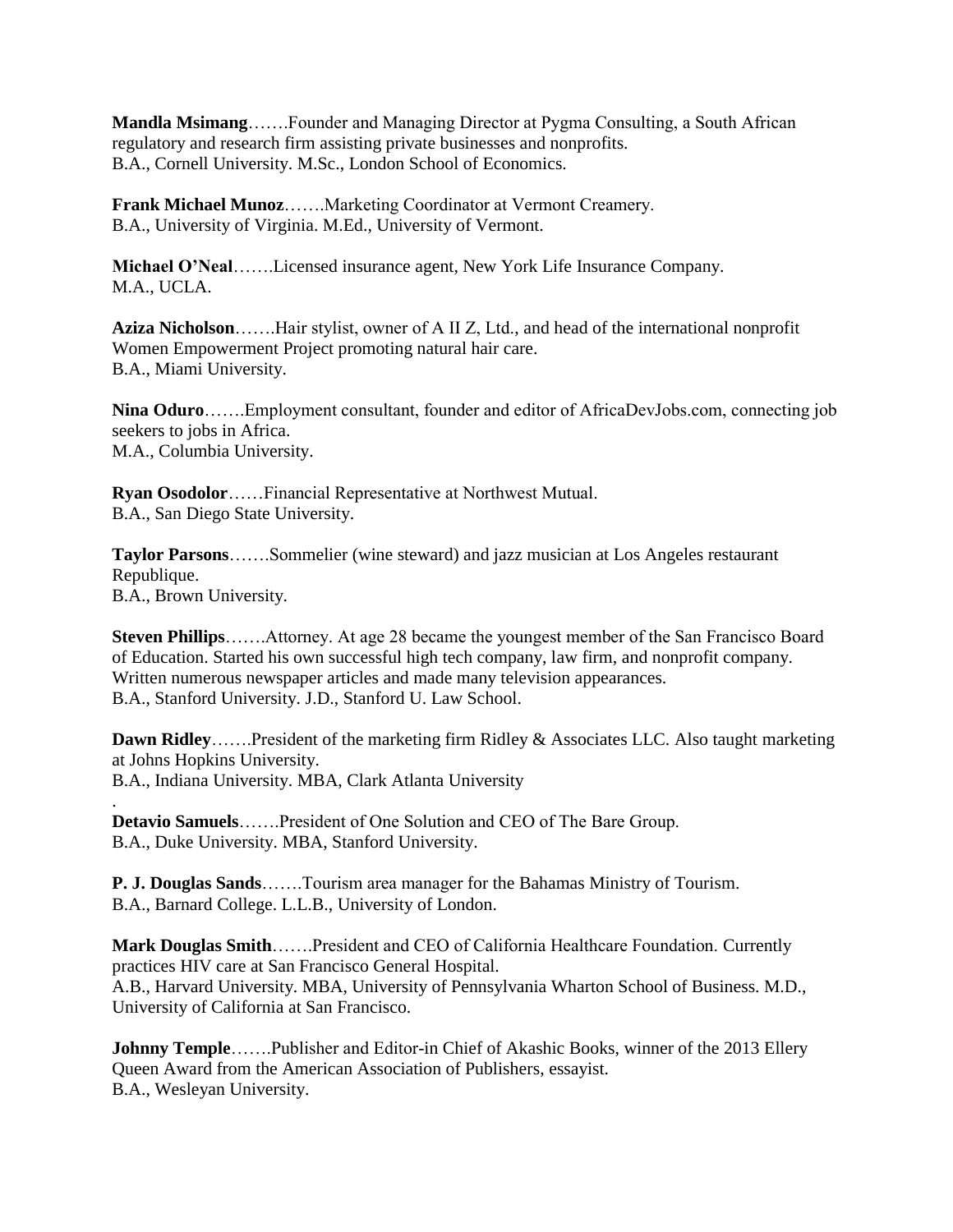**Craig Thompson**…….Founder and President of Thompson Communications, an education and media consulting firm. Partner in Venable LLC. Hosted radio and television talk shows in Baltimore. B.A., University of Maryland. J.D., University of Maryland.

**Hailu Timbo**…….Grocery store director (Hy-Vee in Waterloo, Iowa). B.A., University of Iowa.

**Dexter B. Upshaw Jr**…….Director of Youth and young adults at Rising Star Baptist Church (Conroe, Texas), and Marketing Director for Gamma Phi Delta Christian Fraternity. B.A., Yale University.

**Chas Walker**…….Union organizer for SEIU District 1199 (healthcare and social service workers).B.A., Brown University.

**Daniel Weisman**…….Artist manager at Roc Nation, an entertainment company founded by Jay Z with offices in New York and Los Angeles. B.A., Emory University.

**Stephen White**…….Board member of Dubset Media Holdings. Formerly President of Gracenote, a digital media technology subsidiary of Sony Corporation of America. B.A., University of Wisconsin-Madison.

**James Williams**…….Fiber Supply Associate at International Paper. B.A., Brown University. M.S. in environment and resource policy at Tufts University.

**Robert Wilson**…….Contracts specialist for the U.S. Air Force, Wright Patterson Air Force Base. B.S., Miami University. MBA, University of Phoenix.

**Jeremiah Wise**…….Chief Financial Officer of the Indianapolis Museum of Art. Formerly Director of New Airport Business Development, Indianapolis International Airport. B.A., Yale University. M.A., New York University.

**Carter Woodruff**…….Supervisor of Operations at Des Moines Water Works. Formerly Secretary/Treasurer of the American Federation of State, County and Municipal Employees of Iowa. B.A., Luther College.

**Sean Yeager-Diamond**…….Personal trainer, owner of Promethean Fitness. B.A., University of California at Santa Barbara.

**Katie Zacarian**…….Facebook Product Marketing Manager. B.A., Harvard University.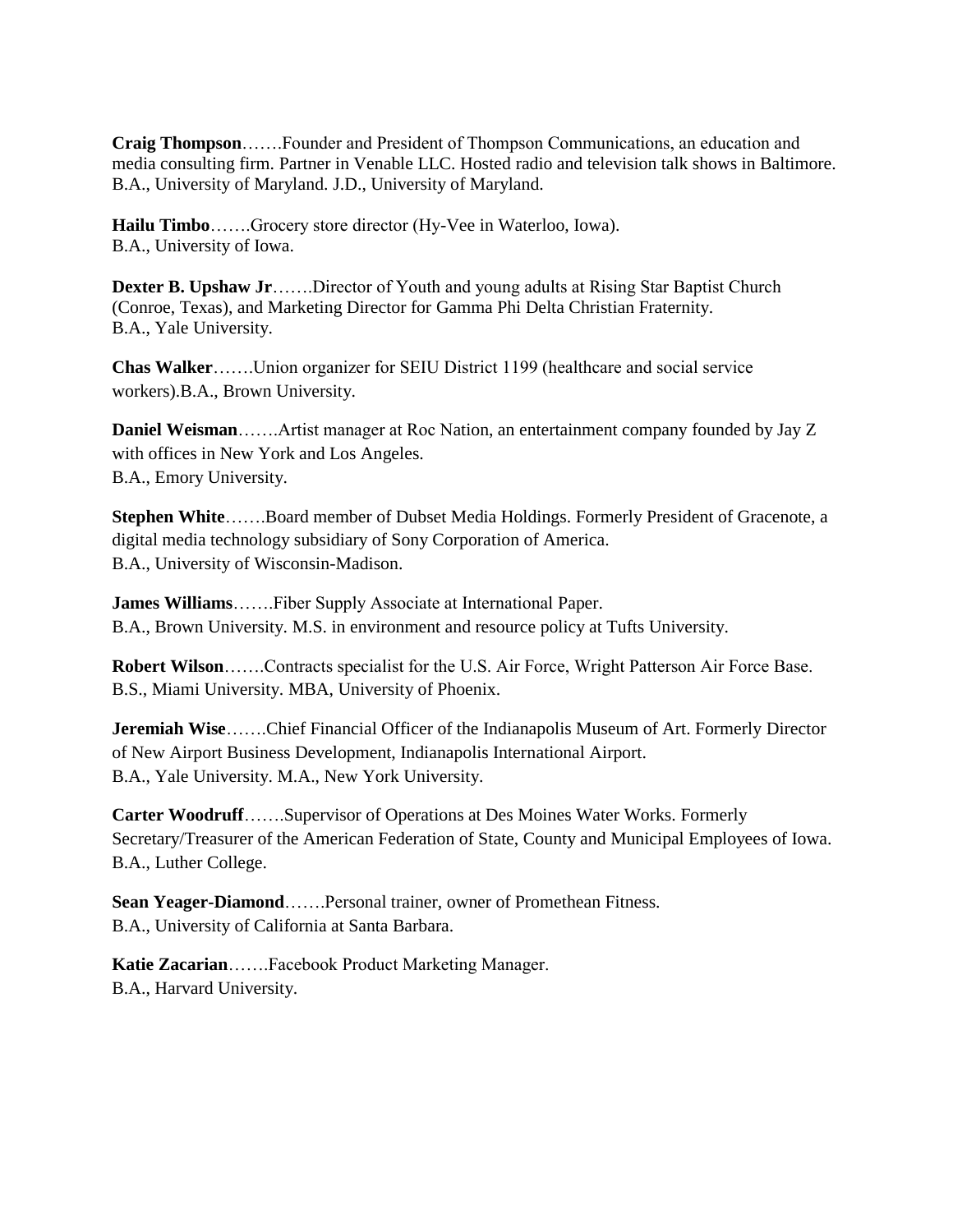# *Performing Arts & Entertainment*

**Mame Adjei**…….Miss Maryland USA 2015. Double major in political science and African-American Studies. She has modeled and worked in nonprofits. B.A., Virginia Commonwealth University.

**Tatyana Ali**.......Actress ("Fresh Prince of Bel Air), model, R&B singer. B.A., Harvard University.

**Michelle H. Anderson**…….Singer and beauty contestant and consultant. Was Miss Delaware 1995. Has sung at pro sports events and at Harlem's Apollo Theater. Active in civic and political groups. B.A., Duke University.

**Gabrie'l J. Atchison**…….Choreographer, dancer, author. Established a production company. B.A., Brown University. Ph.D. in Women's Studies, Clark University.

**Angela Bassett**…….Actress. Winner of the Golden Globe Award for Best Actress in 1994 and an Oscar nominee for the movie "What's Love Got To Do With It." B.A., Yale University. M.A., Drama, Yale University.

**Ryan Michelle Bathe**…….Actress of stage, screen and TV. Appeared in "ER", "Boston Legal", etc. B.A., Stanford University. MFA, New York University.

**Kehli Faulkner Berry**…….Dance instructor, founder of DIVA dance team in Compton, California. B.A., California State University at Dominguez Hills.

**Rashida Bumbry**…….Director of Artistic Affairs at the Duke Ellington School of the Arts. B.A., Oberlin College, M.A., New York University (both degrees in African American Studies).

**Andrew Case**…….Musician. Drummer with the 10-piece world beat Outer Circle Orchestra in Buffalo, New York. Day job is Physician's Assistant in orthopedic surgery. B.A., University of Buffalo. B.S., D'Youville College.

**Julius Brewster-Cotton**…….Professional dancer with the El Taller Coreografico in Mexico City, Mexico. Formerly with the Dayton (Ohio) Contemporary Dance Company. He was an Arts Commissioner for the city of Centerville, Ohio. B.A., Southern Methodist University.

**Rody Chiong**…….Actor and musician. Has appeared in Hollywood movies, plays, and accompanied Sania Twain and Celine Dion with his violin and fiddle. B.A., Indiana University.

**Emelia Cowans**…….Make-up artist, broadcast journalist, museum spokesperson. B.A., Indiana University.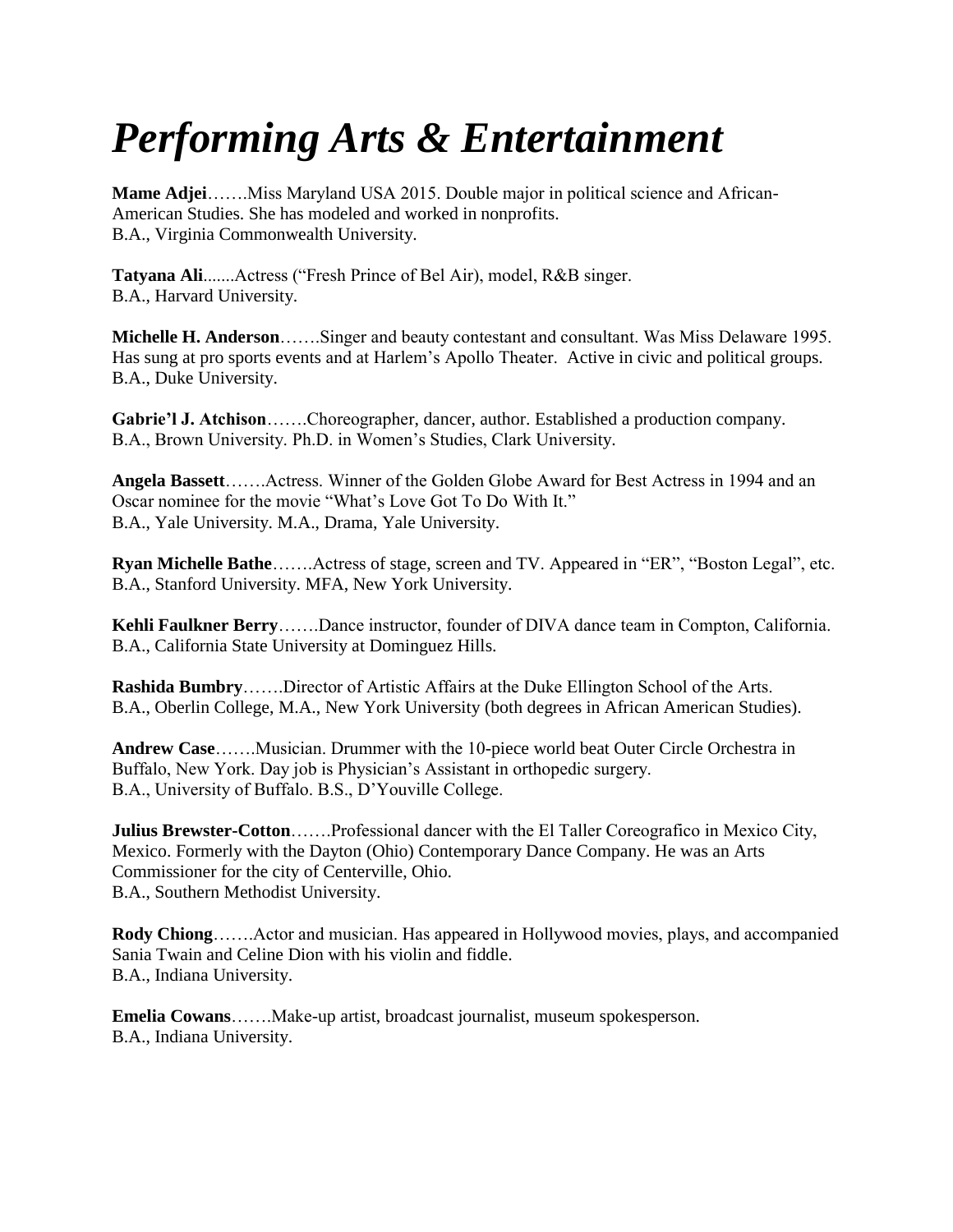**Harlina Churn-Diallo**…….Choreographer-Artistic Director. Founder and Director of Imani Dance Company. Winner of several regional awards. B.S., University of Louisville.

Yaya DaCosta…….Model-Actress. Appeared on the TV reality show "America's Next Top Model," winning second place, later picked to portray Whitney Houston in a biopic. B.A., Brown University.

**Andre De Shields**…….Actor, director, narrator, labor union activist, adjunct professor. Has appeared in a number of movies, television shows, and stage shows. He has won an Emmy and been nominated for a Tony Award. Has honorary Doctor of Fine Arts from the University of Wisconsin. M.A., New York University.

**Charles Dumas**…….Actor, director, and theater professor at Penn State. Appeared in several popular Hollywood movies and is seen on such TV shows as "Law & Order." B.A., State University of New York-New Platz. J.D., Yale University.

**Sonja Eddy**…….Actress who plays Epiphany Johnson on TV's "General Hospital," numerous other TV roles, also roles in the musicals "Into the Woods" and "South Pacific." B.A., University of California at Davis.

**Annjunae Ellis**……Actress ("Ray", "Freedomland", Undercover Brother", et al.) B.A., Brown University.

**Christina Elmore**…….Actress ("Fruitvale Station," The Last Ship"). B.A., Harvard University. M.F.A., American Conservatory Theater.

**Stacy Epps**…….Singer-Attorney. Hip hop and jazz singer. Entertainment attorney at Epps Harrell LLC. B.A., University of Virginia. J.D., University of Southern California.

**Pierce Freelon**…….Jazz/hip hop historian, musician, band leader, college professor, and journalist. B.A., University of North Carolina at Chapel Hill. M.A., Syracuse University.

**Lafayette Gilchrist**…….Jazz Pianist. Has released four albums. Leads the band The New Volcanoes. B.A., University of Maryland.

**LeShawn D. Holcomb**…….Education/Teaching Artist at the Actors Theatre of Louisville (KY). B.S., California State University at Fullerton.

**C. J. Hunt**…….Comedian, middle school English teacher, founder of comedy theaters in New Orleans and Austin, Texas. B.A., Brown University.

**Marsha Jackson-Randoph**…….Show Director at Walt Disney World. B..A., Smith College (cum laude and Phi Beta Kappa).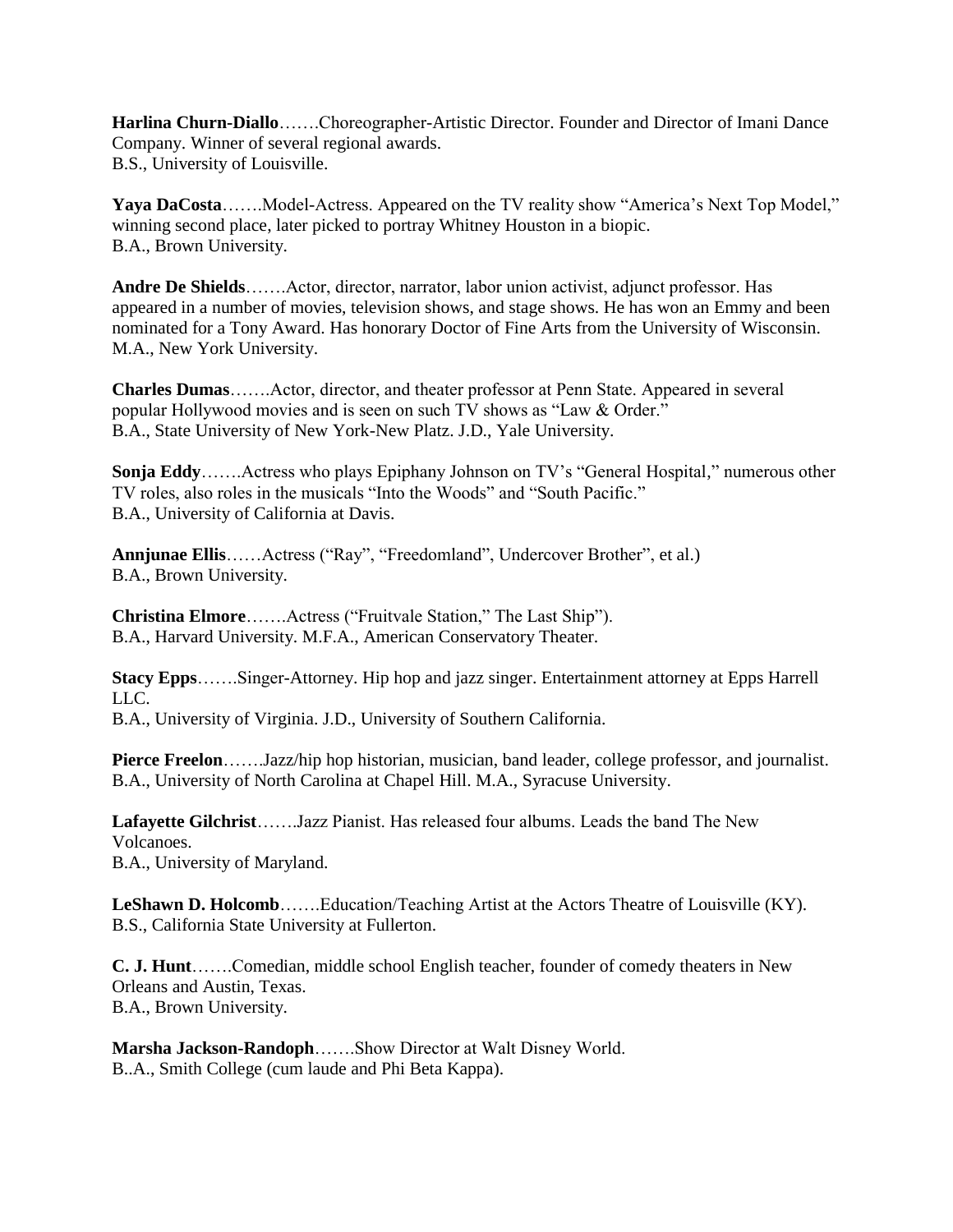**Donald W. King**…….Acting Director. Founder and Artistic/Executive Director of the Providence (RI) Black Repertory Company. Adjunct professor at Brown University. B.A., Brown University.

**Yolanda King**…….Actress-instructor. Daughter of Martin Luther King Jr. Taught theater at Fordham University and acted in stage productions across the country. B.A., Smith College.

**Donald E. Lacy Jr**…….Actor, comedian, director, talk show host. B.A., San Francisco State University.

**Sanaa Lathan**…….Award-winning Hollywood actress. Played the female lead role in the movie "Out of Time' (2003) starring Denzel Washington and has appeared in episodes of television's "Nip/Tuck."

B.A., UC-Berkeley. M.A., Yale School of Drama.

**Alphonso McAuley**…….Actor, appearing in movies TV and numerous commercials. B.A., California State University at Fullerton.

**Leigh Morfoot**…….Film Production Company Co-founder. Produced two films pertaining to media and law. B.A., University of Virginia.

**Pat Patterson**…….Miss Indiana 1971. Later known as the jazz recording artist Kellee Patterson. B.A., Indiana University.

**Michael Peace**…….Christian rap artist with hit albums in the 1980s and 1990s, youth ministries director, president of Michael Peace and Associates. B.A., SUNY-Brockport.

**Root Boy Slim** (born Foster McKenzie III)…….Legendary alternative blues/rock band leader, founder of Root Boy Slim and the Sex Change Band popular on the East Coast in the late 1970s and early 1980s home-based in the Washington, DC area. B.A., Yale University

**Ben Selkow**……Award-winning filmmaker (HBO, CNN, Weather Channel, Sundance Channel, etc.) B.A., Wesleyan University (with honors).

**Drew Shoals**…….Jazz drummer. Award-winning drummer who has performed with top jazz artists. Composes for the Drew Shoal Collective (CD release in 2007). B.A., Whitman College. J.D., University of Pennsylvania.

**Kenny Sultan**…….Bestselling author of blues guitar music books and instructional videos. B.A., University of California at Amherst.

**Myra Lucretia Taylor**…….Actress in productions on Broadway, Off Broadway, and for awhile performed with Britain's Royal Shakespeare Company. B.A., Yale University.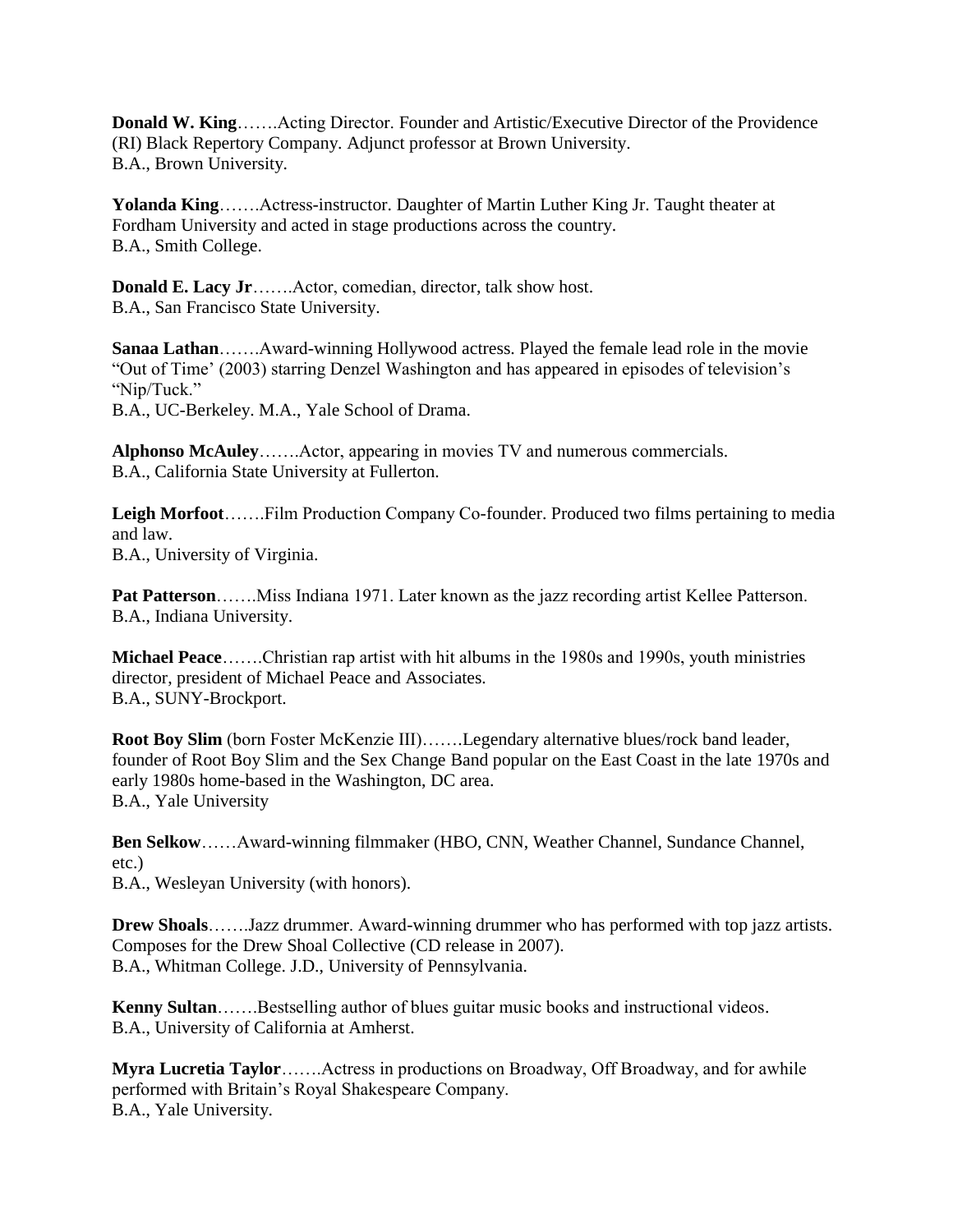**Ryan Hope Travis**……Artistic Director of the Paul Robeson Performing Arts Company, playwright, choreographer, and actor in regional theater. College instructor. B.A., Fort Valley State University, M.A., Syracuse University. M.F.A., University of Florida.

**Melissa Walker**…….Professional jazz and pop singer. Sang at Lincoln Center under the direction of Wynton Marsalis, the Berlin Jazz Festival, etc. Four CD albums to her credit. B.A., Brown University.

#### *Visual & Decorative Arts*

**M. K. Asante Jr.**…….Filmmaker, author, poet, professor. B.A., Lafayette College. M.F.A., University of California at Los Angeles.

**Brittany Ballard**…….Independent film producer, writer, curator, and Director of Programming for the Urbanworld Film Festival. B,A., University of California at Santa Barbara.

**Jim Barry**……..Artist and art lecturer at the California Institute of Technology. B.A., University of California-Santa Barbara, 1986.

**Jessica Bellamy**…….Graphic Designer at GRID, a graphic design firm in Louisville, Kentucky. B.A., B.A. in drawing and B.F.A. in graphic design, all three degrees at University of Louisville.

**Rod Brown**…….Comic book artist and creator of Native Comics. B.A., Emory University. B.A., Art Institute of Atlanta.

**Stanford W. Carpenter**…….Comic book artist, anthropologist, professor. Chairman of the Board of Directors for the Institute of Comics Studies. B.A., Portland State University. Ph.D., Rice University.

**Ava DuVernay**…….Filmmaker. Director of the movie "Selma" (2015). Owner of The DuVernay Agency, a marketing and PR firm. B.A., UCLA.

**Erik Ford**…….Digital Director at Heavy Heavy, a web and logo design firm in San Antonio, Texas. B.A., Wesleyan University.

**Joseph Geran Jr**…….Sculptor, model-maker, jewelry designer and manufacturer. Also was Dean of Students at the Rhode Island School of Design. B.A., San Francisco State University.

**Daisy Giles**…….Portrait painter, multimedia artist, creative consultant, writer. B.A., University of Minnesota.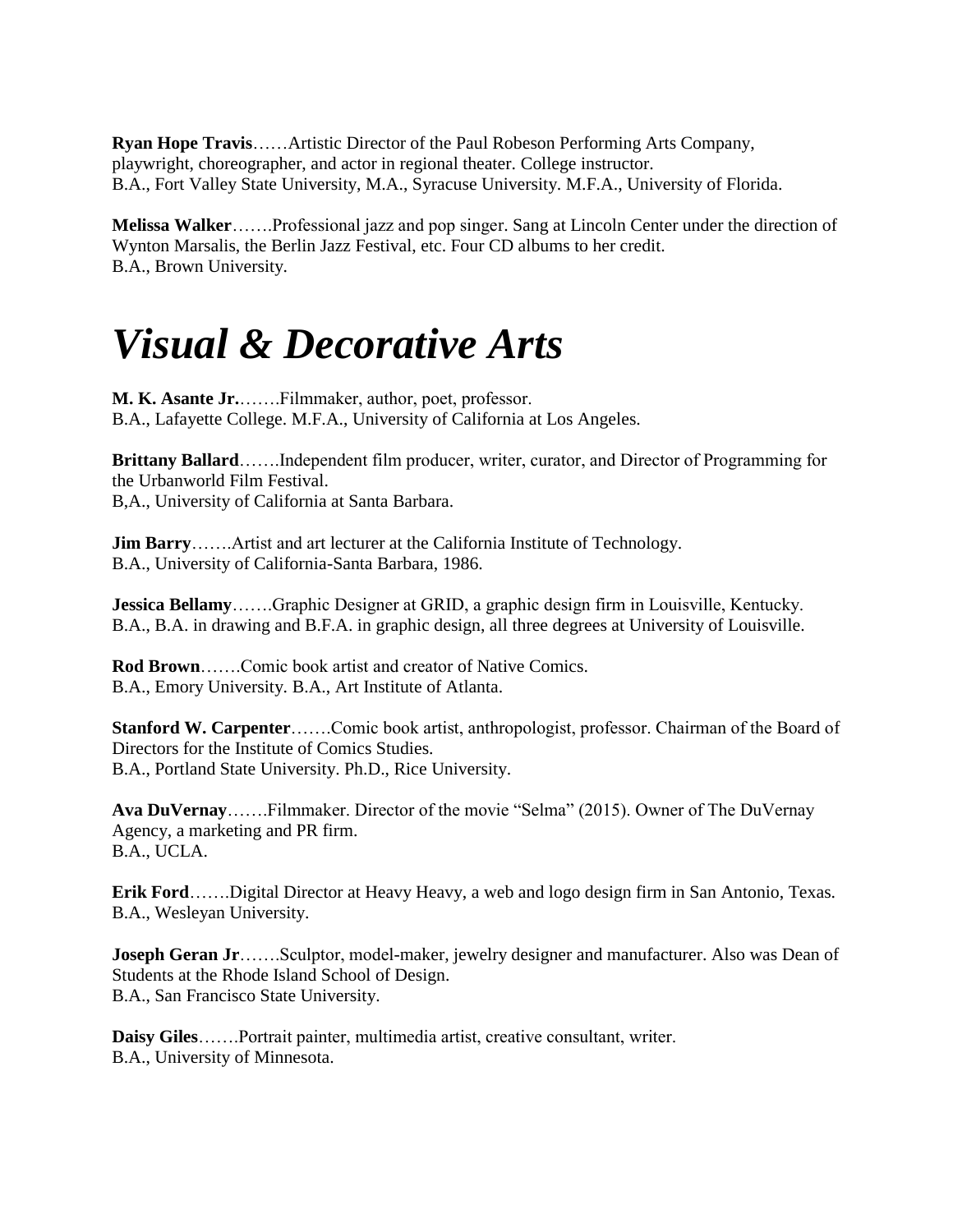**Robert Henry Graham**…….Artist-educator. His paintings have been displayed in more than 70 solo exhibits since 1968. He was Professor of Art at Virginia Tech. M.A., University of Wisconsin. M.F.A., University of Wisconsin.

**Sarah J. Glover**…….Award-winning photojournalist at the *Philadelphia Inquirer* and social media editor at NBC-10 in Philadelphia. President of Philadelphia Association of Black Journalists. B.A., Syracuse University.

**Thelma Golden**…….Art museum director. Director and Chief Curator at the Studio Museum in Harlem. She has contributed to books and articles on American art. B.A., Smith College.

**Jean-Patrick Guichard**…….African art marketing specialist, owner of Guichard Art Solutions. B.A., San Francisco State University.

**Eugenie J. Joo**……Curator. Director of Art and Cultural Programs at Instututo Inhotim in Brumadinho, Brazil. Formerly contemporary art curator at the New Museum in New York City. Winner of the 2006 Walter Hopp Award for Curatorial Achievement. B.A., Vassar College. Ph.D., University of California-Berkeley.

**Isissa Komada-John**…….Exhibition Director for the Museum of Contemporary African Diasporan Arts in Brooklyn New York. B.A., Brown University.

**Dawit Lessanu**…….Chief Architect and Director Research and Innovation at Associated Press. B.A., Rutgers University. B.S, in mechanical engineering, Rutgers University. MBA, University of Phoenix.

**Aaron McGruder**…….Creator of the nationally syndicated comic strip "The Boondocks." B.A., University of Maryland.

**Tchaiko Omawale**…….Filmmaker, producer-director, screenwriter. B.A., Columbia University.

**Joel Plummer**…….Sports photographer, owner of Plummer Media & Entertainment, LLC. B.A., Rutgers University.

**Abdul Sharif**…….Photographer, owner of Abdul Sharif Photography in Louisville, Kentucky. B.S., University of Louisville.

**Myshell C. Tabu**…….Graphic designer for the Los Angeles Department of Cultural Affairs, former owner of Myshell Tabu Designs, actress, dancer. B.A., California State University at Dominguez Hills.

**Nadine Wasserman**…….Curator, art critic. M.A., University of Wisconsin-Madison

**Marco Williams**…….Documentary filmmaker. M.A. and M.F.A., UCLA.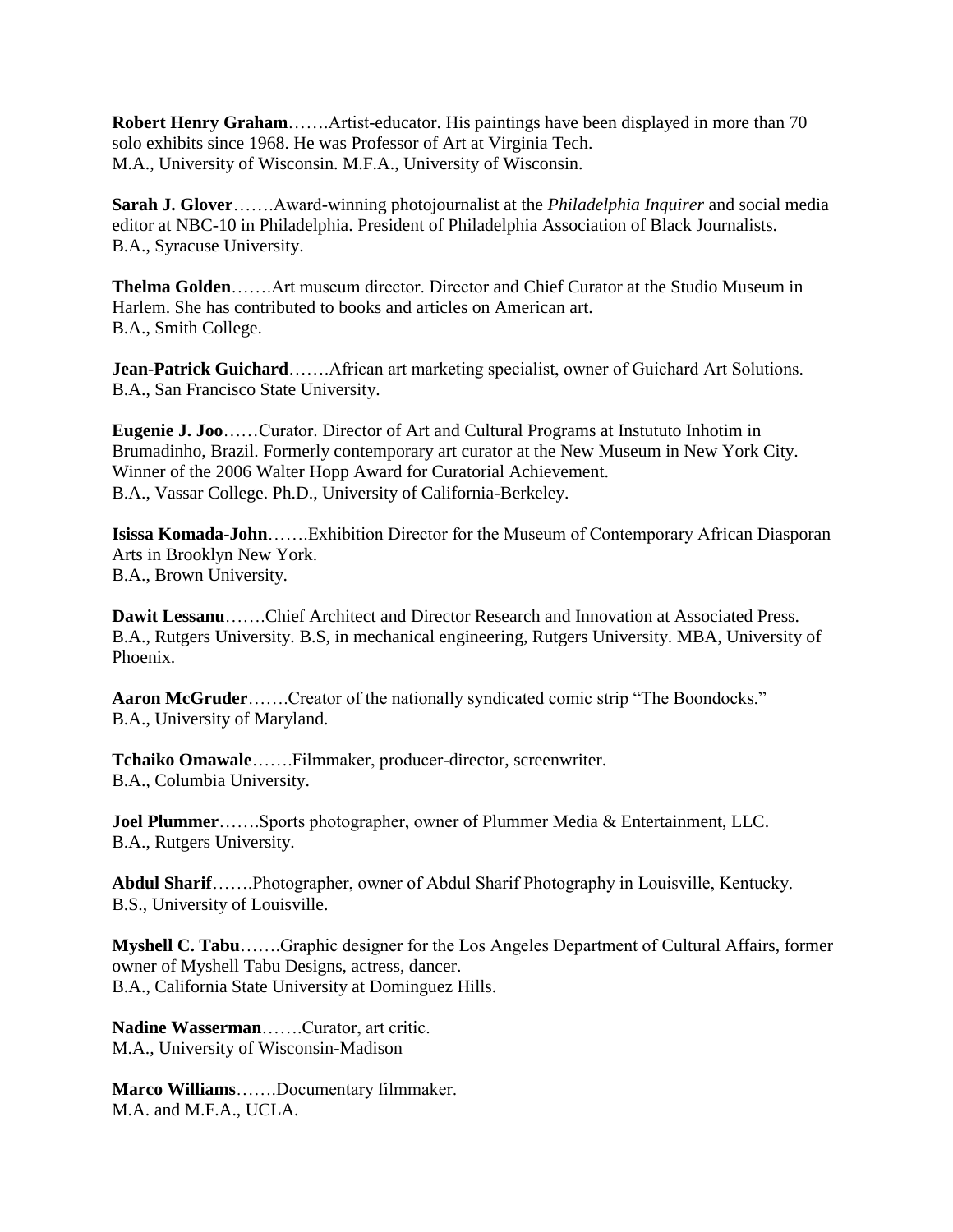**Yacob Williams**…….Mural Artist. Paints in the Albany, New York neighborhood of Arbor Hill. B.A., SUNY-New Platz.

**Brandon Wilson**…….Filmmaker, screenwriter, and high school teacher. B.A. and MFA, UCLA.

## *Literature, Poetry, Drama*

**Chimanmanda Ngozi Adiche**…….Novelist, finalist for the 2014 National Book Award for *Americanah* (Alfred Knopf). M.A., Yale University.

**Joshua Bennett**…….Spoken word poet. He has performed at the White House, the Kennedy Center, Sundance Film Festival, NAACP Image Awards, etc. B.A., University of Pennsylvania (magnum cum laude). M.A., University of Warwick.

**Michael Datcher**…….Award-winning poet and journalist who has made numerous TV and radio appearances. Author of *Raising Fences: A Black Man's Love Story* (2001). M.A., UC-Berkeley.

**L. Divine**…….Author of 15 popular novels, set in high school, aimed at black young adult (teenage) female readers. M.A. and M.Ed at UCLA.

**Danielle Evans**…….Winner of the 2011 PEN/Robert W. Bingham Prize for the short story collection *Before You Suffocate Your Own Fool Self* (Riverhead Books).

**John G. Hall**…..Writer of fiction, nonfiction, and poetry. B.A., University of Massachusetts at Boston. M.Ed., Converse College.

Katori Hall……..Multiple award-winning playwright ("The Mountaintop," "Hurt Village," et al.) B.A., Columbia University. M.F.A., Harvard University.

**Suzette Harrison**…….Romance novelist. B.A., University of California-Santa Barbara.

**Myesha Jenkins**…….Award-winning poet residing in Johannesburg, South Africa. Anti-apartheid activist and feminist. B.A., University of California at Riverside.

**Bruce A. Jacobs**…….Winner of the prestigious Naomi Long Madgett Poetry Award, and author of the critically acclaimed nonfiction book *Race Manners* (1999). B.A., Harvard University.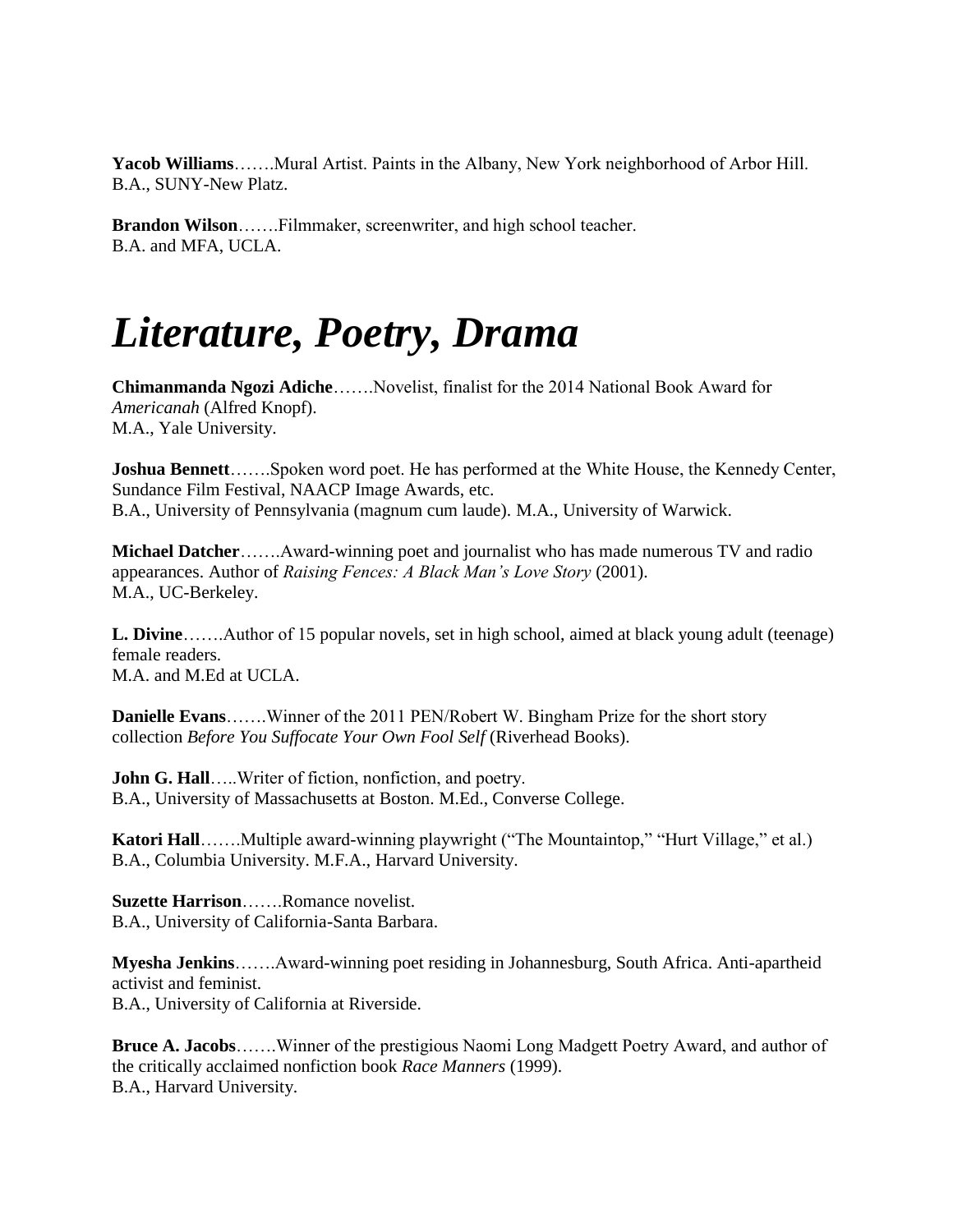**Daniel Alexander Jones**…….Award-winning playwright, director, educator. B.A., Vassar College. M.A., Brown University.

**Devorah Major**…….In 2002 she officially became the third Poet Laureate of San Francisco. She is also a trained actress, dancer, novelist, instructor, and editor. B.A., San Francisco State University.

**Felicia Mason**…….Author of 14 romance novels. Winner of Reviewer's Choice Award from *Romantic Times* and *Affaire de Coeur* Best Contemporary Ethnic Novel Award. M.A., University of Maryland.

**Ethelbert Miller**…….Award-winning poet, editor, college administrator and founder of the D.C. Humanities Council. B.A., Howard University.

**Gloria Naylor**…….Novelist. Winner of the prestigious National Book Award in 1983 for *The Women of Brewster Place* (Viking Press). Guggenheim Fellow and National Endowment Fellow. She has taught at Penn, Cornell, and the University of Kent (England). Established her own multi-media production company. M.A., Yale University, 1983.

**Jill Nelson**…….Novelist, freelance journalist and former staff writer at the *Washington Post*. Winner of the America Book Award for her memoir, *Volunteer Slavery* (1993). She is Professor of Journalism at the City College of New York. B.A., City College of New York. M.A., Columbia School of Journalism.

**Sandra Jackson-Opoku**…….Poet-Novelist. Also award-winning educator and travel journalist. B.A., University of Massachusetts.

**Irene Smalls**…….Award-winning author of 17 children's books. B.A., Cornell University.

**Natasha Tarpley**…….Award-winning author of books for children and adults. B.A., Harvard University.

**Veona Thomas**……Playwright, Executive Director of REJOTI Traveling Theatre Productions. B.A., Lehman College.

**Linda Trice**…….Children's book author and book reviewer. Former elementary school teacher. Ph.D. in Black Studies, Union Institute and University.

# *Sports*

**Christopher Asher**…….Head Coach of Track and Field at California State University at Los Angeles, assistant coach track coach at UCLA since 2012. B.A., California State University at Northridge.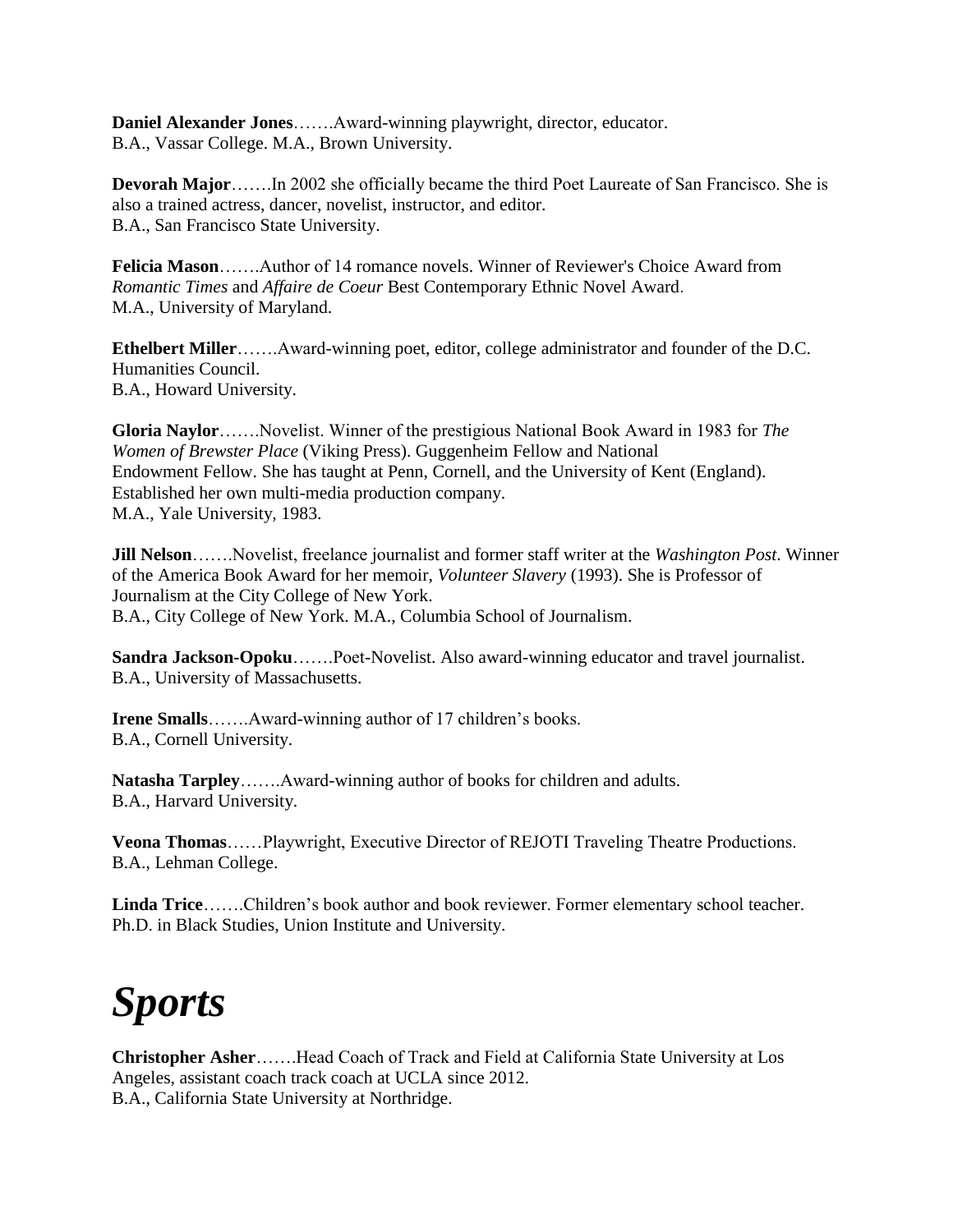**Renee Bostic**…….Athletic Director at Medgar Evers College. Formerly women's basketball head coach at West Virginia State University. B.A., College of the Holy Cross.

**Ronnie Bowman**…….Athletic Director for Jefferson County Public Schools (Kentucky). B.S. and M.S. in Pan-African Studies, University of Louisville. M.Ed., University of Louisville.

**Shannon Boxx**…….Olympic gold medalist, women's pro soccer star. B.A., University of Notre Dame.

**Coretta Brown**…….Women's Basketball Head Coach at Thomas University. B.A., University of North Carolina at Chapel Hill.

**Wiley Brown**…….Head Basketball Coach at Indiana University-Southeast. B.A., University of Louisville.

**Vince Carter**…….Pro basketball superstar currently with the Memphis Grizzlies, formerly with the Toronto Raptors, Orlando Magic, Phoenix Suns, Dallas Mavericks, and New Jersey Nets. . B.A, University of North Carolina.

**Lewis Chitengwa**…….Professional Golfer who, in 1993 became the first black African (Zimbabwean) to win the South African Amateur Championship. The Lewis Chitengwa Foundation and the \$100,000 Canadian Golf Tour's Lewis Chitengwa Memorial Championship was established in his honor after his untimely death at age 26 in 2001. B.A., University of Virginia.

**Colin Cole**…….Businessman and pro football player (defensive tackle for Green Bay Packers, Minnesota Vikings, Detroit Lions), high school athletics consultant (CEO of The Cole Group, LLC). B.A., University of Iowa.

**Edgar I. Farmer Jr**…….Head Coach of the Women's Basketball team at Wofford College. B.A., University of North Carolina.

**Dorothy Gators**…….High school athletic director. As head coach of the girl's basketball team at Marshall High Scholl in Chicago she has won 8 state championships and has over 900 career victories.

M.A., Governor's State University.

**James "Scottie" Graham**…….Pro Football Player, Senior Associate Athletic Director at Arizona State University M.A., Ohio State University.

**Monique Hennagan**…….Sydney, Australia 2000 Olympic Games gold medalist in the 4x400 relay. B.A., University of North Carolina.

**Adam Hutchinson**…….Head basketball coach at Washington and Lee University, formerly head basketball coach at Case Western Reserve University. B.A., Amherst College.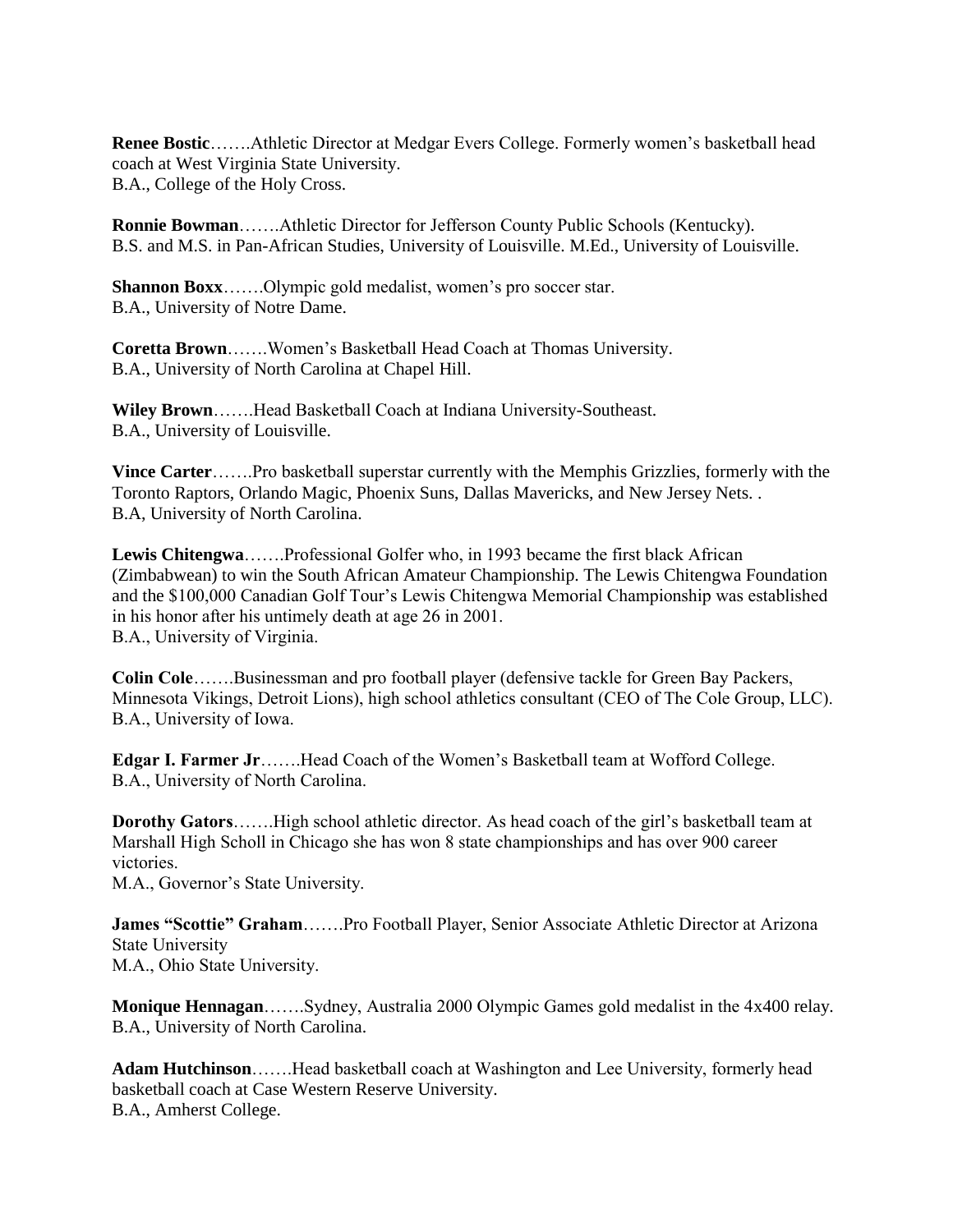**Allan W. Houston Jr**…….Assistant General Manager for the New York Knicks. Former pro basketball star who played with the Detroit Pistons and the New York Knicks. 2000 Olympic gold medalist.

B.A., University of Tennessee.

**Antwan Jamison**…….Pro basketball star (Golden State Warriors, Los Angeles Lakers, Dallas Mavericks, et al.), broadcaster (Time Warner Cable SportNet). B.A., University of North Carolina at Chapel Hill.

**Maya Lawrence**…….Bronze medalist in fencing in the 2012 Summer Olympics in London. B.A., Princeton University. M..Ed., Columbia University.

**Keisha D. Marvin**…….Head Track Coach. San Gabriel Valley High School. Former UCLA All-American. B.A., UCLA.

**Marty Mathis**…….Head Coach and defensive coordinator of the Bethel College football team. B.A., University of Minnesota.

**Jeff McInnis**…….Coach and former pro basketball star. Coach of Team Charlotte. B.A., University of North Carolina.

**Howard Moore**…….Head Basketball Coach at the University of Illinois at Chicago. B.A., University of Wisconsin.

**Ibtihaj Muhammad**…….Fencing champion. 2009 women's U.S. National Fencing Champion. Gold medalist in the 2014 World Championship. B.A., Duke University.

**Keiko Price**…….Associate Athletics Director at the University of Illinois. Was Academic All-American, PAC-10 100 meter freestyle swimming champion, and swim team captain at UCLA. B.A., University of California-Los Angeles.

**Chris Reynolds**…….Deputy Director of Athletics & Recreation at Northwestern University. B.A., Indiana University.

**Karen Rife**…….Women's lacrosse team head coach at Wagner College. B.A., Syracuse University.

**Laurie Schiller**…….Head Coach of the fencing team at Northwestern University. B.A., Rutgers University (Phi Beta Kappa).

**Duer Sharp**…….Commissioner, Southwestern Atlantic Conference (SAC). B.A., University of Wisconsin-Madison. M.A., University of Wisconsin-Madison.

**Tytianna Smith**…….Children's book author, illustrator, and owner of Honey Tree Publishing. B.S. and M.S., University of Louisville.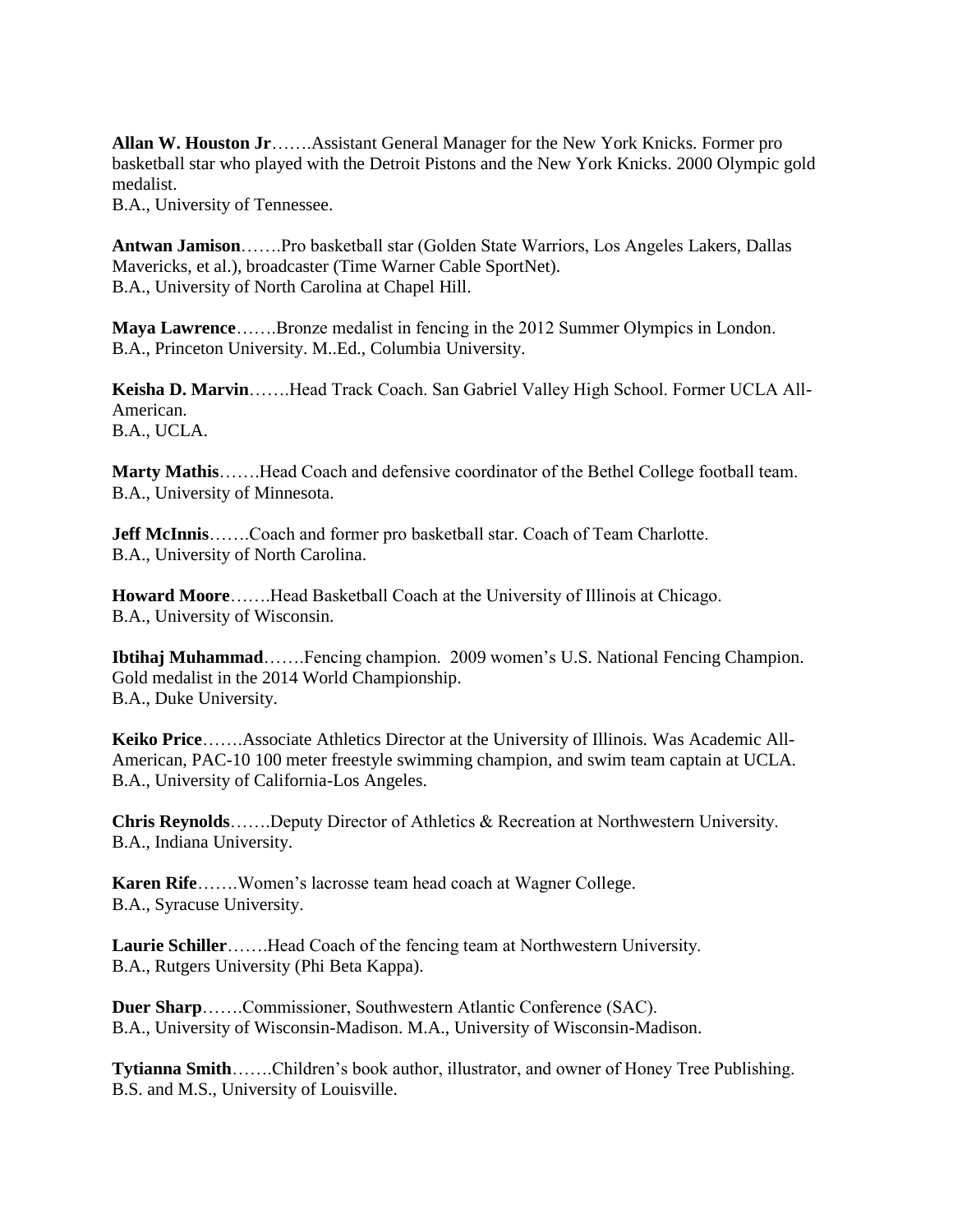**Jerry Stackhouse**…….NBA-TV analyst and former basketball star with several pro basketball teams, including the Miami Heat and Detroit Pistons.. . B.A., University of North Carolina at Chapel Hill.

**Amahl Thomas**…….Head Football Coach at The Webb Schools (boarding school) football team in Claremont, California. B.A., University of California - Santa Barbara. Ph.D. in education at Claremont Graduate University.

**Arlisa Williams**…….Head Coach of the Women's Volley team at Georgetown University. B.A., University of Wisconsin.

# *Education*

**Brad Allen**…….Library Director at Lawrence (Kansas) Public Library. M.A., University of Wisconsin-Madison. M.I.L.S. at the University of Illinois.

**Daniel Altschuler**…….Rhodes Scholar (2006). Studied at Oxford University. B.A., Amherst College. D.Phil. Oxford University.

**Willie L. Baber**…….Anthropology professor at the University of Florida. B.A., University of California at Davis. Ph.D. in cultural anthropology at Stanford University.

**Ejima Baker-Morales**…….English Department Leader and AP English teacher at Williamsburg Charter High School. College music instructor. B.A., Barnard College. M.A. in musicology, CUNY-Graduate Center.

**Jared Ball**…….Communications Professor-Radio Host. Teaches at Morgan State University. Founder and host of FreeMix Radio. M.A., Cornell University. Ph.D., University of Maryland.

**Maisha Baton**…….Poet, historian, and lecturer at the University of New Mexico. B.S., University of Pittsburgh. Ph.D., University of Pittsburgh.

**Ernest Bond**…….Education Professor at Salisbury University, the Carnegie Foundation's 2007 Maryland Professor of the Year. M.A., Ohio State University. Ph.D., Ohio State University.

**Christopher A. Bracey**…….Law professor at Washington University where he is also Senior Associate Dean for Academic Affairs. Has published in the *Harvard Law Review*, among others. B.S., University of North Carolina. J.D., Harvard University.

**Rakim H. D. Brooks**…….Rhodes Scholar (2009). Formerly Director of Communication for tyhe New York City Council and policy advisor at the U.S. Treasury. B.A., Brown University. M.Phil., Oxford University. MBA, Yale University.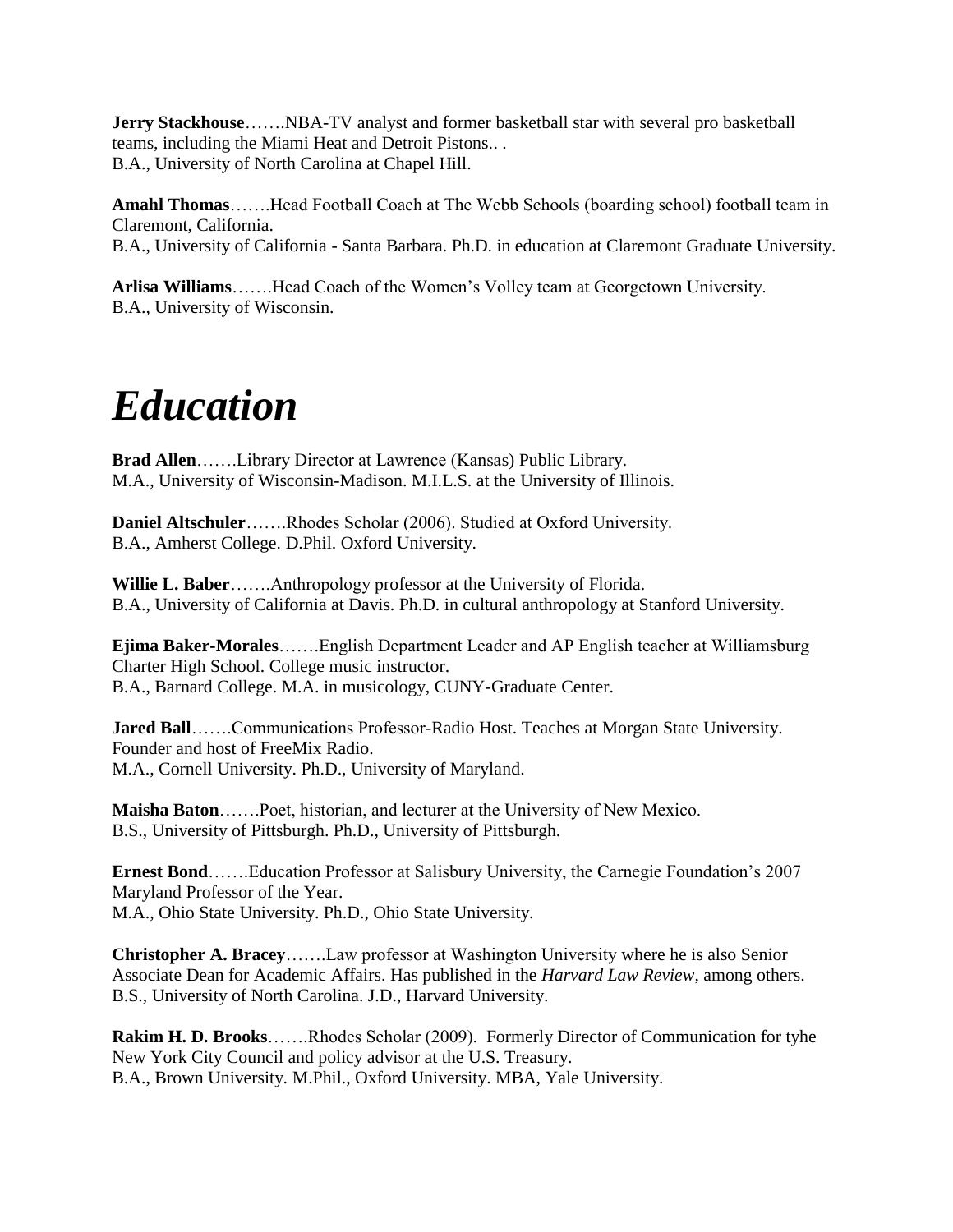**Rae Linda Brown**…….Associate Provost for Undergraduate Education and Professor of Music at Loyola Marymount University. M.A. in African American Studies and Ph.D. in musicology, both from Yale University.

**Errol T. Browne**…….History professor at Bowie State University. B.A. and Ph.D. at UCLA.

**Sean T. Buffington**…….President and CEO of The University of the Arts in Philadelphia (enrollment 2,300). B.A., Harvard University. M.A., University of Michigan.

**Jeffery Burgin**…….Associate Provost and Dean of Students at Belmont University. B.A., University of Cincinnati. Ed.D., University of Alabama.

**Lawrence A. Burnley**…….Asst. V.P. for Intercultural Relations and history professor at Whitworth University in Spokane, Washington. B.A., University of Cincinnati. Ph.D., University of Pennsylvania.

**David Canton**…….Chair of the History Department at Connecticut College. B.A., Ohio State University. Ph.D., Temple University.

**Warren J. Carson Jr**…….Chair of the Department of Languages, Literature, and Composition at the University of South Carolina. M.A., Atlanta University. Ph.D., University of South Carolina.

**Christopher Carter**…….Chair of the Department of Allied Health programs at Charter College. B.A., California State University at Long Beach. Ed.D., Argosy University Los Angeles.

**Marquis Coates**…….Program Coordinator of Philadelphia Academies Inc. (PAI), managing a 5 member team that facilitates entry to college for high school students. B.A., Temple University. M.P.A., Villanova University.

**Alexander Coccia**…….Rhodes Scholar (2014). B.A., University of Notre Dame.

**Lisa M. Coleman**…….Chief Diversity Officer at Harvard University. M.A., Ohio State University. Ph.D., American University.

**Dale Colston**…….Principal librarian in the Business, Science, and Technology Center at the Newark Public Library. B.A.., Rutgers University. M.L.S., Rutgers University.

**Toya Corbett**……Coordinator for the Office of Student Activities at Morgan State University. M.A. and Ph.D. in history at Morgan State University.

**Jernaine Cruz**…….Director of Admission at McGeorge School of Law, University of the Pacific. M.A., SUNY-Albany. J.D., Catholic University.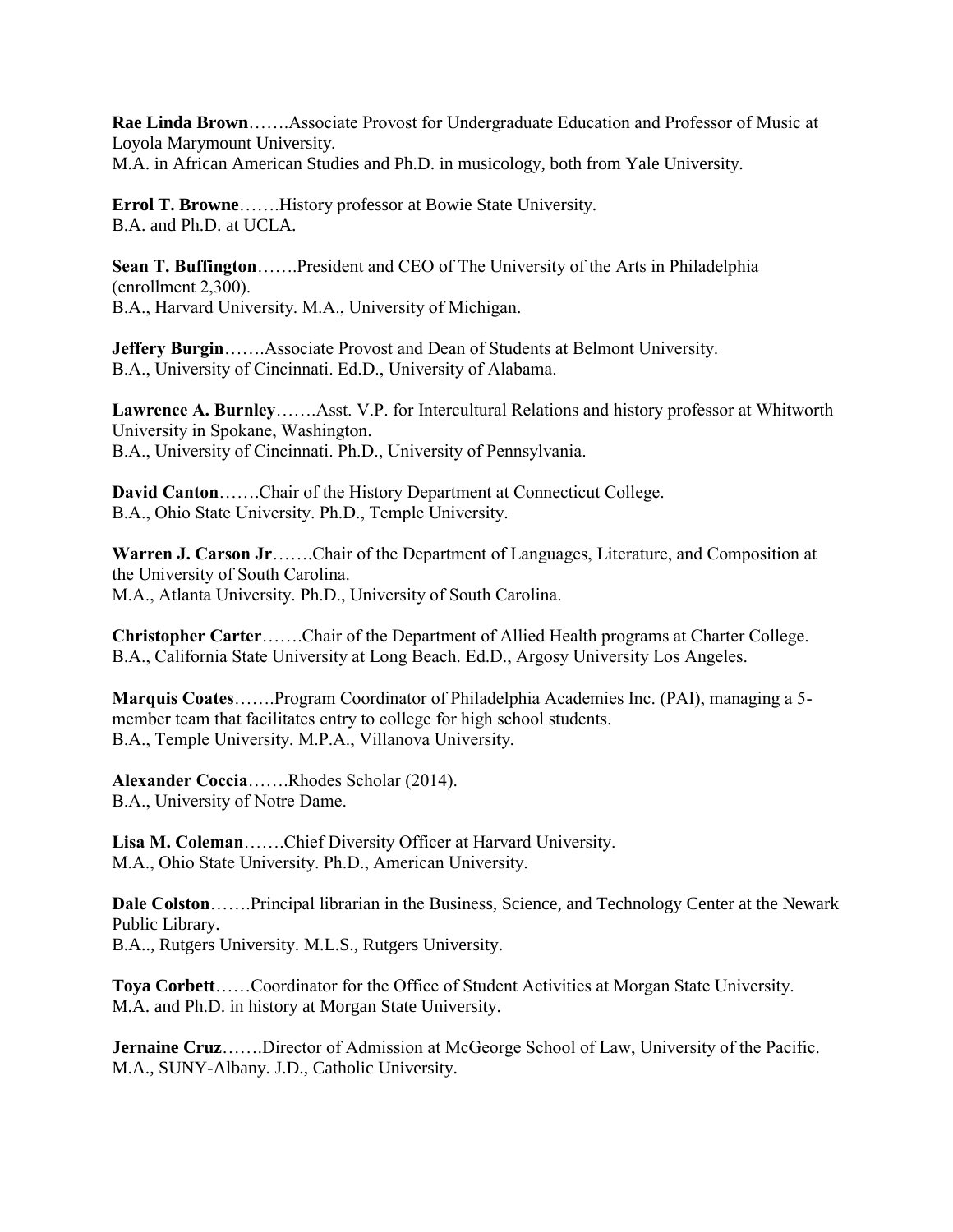**Sean Decatur**…….President of Kenyon College. B.A., Swarthmore College. Ph.D. in biophysical chemistry, Stanford University.

**Kelley F. Deetz**…….History professor at the University of California at Berkeley. B.A., The College of William and Mary. Ph.D. in history, UC-Berkeley.

**Tchet D. Dorman**…….Director of the Center for Social Justice and Multicultural Education at Temple University. B.A., Oberlin College.

**Kristie Dotson**…….Philosophy Professor. Michigan State University. B.A., Coe College. Ph.D., University of Memphis.

**Michael Drake**…….President of Ohio State University, former Chancellor of the University of California at Irvine. B.A., Stanford University. M.D., University of California at San Francisco.

**Marta J. Effinger-Crichlow**…….Chair and Professor of Theater at New York City College of Technology. M.A., University of Pittsburgh. Ph.D. in theater, Northwestern University.

**Cheryl Finley**…….Associate Professor of Art and African American Studies at Cornell University. Author of *Harlem Guaranteed: The Photographic Legacy of James VanDerZee* (2002). M.A. and Ph.D., Yale University.

**Stacey M. Floyd-Thomas**…….Associate Professor of Ethics and Society at Vanderbilt University. B.A., Vassar College. Ph.D. in religion, Temple University.

**Kaima L. Glover**…….French professor at Barnard College, regular contributor to New York Times Book Review.

B.A., Harvard University. Ph.D. in French, Columbia University.

**Jessica Graham**…….Assistant St of History at the University of California at San Diego. M.A., Cornell University. Ph.D. in history, University of Chicago.

**Eric V. Gravenberg**…..Interim President of the College of Alameda. Currently Vice President of Students at Merritt College. B.A. and M.P.A. at California State University at Chico.

**Derek M. Griffith**…….Associate Professor of Medicine, Heath & Society at Vanderbilt University. B.A., University of Maryland. M.A., Ph.D. in clinical-community psychology, DePaul University.

**Cheryl T. Grills**…….Associate Dean at Bellarmine College of Liberal Arts and President of the Association of Black Psychologists, Inc. B.A., Yale University. Ph.D., University of California-Los Angeles.

**Tresmaine R. Grimes**…….Ombudsman and former Vice President for Academic Affairs, Iona College ( New York). Founder/CEO of Sarah's Daughters Ministries, Inc. B.A., Harvard University. Ph.D., Columbia University.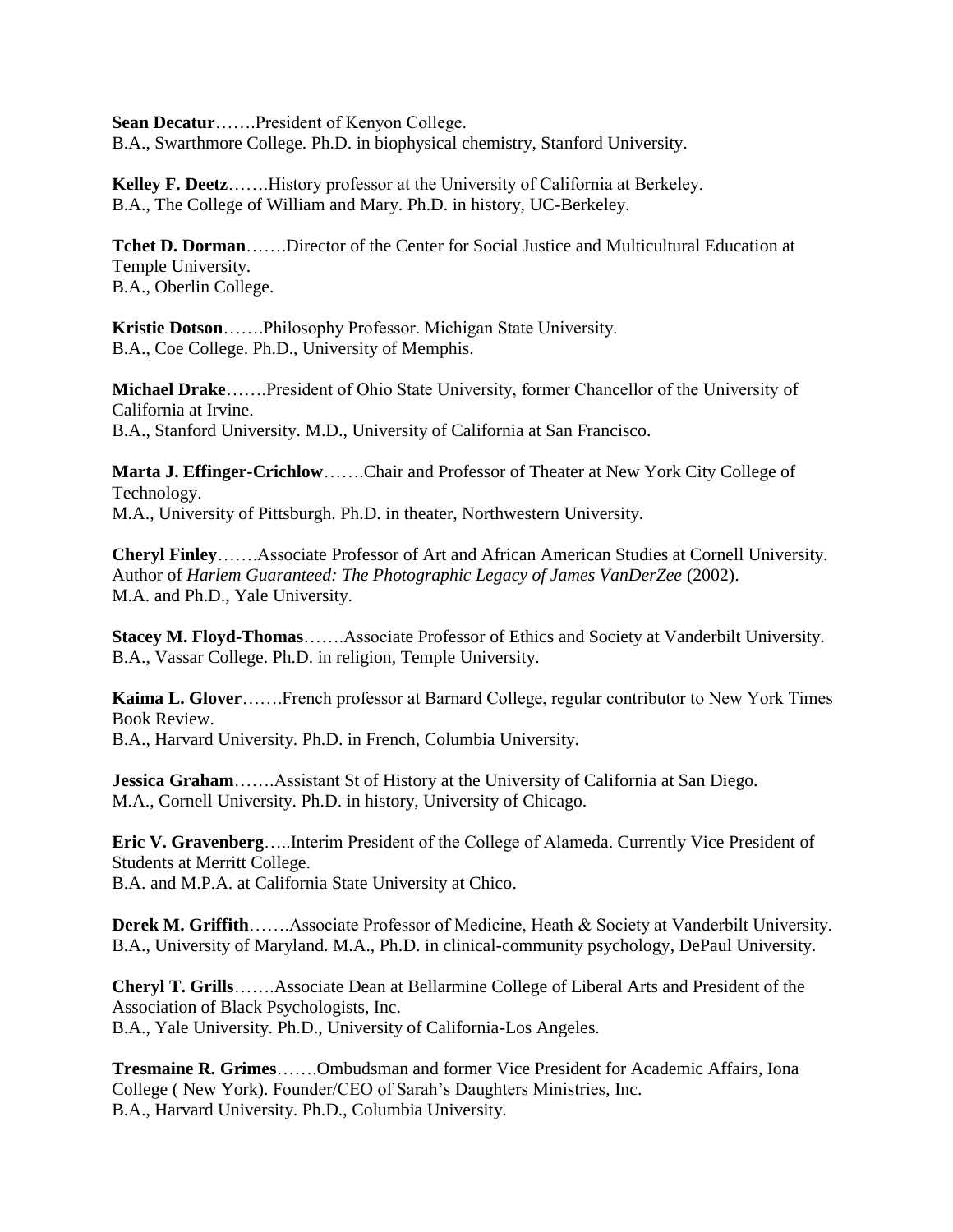**Rhiana Gunn-Wright**…….Rhodes Scholar (2013), Miriam K. Chamberlain fellow at the Institute for Women's Policy Researchers. B.A., Yale University.

**Fredara M. Hadley**…….Jazz studies professor at Oberlin College and owner of Jooksi, a tour service focusing on the New York City black music scene. M.A., Clark Atlanta University. Ph.D. in ethnomusicology, Indiana University.

**Valerie Harrison**…….Acting President of Lincoln University. Ph.D. in African-American Studies, Temple University. J.D., Villanova University.

**Charlene Hayes**…….Vice President of Human Relations and former Associate Vice Chancellor for Human Resources at Johns Hopkins University. B.A., Cornell University. J.D., George Washington University.

**Brittany Henry**…….Academic Counselor at Cal Poly-San Luis Obispo. B.A., University of California at Santa Barbara. M.Ed., California State University-Fullerton.

**Tai C. Hinkins**…….Founding principal of Renaissance Charter School at Cypress in West Palm Beach, Florida. B.A., Oberlin College. M.S. in education, Barry University.

**Jumoke Hinton Hodge**…….Education activist. Board Director of the Oakland (CA) Unified School District. Co-founder and director of the Parent Leadership and Engagement Academy Initiative (PLEA). B.A., Oberlin College.

**Shannon T. Hodge**…….Executive Director of Options Public Charter School in Washington, DC. B.A., Harvard University. M.S.Ed, Purdue University. J.D., Stanford University.

**Mandy Hoke**…….Policy Associate at the Southeast Center for teaching. Former school teacher. B.A., University of North Carolina at Chapel Hill.

**Endesha Ida Mae Holland**…….Was theater professor at the University of Southern California, award-winning playwright, and author of several books. B.A., University of Minnesota. Ph.D. in American Studies, U. of Minnesota.

**Dwight Hopkins**…….Professor of Theology, University of Chicago. Ordained Baptist Minister. B.A., Harvard University. Ph.D., Union Theological Seminary. Ph.D., University of Cape Town.

**Diane Hughes**…….Professor of Applied Psychology at New York University. B.A., Williams College. Ph.D., Michigan State University.

**Adrienne Israel**…….Vice President for Academic Affairs and Dean at Guilford College. M.A., Howard University, 1973. Ph.D. in History, Johns Hopkins U.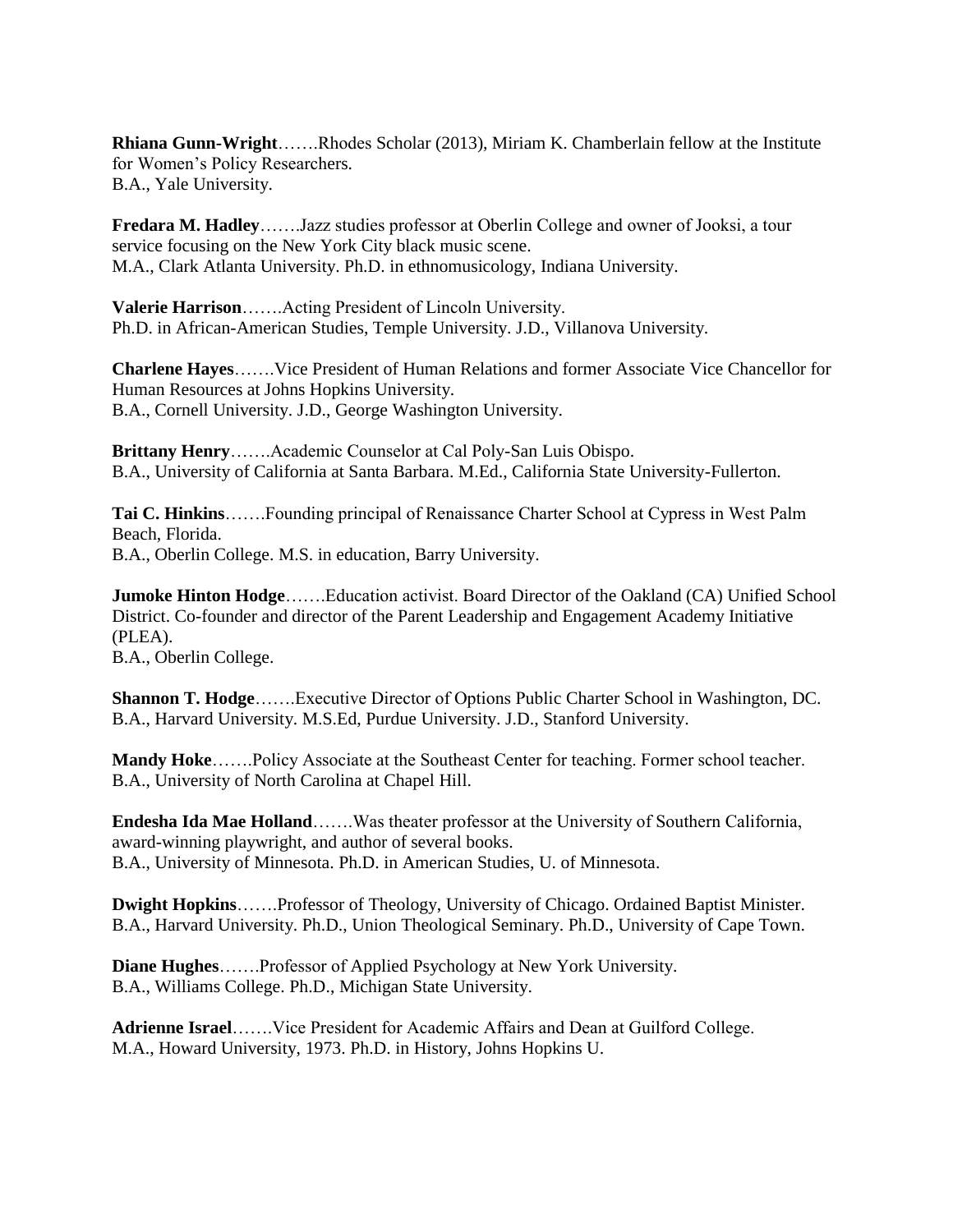**Genteen L. Jean-Michel**…….Principal, Lee Academy Pilot School, an elementary school in Dorchester, Massachusetts. B.A. and M.Ed., University of Massachusetts-Boston.

**Agatha Jeffers**…….Accounting Professor at Montclair State University. Also Certified Public Accountant. B.S., Hunter College. Ph.D., Rutgers University.

**Cedric Kwesi Johnson**……. Political Science Professor at Hobart and William Smith Colleges in New York. M.A., Ohio State University. Ph.D., University of Maryland.

**Ollie A. Johnson III**…….Political scientist at Wayne State University. Author of the book *Brazilian Party Politics and the Coup of 1964* (University of Florida Press, 2001). B.A., Brown University. Ph.D., University of California at Berkeley.

**Louis Jones**…….Field Archivist at the Walter P. Reuther Library. M.A., Cornell University. Ph.D. in American history, Wayne State University.

**Peniel E. Joseph**…….Professor of History at Tufts University. Commentator on TV and radio. B.A., SUNY-Stony Brook. Ph.D., Temple University.

**Jordan Konell**…….Rhodes Scholar (2015). B.A. expected in 2015 at Yale University.

**Chana Kai Lee**…….Associate Professor of History at the University of Georgia. Her awardwinning book is *For Freedom's Sake: The Life of Fannie Lou Hamer* (1999). B.A., University of California-Berkeley. Ph.D., UCLA.

**Haipeng Li**…….Head Librarian at Hong Kong Baptist University. Born in the Chinese Province of Jilin, he was previously a reference librarian at Oberlin College. M.A., University of Mississippi.

**Naima Lowe**…….Media arts and film instructor at Evergreen Valley College. Filmmaker, and public intellectual. B.A., Brown University. M.F.A., Temple University.

**Maria Martin**…….Professor of Agricultural Economics and Assistant Dean at Purdue University. B.A., University of Nebraska. Ph.D. in agricultural economics at Kansas State University.

**Dionne Mack-Harvin**…….Library director, headed Brooklyn Public Library and El Paso Public Library. M.A., SUNY-Albany. M.L.S., SUNY-Albany.

**Joy May-Harris**…….Principal of Alliance Skirball Middle School in Los Angeles. B.A., Florida A&M University. M.Ed., California State University at Northridge.

**Darren Moore**…….Assistant Professor of Psychiatry and Behavioral Sciences at Mercer University. B.A., University of Minnesota. Ph.D., Virginia Tech.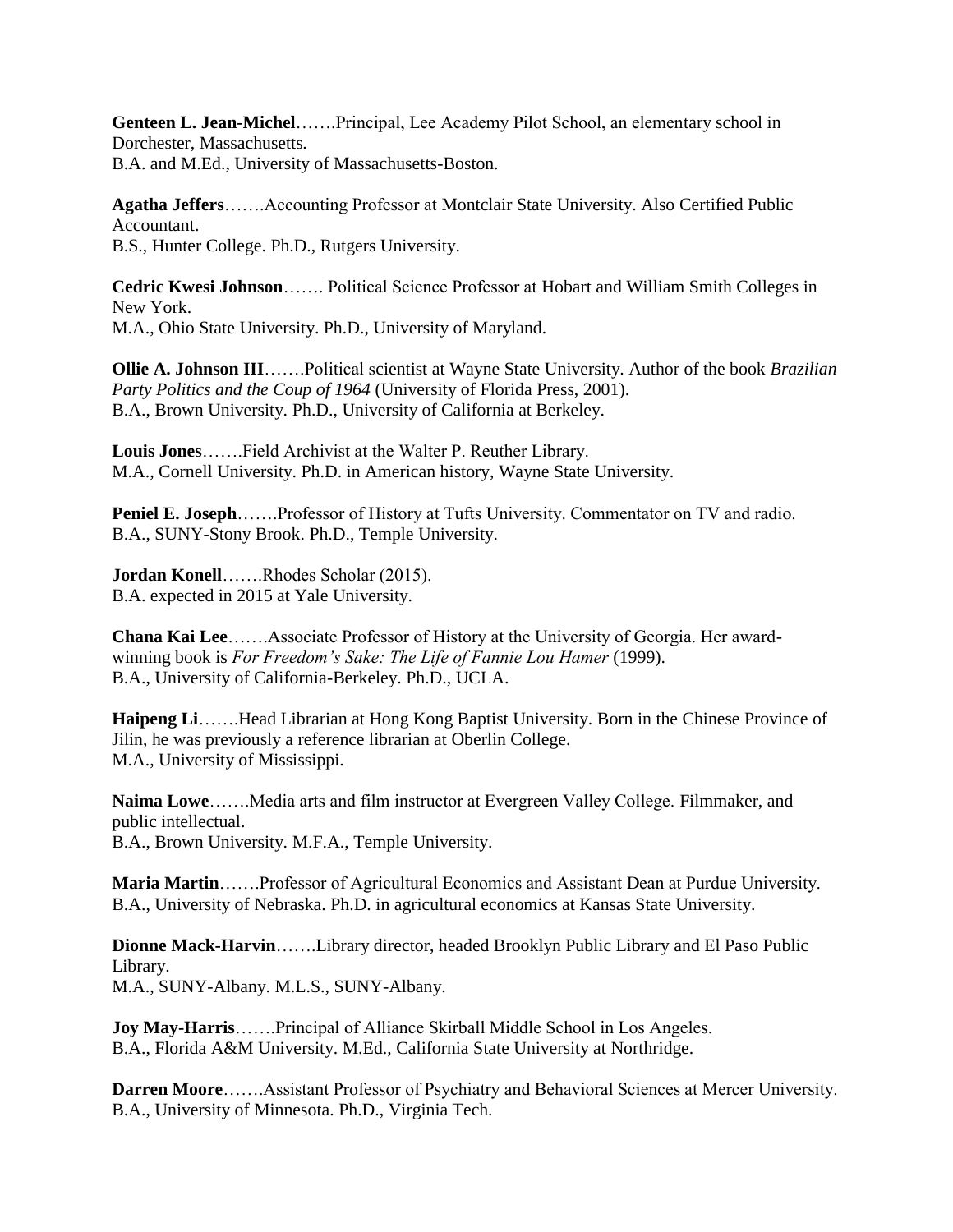**Kimberly G. Nao**…….Santa Monica High School Social Outreach Specialist. B.A., UC-Berkeley. Ph.D. in education, UCLA.

**Jennifer E. Obidah**…….Dean of the Faculty of the Humanities and Education at the University of West Indies. Also Director of the Education Evaluation Centre. M.A., Yale University. Ph.D. in education at UC-Berkeley.

**Pamela B. Organista**…….Professor and Chair of Psychology at the University of San Francisco. B.A., Washington University. Ph.D., Arizona State University.

**Shuron Owens-Lincoln**…….School Director of Inglewood Elementary School (California). B.A., California State University at Long Beach.

**Marc D. Perry**…….Anthropology professor at Tulane University. B.A., Vassar College. Ph.D., University of Texas.

**Deborah Petitto**…….Principal and founder of The Arlington School in Birmingham. B.A., Boston University. M.Ed., University of Alabama at Birmingham.

**Kimberly L. Phillips**…….Provost and Dean of Faculty at Mills College. Formerly a history professor at the College of William & Mary. Her award-winning book is *AlabamaNorth: African American Migrants, Community, and Working-Class Activism in Cleveland* (1999) M.A., Yale University. Ph.D., American Studies, Yale University.

**Wendy Purifoy**…….School reformer, President of Public Education Network. M.A., Boston University.

**Jamar Rahming**…….Library Director, Del City Public Library in Oklahoma City. B.A., Northern Colorado University. M.L.S., University of Wisconsin-Milwaukee.

**Michael Ralph**…….Anthropologist. Associate Professor of Social and Cultural Anthropology at New York University. B.A., Morris Brown College. Ph.D., University of Chicago.

**Debra Ann Roberson**…….College instructor, San Diego NAACP staffer, alumni association president. B.A., San Diego State University.

**Besinia Rodriguez**…….Associate Dean of the College at Brown University, Secretary of the Board of the Latino Policy Institute at Roger Williams University. B.A., Brown University. M.A. and Ph.D., Yale University (all degrees in African American Studies).

**Clayton F. Rosati**……. Telecommunications professor at Bowling Green State University. B.A., Ph.D. Syracuse University.

**JaDora F. Sailes**…….Assistant Professor of Educational and School Psychology at Indiana State University.

B.S., Eastern Illinois University. Ed,D, University of Indiana.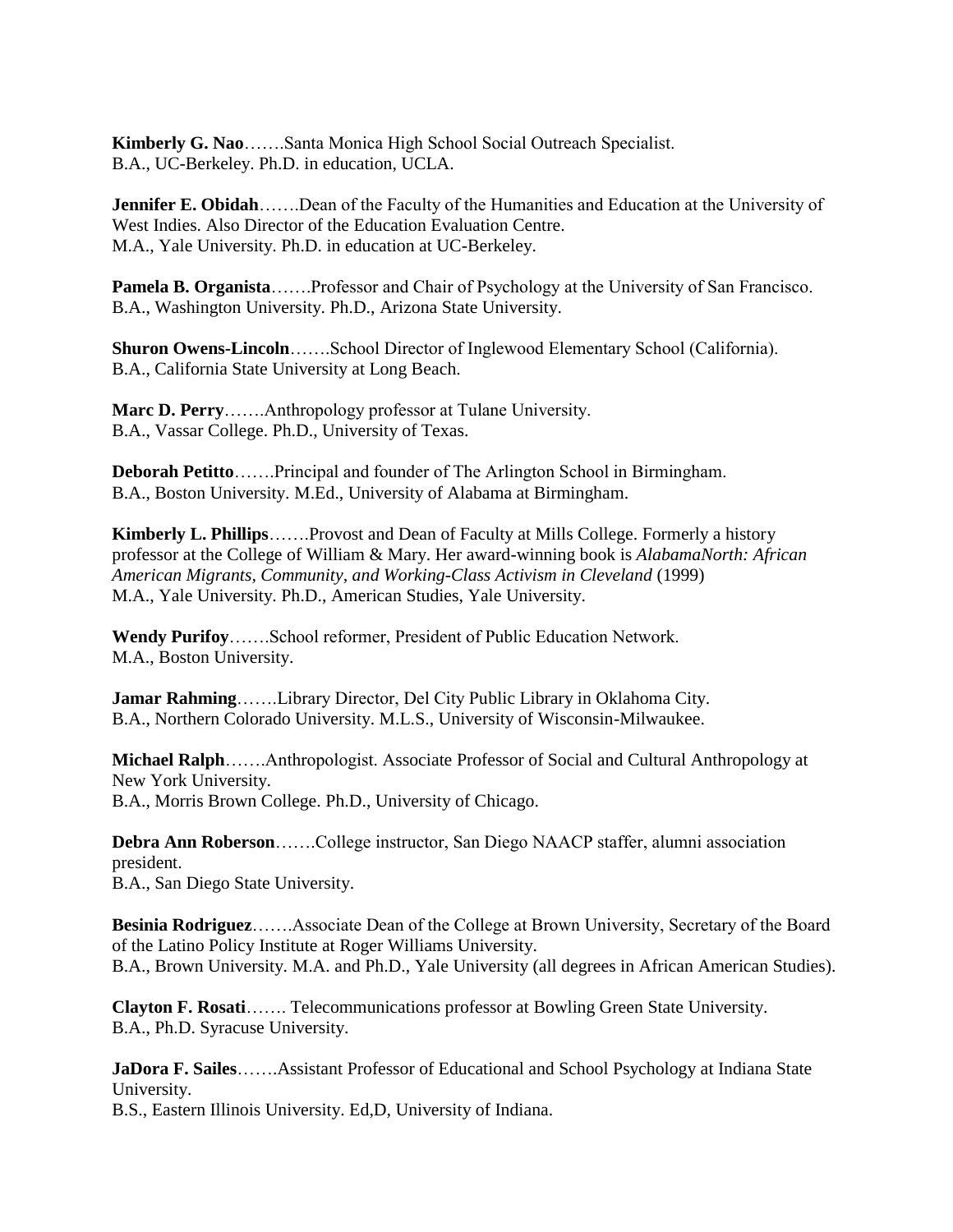**Wilfred D. Samuels**…….English/Ethnic Studies Professor at the University of Utah, President of the African American Literature and Culture Society. B.A., University of California at Riverside. Ph.D., University of Iowa.

**Claudia V. Schrader**…….Vice President for Academic Affairs and Provost at Bronx Community College. B.A., Rutgers University. Ed.D., Columbia University.

**Jabari Simama**…….President of Georgia Piedmont Technical University. Former Atlanta City Councilman, civil servant, and professor. M.A., Atlanta University. Ph.D. in American Studies, Emory University.

**Saadi Simawe**…….English Professor at Grinnell College. M.A., University of Iowa. Ph.D., University of Iowa.

Richard Smith......Director of the Liberty Partnerships Program serving 5<sup>th</sup> through 12<sup>th</sup> grade students in the Schenectady City School District (New York). M.A. in Africana Studies and Ph.D. in social welfare both at SUNY-Albany.

**Evan Simpson**…….Head of Research and Instruction at Tisch Library, Tufts University. B.A., The College of Wooster. M.S., SUNY-Albany.

**Maboula Soumahoro**…….English professor at Columbia University. M.A., Universite Paris-XII Creteil. Ph.D., Universite Francois Rabelais de Tours.

**Eric Thomas**…….Mathematics teacher at Green Dot Public Schools in Los Angeles. B.A., San Diego University.

**Stevie J. Swanson**…….Law professor at the Western Michigan University. B.A., Yale University. J.D., University of Michigan.

**Brian Taylor**…….Executive Director of Teleos Preparatory Academy in Phoenix, Arizona. Former pro basketball star. B.A., Princeton University.

**Terry Thomas**…….Middle school art teacher, founder of the award-winning African American Cultural Arts Organization in Florida. M.A., Clark Atlanta University.

**Richard Brent Turner**…….Associate Professor of Religious Studies at the University of Iowa. M.A., Boston University. Ph.D., Princeton University.

**Ayana Williams**…….After school programs director at the African American Cultural Center in Buffalo, NY. Formerly dance Instructor, DreamYard Preparatory School (Bronx, NY). B.A., College of Wooster.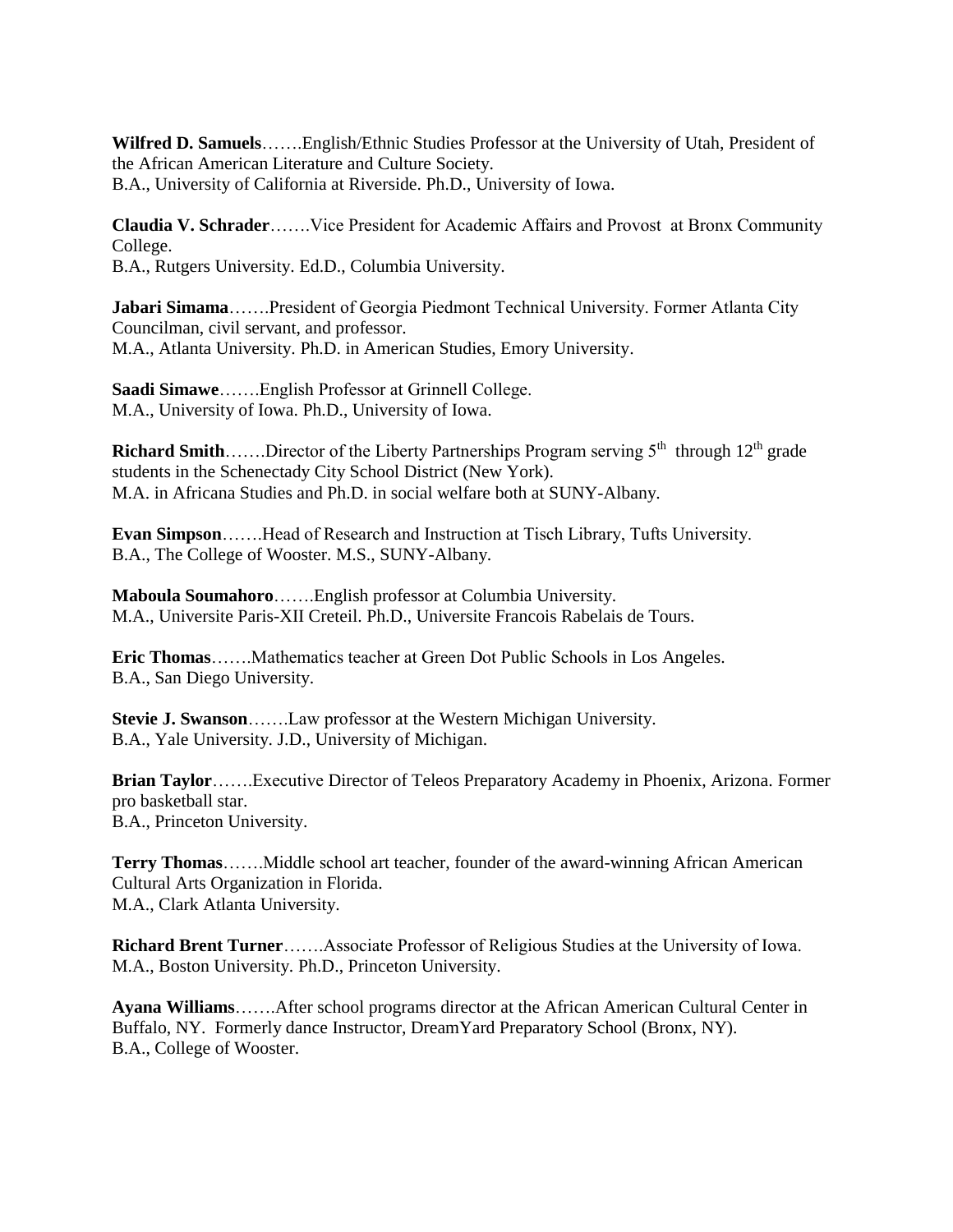**Sharon Williams**…….Director of College Counseling at Chatham Hall all-girl prep school in Virginia, formerly admissions staffer at Binghamton University and University of Rochester. B.A., University of Colorado.

**Tara M. Watford**…….Director of Research and Evaluation at the Youth Policy Institute. B.A., Georgia State University. Ph.D. in education at UCLA.

**Lori Woodall-Schaufler**…….Theater Professor. Performs in plays, movies, and commercials in Wisconsin and California. Teaches at Concordia University. B.A., University of Wisconsin-Madison. M.A., California Institute of the Arts.

**George Yancy**…….Philosophy professor at Duquesne University and author of numerous books and scholarly articles. M.A., New York University. Ph.D. in philosophy at Duquesne University.

## *News Media & Publishing*

**Janus Adams**…….Syndicated columnist, Emmy-winning news writer and talk show host on Connecticut television, author, and historian. M.A., Mills College.

**Khalil Amani**…….Journalist, hip hop blogger, book author. B.A., University of Nebraska.

**Stacey Barney**……Senior Editor at Penguin Random House. B.A. Temple University. M.F.A., Emerson College.

**Karen Grigsby Bates**…….Journalist-novelist. She has written for the New York Times, Washington Post, *People* magazine, and the *Los Angeles Times*; made appearances on National Public Radio (NPR), ABC's "Nightline" and the "CBS Evening News." B.A., Wellesley College.

**Tiffany Black**…….Head of Social Engagement and Content Network at Ebay. Former editorial producer for InStyle.com. At age 23, she was an online editor of the *Philadelphia Inquirer*. B.A., University of North Carolina.

**James T. Campbell**…….Editorial writer and reader representative for the *Houston Chronicle*. Former director of the Press Club of Houston. B.A., University of Houston.

**Clay Cane**…….Entertainment journalist and New York City radio show host. Has written for a number of high-profile magazines and has interview top entertainment celebrities. B.A., Rutgers University (Phi Beta Kappa).

**Deborah "Big Red" Cotton**…….New Orleans journalist, blogger, videographer. B.A., San Francisco State University.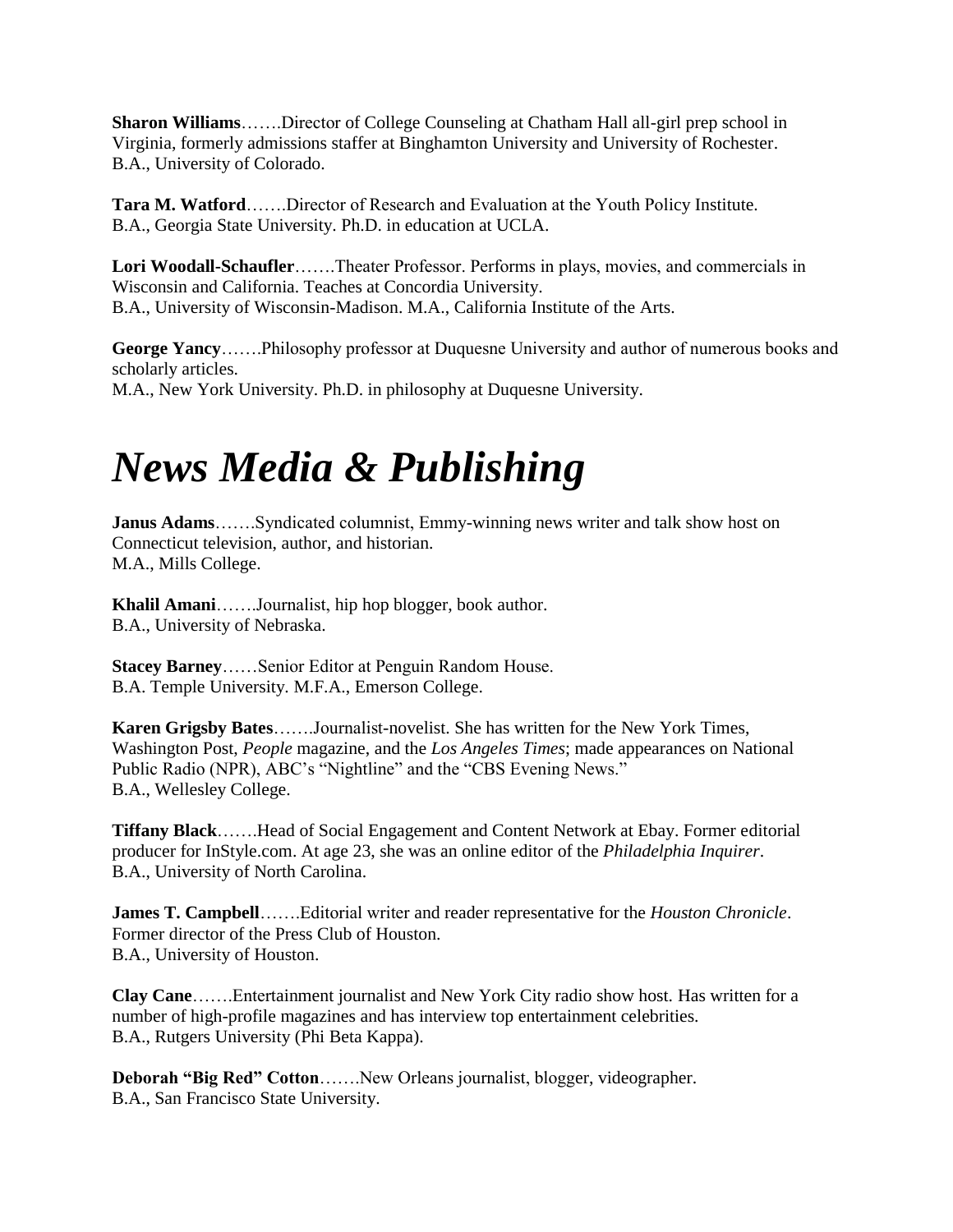**Pamela Edwards Christiani**…….Magazine editor (beauty and style) for *Essence* and *People*. B.A., Vassar College.

**Haven Daley**…….Video journalist for Associated Press. Former television anchorman on "New 24" in Houston Texas. He is a member of the Native American Journalists Association. B.A., Pennsylvania State University. M.A. in Broadcast Journalism, Northwestern U.

**Erica Terry Derryck**…….Communications Director and Chief of Staff for Oakland, California mayor, formerly an MTV segment producer and news reporter. B.A., Wesleyan University. M.A., University of California at Berkeley.

**Christina Flowers**…….TV news producer at WSMV in Nashville, Tennessee. B.A., Marquette University.

**Douglas Flynn**…….Sports reporter and broadcaster covering Boston hockey and football scene. B.A., Brown University.

**Smokey D. Fontaine**…….Chief Content Officer at Interactive One, an urban entertainment website. B.A., Wesleyan University.

**Jessie Graham**…….Freelance print and radio journalist. Has worked for National Public Radio (NPR) and the *New York Post*. B.A., Wesleyan University.

**Gaynor Hall**…….Reporter for WGN Evening News (Chicago TV). B.A., Syracuse University (summa cum laude, double major AAF and broadcast journalism).

**Selwyn S. Hinds**…….Media producer and screenwriter. Former editor-in-chief of *The Source*, the leading hip hop magazine. He is also the author of two books. B.A., Princeton University.

**Shani Jamila**…….Pacifica Radio talk show host-producer, writer. M.A., University of California at Los Angeles.

**Aliya S. King**…….Freelance writer and author of novels and biographies. Her articles have appeared in *Vibe*, *The Source*, *Essence*, *Us Weekly*, *Black Enterprise*, *New Music Monthly*, etc. Editorial positions at *Billboard* magazine and *The Source*. B.A., Rutgers University.

**Meribah Knight**…….Reporter for *Chicago Business* covering the economy, manufacturing, transportation, and labor. M.A., New York University. M.A. in journalism at Northwestern University.

**Jean Libby**……..Publisher author, history instructor, owner of Allies of Freedom publishers. B.A., University of California at Berkeley. M.A., San Francisco State University.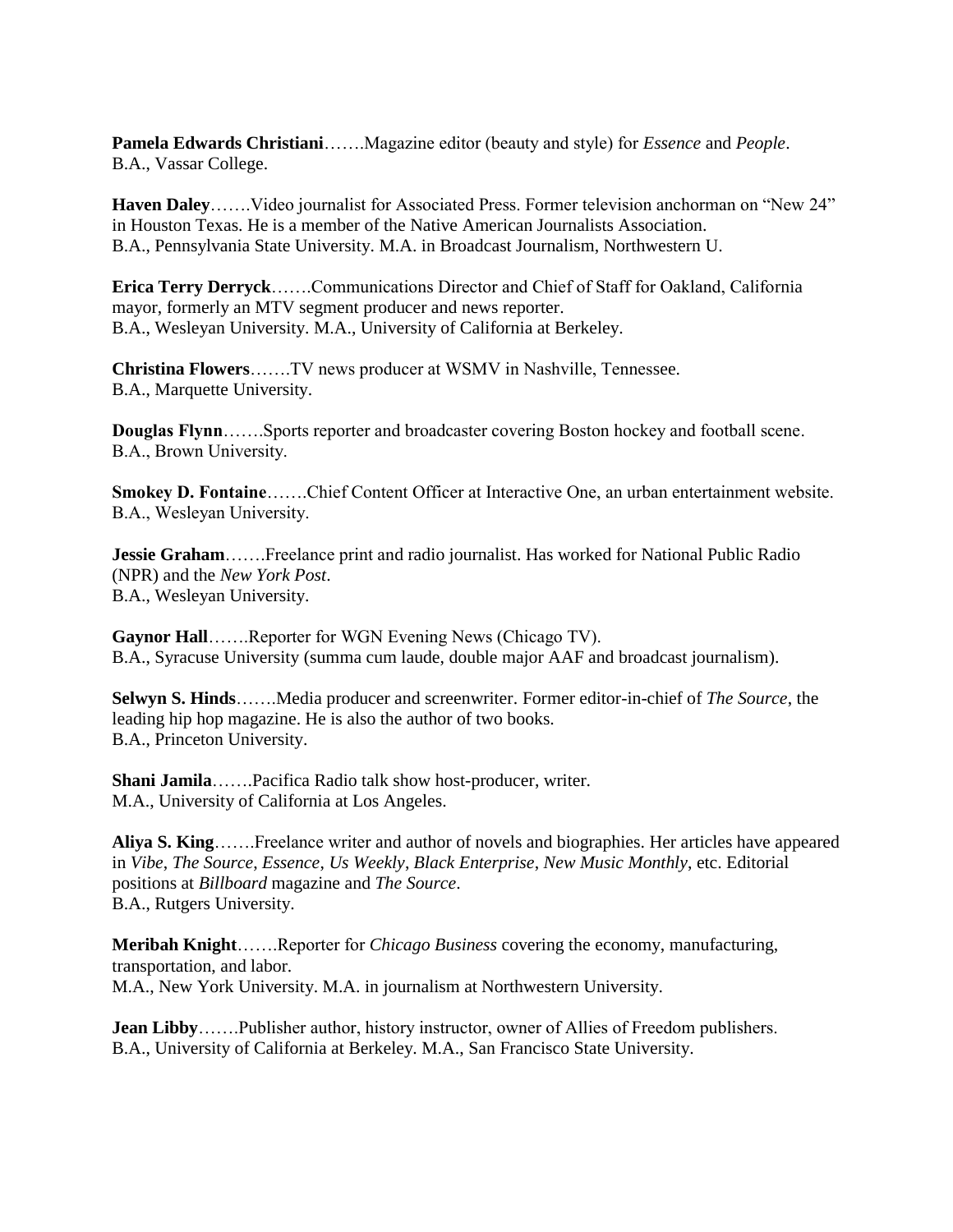**Kim Melton**…….Communications director Stand For Children Oregon in the Portland, Oregon. For seven years was education and politics reporter for *The Oregonian*, the area's premier newspaper. B.A., Stanford University. M.A. in journalism, University of California at Berkeley.

**Yvette Moyo**…....Publisher of *South Shore Current Magazine* (Chicago). B.A., Eastern Illinois University.

**Chris Murray**…….Sports journalist (*Baltimore Sun, Philadelphia Tribune*, *Washington Post*, etc.). M.A., Temple University.

**Sarah Rosenthal**…….Assistant editor at Oxford University Press. B.A., Brown University.

**Pearl Stewart**…….Professor and founder of Black College Wire. In 1992 she became the first black female to become editor of a major daily newspaper, the *Oakland Tribune*. B.A., Howard University.

**David Van Taylor**…….Vice President of Lumiere Production Inc. Has written, directed, and edited highly acclaimed documentary films including the 1993 Emmy-nominated "Dream Deceivers." B.A., Harvard University.

**Jose Antonio Vargas**…….Pulitzer Prize-winning journalist, immigration reform and gay rights advocate, founder of the nonprofit Define America. B.A., San Francisco State University.

**Hassan Wahab**…….Managing Editor of *Africa Today*, a leading journal on contemporary Africa. M.A., University of Indiana

**Brantley Watson**…….Sports writer for the *Long Beach Register* and sports editor for three Orange County, California newspapers (*Huntington Beach Wave*, *The Current*, and *Fountain Valley View*).

**Japhet Week**…….Senior Producer at Al Jazeera Media Network. Former editor and freelance writer working in Shanghai, China. B.A., Brown University.

**Bill Whitaker**…….CBS news correspondent based in Los Angeles. M.A., Boston University.

**Lloyd Kam Williams**…….Syndicated film and book critic. M.A., Brown University, MBA, University of Pennsylvania, J.D., Boston University.

# *Social & Community Services*

**Khafre K. Abif**…….Founder and Executive Director of Cycle for Freedom, a nonprofit helping people to fight against the spread of HIV/AIDS in African American and Latino communities. B.A. and M.I.L.S. at the University of Pittsburgh.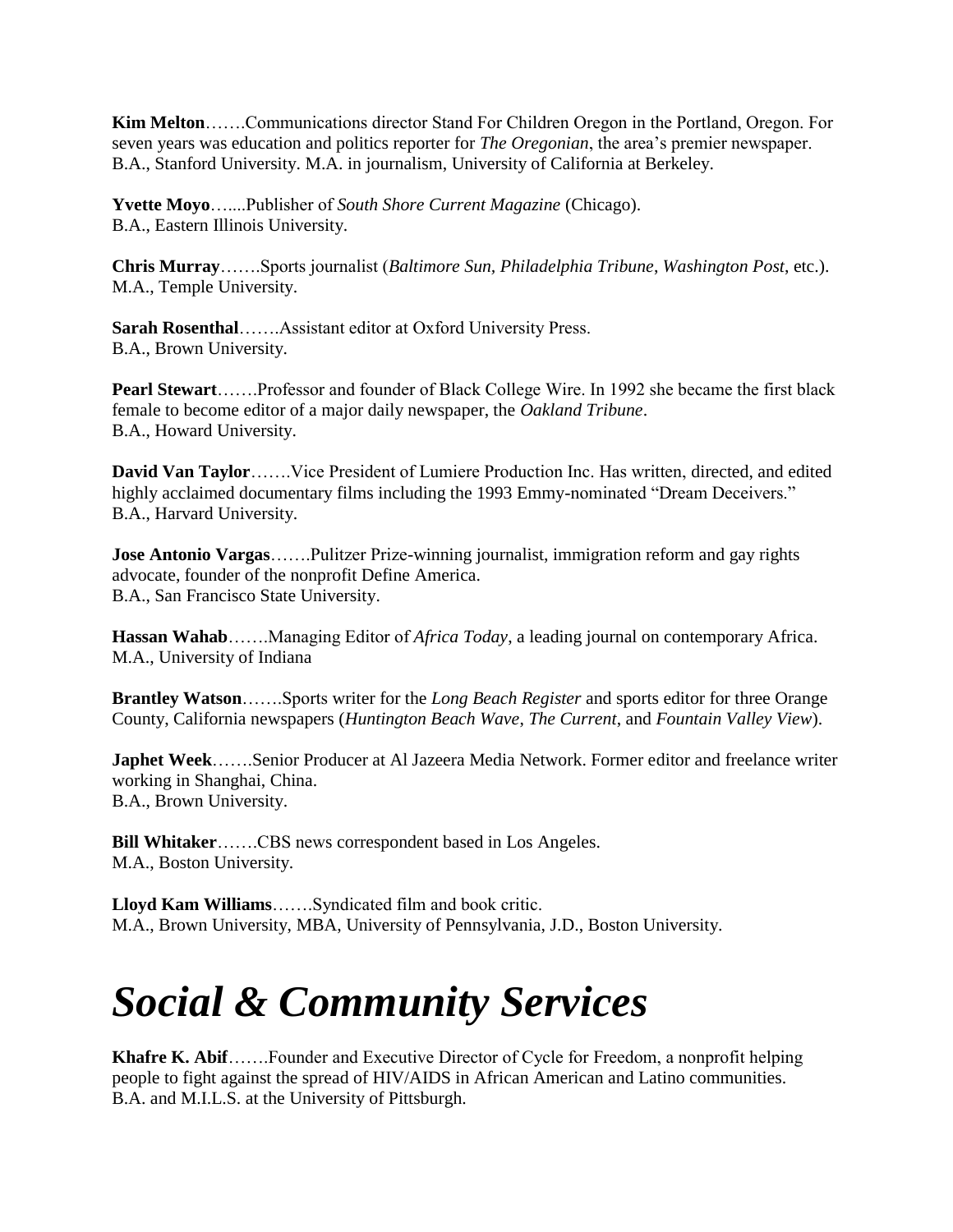**Melanie A. Adams**.......Managing Director of the Missouri History Museum responsible for community education and events. B.A., University of Virginia. M.Ed., University of Vermont.

**Margaret Q. Atkins**…….Director of NJ-Step, providing higher educational opportunites for prison inmates in New Jersey. B.A., University of Pennsylvania. M.S. in criminal justice policy at Rutgers University.

**Peter Bouckaert**…….Emergency director for Human Rights Watch investigating human rights abuses around the globe. B.A., University of California-Santa Barbara. J.D., Stanford University.

**Markese Bryant**……Environmentalist, founder of Fight for Light in Oakland, California. B.A., Morehouse College.

**Anna Castro**…….Communication Strategist, San Diego County American Civil Liberties Union (ACLU). B.A., Amherst College.

**Christine Colouro**…….Founder and Chair of the board of Building Hope For Africa (BHA). B.A., University of California at Santa Barbara.

**Monique Cook-Bey**…….Chief Program Officer with Chicago Youth Programs, Inc. B.S. and M.Ed., Eastern Illinois University.

**Devon Countee**…….Field Manager/Community Organizer for Working America. B.A., William Paterson University.

**Asa Craig**…….Policy analyst for the Laura and John Arnold Foundation. B.A., Cornell University.

**James Crowder…….**Program officer at Philadelphia LISC, a community development organization. M.A., Columbia University.

**Malika Z. Crutchfield…….**Case manager for La Raza Community Resource Center in the San Francisco Bay Area. M.A., University of California at Berkeley.

**Morgan Davison**…….Co-Founder and Executive Vice President of United States Africa Sports and Education Foundation. B.A., San Francisco State University.

**Wendy Day**…….Founder and CEO of Rap Coalition, a nonprofit organization devoted to brokering fair deals for rap and hip hop artists. M.A., Temple University. MBA, McGill University.

**Christopher Dobyns**…….Rhodes Scholar (Cornell University). B.A., Cornell University.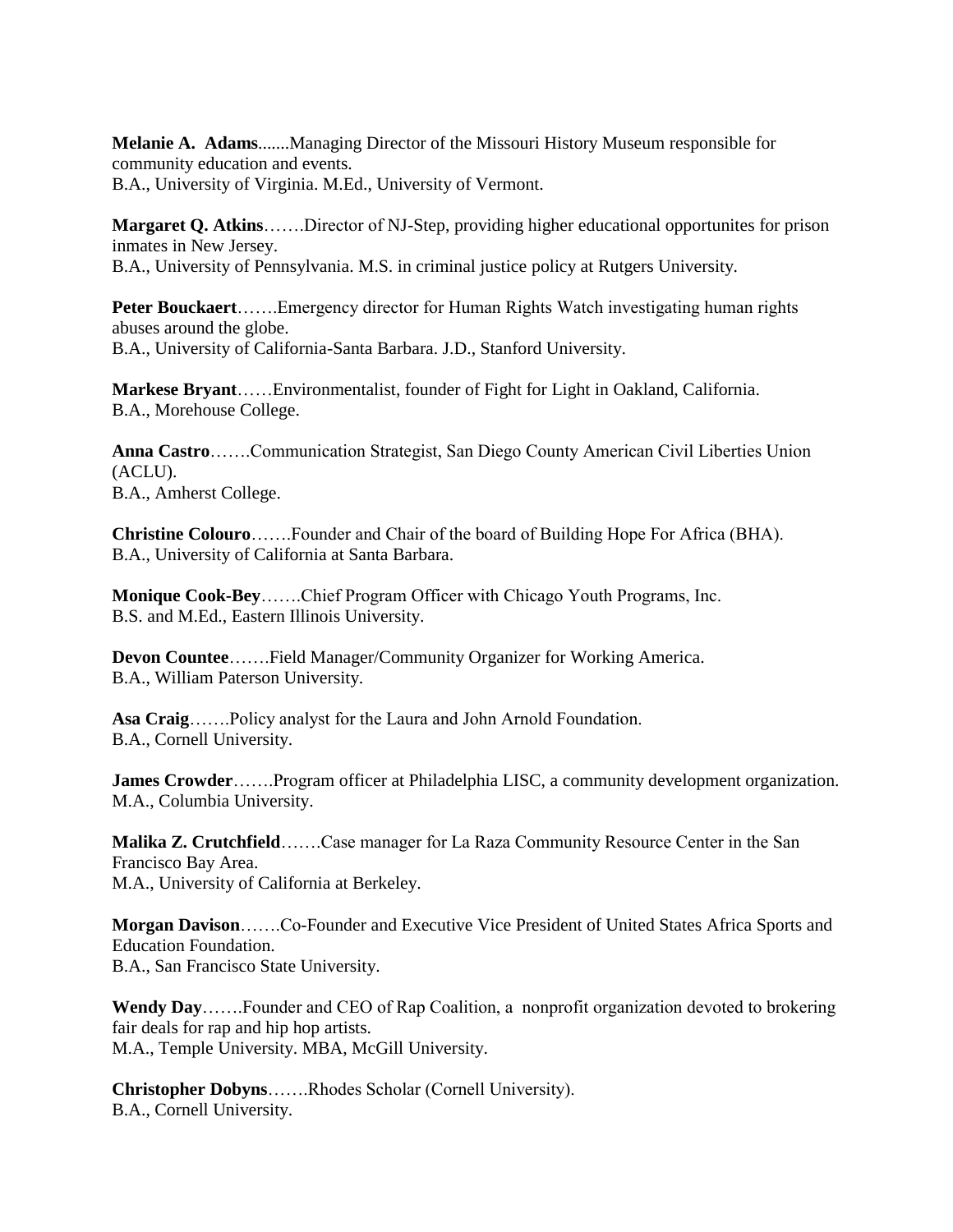**Jonah M. Edelman**……..CEO and co-founder of Stand for Children, an education reform group. Son of Marian Wright Edelman of the Children's Defense Fund, he graduated summa cum laude and was a Rhodes Scholar at Oxford University.

B.A., Yale University. Ph.D. in Politics, Oxford University.

**Derrick C. Evans**…….Community activist and professor. Founder and Executive Director of the Turkey Creek (Mississippi) Community Initiative formed after Hurricane Katrina. Teaches part-time at Boston College.

B.A., MAT, Boston College.

**Shaena Fazal**…….National Policy Director for Youth Advocate Programs, Inc. B.A., Miami University. J.D., Chicago-Kent College of Law.

**Francesca P. Gamber**…….Assistant to the Executive Director of the Greater Homewood Community Corporation in Baltimore, Maryland. B.A., Harvard University. Ph.D. in history, Southern Illinois University.

**Viki Harrison**…….Executive Director of Common Cause New Mexico. B.A., University of New Mexico.

**Calvin Holmes**…….President of the Chicago Community Loan Fund. B.A., Northwestern University.

**Jasper J. Huffman**…….CEO of Rochester Black United Fund (New York). B.A., University of Buffalo.

**Antoinette M. Jackson**…….Habitat for Humanity Board Chairperson (Houston). Also attorney in the firm of Jones Walker focusing on real estate transactions. B.A., University of Virginia. J.D., Texas Southern University.

**Eugene Jackson**…….Team member of the Reentry Network for Returning Citizens in East and Central Country (Contra Costa County, CA). Ordained minister. Spent 14 years in prison ministry. B.A., University of California at Berkeley.

**Denalerie J. Johnson-Faniel**…….President and CEO of Urban League of Morris County (NJ). B.A., Howard University. Ph.D., Capella University.

**Katherine Kennedy**…….Was Executive Director of the San Francisco office of the Summer Search Foundation which identifies at-risk youth and shows them a way to a better future. B.A., University of Pennsylvania.

**Brian J. Kreiter**…….Co-founder of the National Student Partnership. Winner of the Samuel S. Beard Award for Greatest Public Service by an Individual 35 or Under. B.A., Yale University. MBA, Harvard University.

**Portia Allen-Kyle**…….Member of the Board of Directors of the Urban Resource Institute which supports social services for the poor, disabled, and the addicted in New York City. B.A., Wellesley College. M.A., Columbia University (both degrees in African American Studies).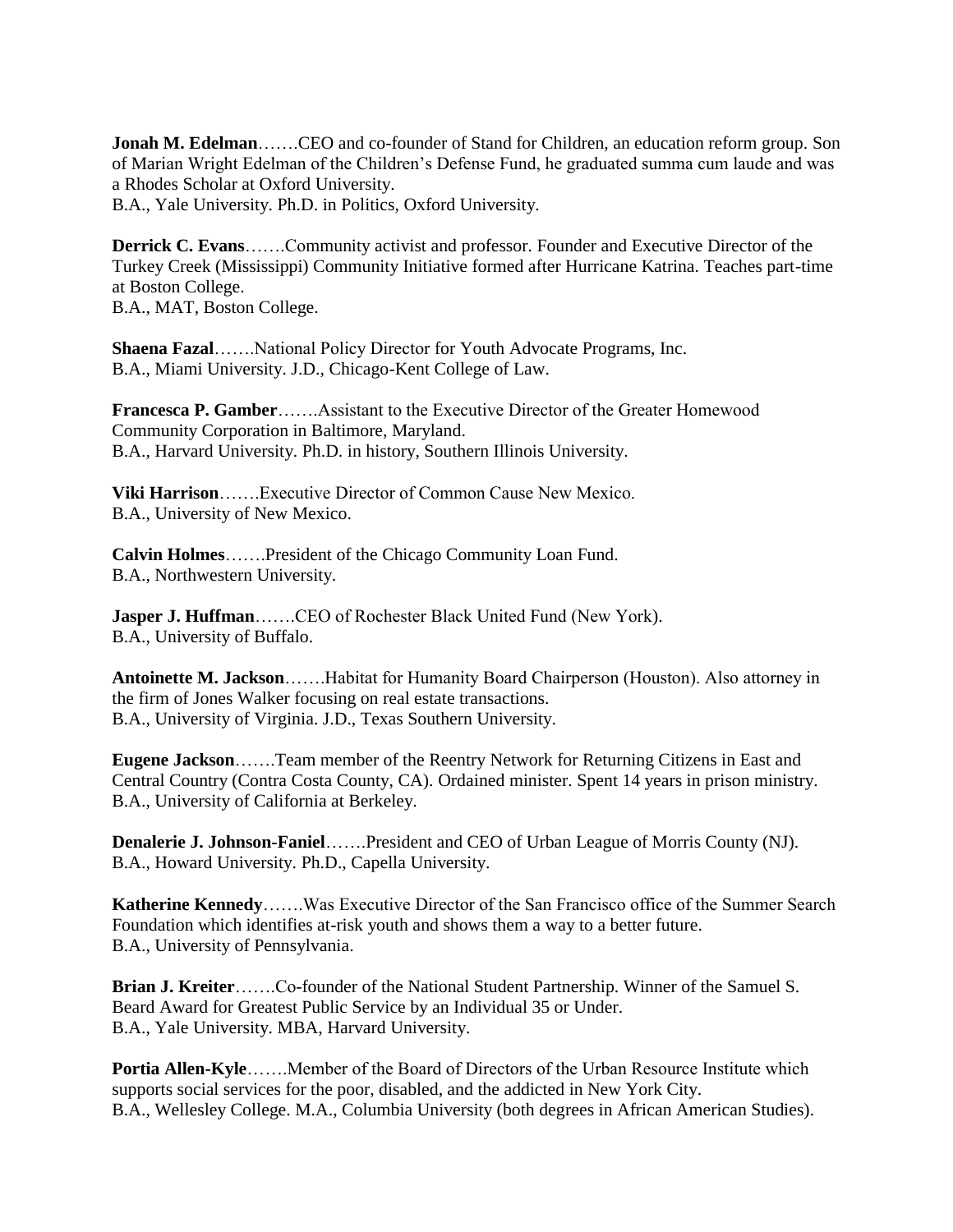**Justin D. Laing**…….Senior Program Officer at The Heinz Endowment in Pittsburgh, PA. B.A., University of Pittsburgh. Master's degree in public management, Carnegie Mellon University.

**Maureen E. Lee**…….Executive Director of the Black History Museum and Cultural Center of Virginia. M.A. in African American Studies and Ph.D. in humanities, both at Clark Atlanta University.

**Stevon Lewis**…….Licensed marriage and family therapist in Los Angeles County. B.A., California State University at Fullerton. M.S. in counseling at Cal State-Long Beach.

**Allen Lipscomb**…….Licensed social worker and adjunct college faculty member. B.A., University of California at Santa Barbara. M.S.W., University of Southern California.

**Stacy Long**…….Director of Public Policy and Government Affairs for the National Gay and Lesbian Task Force. B.A., Vassar College. J.D., University of Wisconsin.

**Wekesa Madzimoyo**…….Community activist and organizer in Atlanta, co-director of the Aya Educational Institute, founder of Justice@Home combating homeowner scams and wealth transfer, and head of Uhuru Esusu, a home buying collective. B.A., University of North Carolina at Chapel Hill.

**Karena Malko**…….Coordinator for the Hudson County (New Jersey) Coalition for Drug-Free Communities. B.A., Columbia University.

**Bil Mooney-McCoy**…….Director of Safe Families for TechMission. Also professional musician. B.A., Brandeis University. M.A., New England Conservatory of Music.

**Alysha McElroy**…….Private Wealth Management Analyst at Goldman Sachs. B.A., Williams College.

**Todd S. McFadden**…….President of the Association of Black Culture Centers. College administrator. B.A., Oberlin College. M.Ed., West Virginia University.

**Michael P. McMillan**…….President and CEO of the Urban League of Metropolitan St. Louis. B.A., St. Louis University.

**Sonja Okun**…….Founder of *exalt*, a juvenile crime prevention agency in Brooklyn, NY. B.S., MBA, Harvard University.

**Sanetta Ponton**…….Managing Director of Academic Programs at Legal Outreach (New York). Homeless Advocate. Was Executive Director of SonRise House. B.A., Columbia University

**Wendy D. Puriefoy**…….President of the Public Education Network, the nation's largest network of community-based school-reform organizations. M.A., Boston University.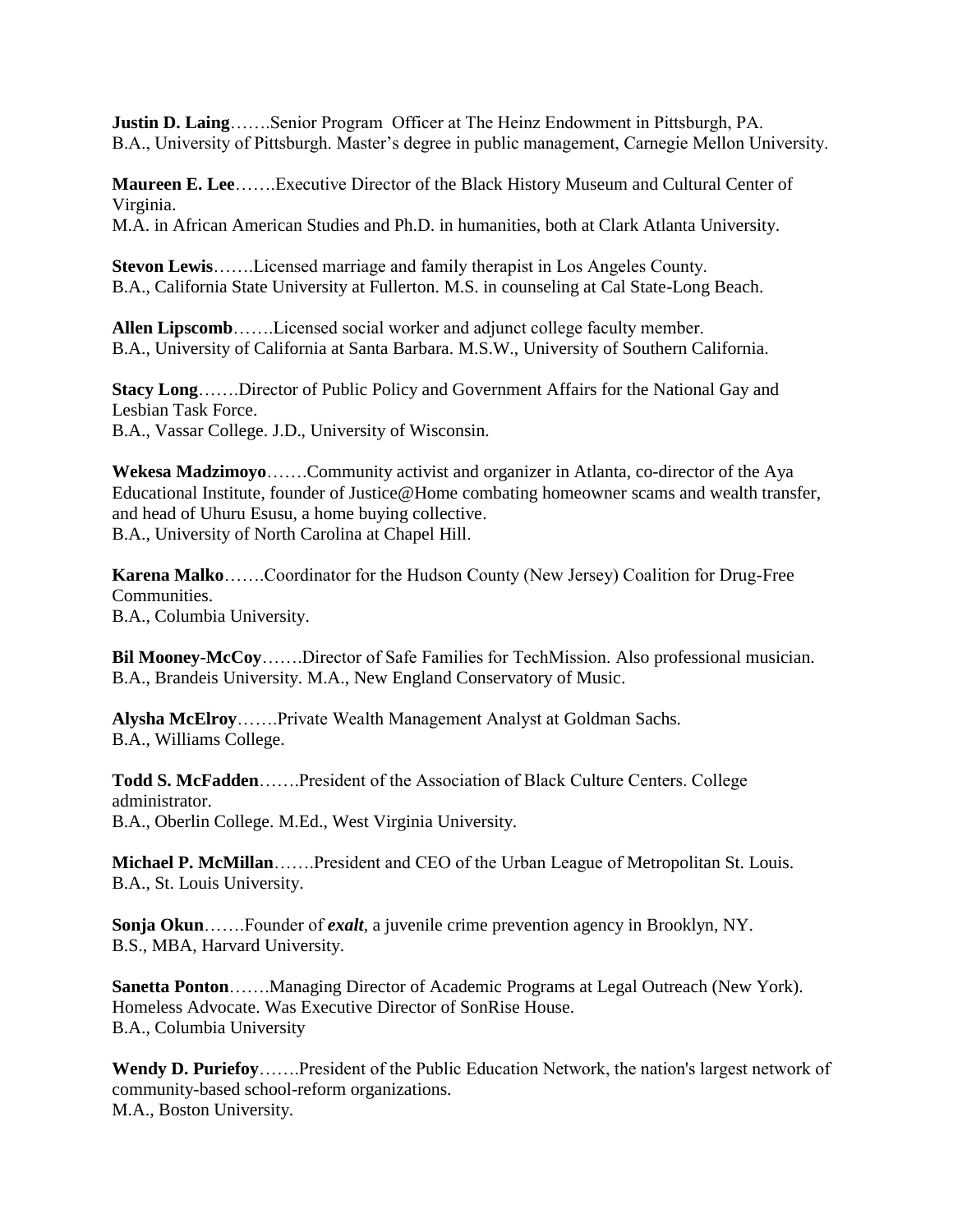**Lincoln Restler**…….Managing Director of the New York Employment and Training Coalition, 50<sup>th</sup> State Assembly District Committeeman. B.A., Brown University.

**Cory J. Rogers**…….Rhodes Scholar (2012), adviser to Americans for Informed Democracy. B.A., University of Pittsburgh.

**Pier Rogers**…….Director of the Axelson Center for Nonprofit Management. M.A., Boston University. Ph.D. in organizational theory, New York University.

**Sam Sachs**…….Human Rights Commissioner for the City of Portland, Oregon, diversity instructor. B.A., Portland State University.

**Zulayka Santiago**…….Executive Director of El Pueblo, a Latino advocacy organization in North Carolina. Currently an independent social entrepreneur. B.A., Barnard College.

**Jennifer A. Scott**…….Director of the Jane Addams Hull-House Museum on the campus of the University of Illinois at Chicago, preserving the progressive social legacy of Jane Addams. M.A., UCLA. M.A. in anthropology at the University of Michigan.

**Nikki Silvestri**…….Environmentalist, President of Green For All. M.A., University of California at Los Angeles.

**Elizabeth Siwo-Okundi**…….Founder of Orphan Wisdom Inc., a non-profit organization that assists orphans in Kenya. B.A., Denison University. M.T., Harvard Divinity School.

**Jaryd Spann**……Business coordinator for Moveable Feast, providing meals to Maryland's poor. B.A. and M.A. both in Afro-American Studies at University of Wisconsin-Madison.

**Jacci Thompson-Dodd**…….Founder and Chief Executive of WeSpeakLoudly, a women's health education and advocacy group in Seattle, Washington. M.A., Boston University.

**David Walker**…….Executive Director of the Morristown Neighborhood House. Teaches program evaluation at Columbia University's School of Social Work. B.A., Stanford University. J.D., Georgetown U. M.S.W., Columbia University.

**Jason Walker**…….HIV/AIDS community organizer and housing coordinator for VOCAL-NY. B.S., University of Louisville.

**Jason Warwin**…….Co-founder and co-director of Brotherhood/Sisterhood Sol which counsels and teaches black and Latino adolescents in New York City. B.A., Brown University.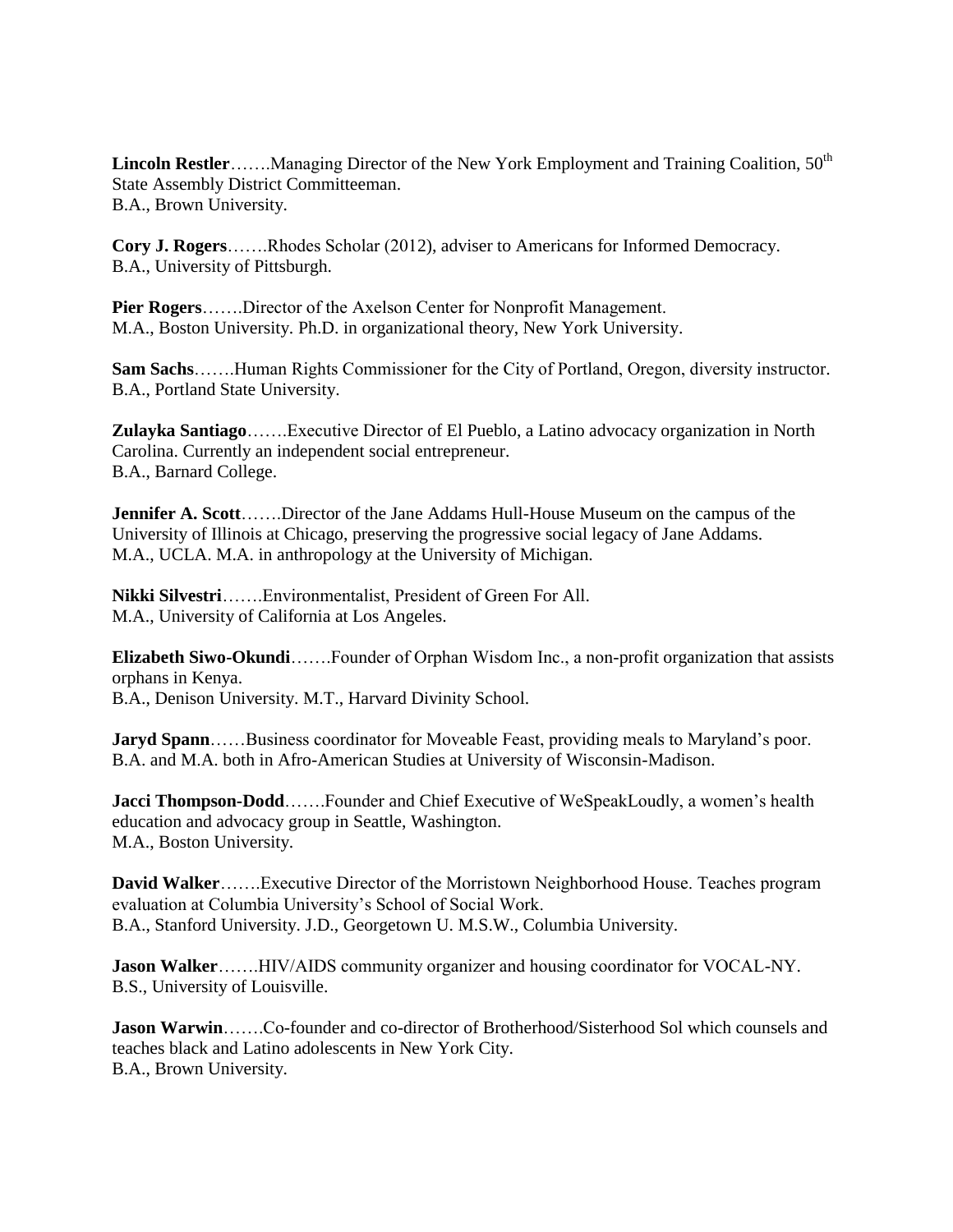**David Weiner**…….Union leader, president of CWA Local 1081 (Greater New York City). B.S., Seton Hall University.

**Tinnycua Williams**…….Director of Programs at Homes for the Homeless (New York City). B.A., Colgate University.

**Heidi Williamson**…….Senior Policy Analyst at the Center for American Progress. B.A., Georgia State University.

**Teddy Wright**…….Salvation Army/YMAC specialist, Seattle, Washington. B.A., Harvard University.

# *Religion*

**Nekeisha Alexis-Baker**…….Religion scholar-writer, speaker, co-founder of Jesus Radicals. B.A., New York University. M.A.T., Associated Mennonite Biblical Seminary.

**Alise D. Barrymore**…….Co-Founder and Lead Pastor of The Emmaus Community a nondenominational Christian faith community. Was Dean of University Ministries and Campus Pastor at North Park University in Chicago. Winner of academic and preaching awards. B.A., Yale U. M.Div., McCormick Theological Seminary.

**Joseph A. Brown**…….Catholic Priest. Poet and author of books on religion who teaches at Southern Illinois University.

M.A., Yale University. Ph.D., Yale University.

**Chad Collins**…….Pastor of Valley View Presbyterian Church in Pittsburgh, Pennsylvania. B.A., University of Pittsburgh. M.Div., Pittsburgh Theological Seminary.

**Althea A. Dryden**…….Marketing and Communications Associate in JustFaith Ministries providing social ministry programs to churches. Elder at Central Presbyterian Church in Louisville, Kentucky.

**Ilana R. Foss**…….Jewish Rabbi at Temple Beth Emunah in Brockton, Massachusetts. B.A., Amherst College.

**Janelle Hooper**…….Lutheran Pastor. Pastor of St. Martin Lutheran Church in Houston, Texas. B.A., University of Texas-Austin. M.Div., Lutheran School of Theology at Chicago.

**Mustafaa Islam**…….Imam, An-Nur Islamic Center in Springfield, Ohio. B.A., Brown University.

**Wilma J. Johnson**…….Executive Director of Greater Love Inc., Christian Educational Institute. B.A., San Jose State University.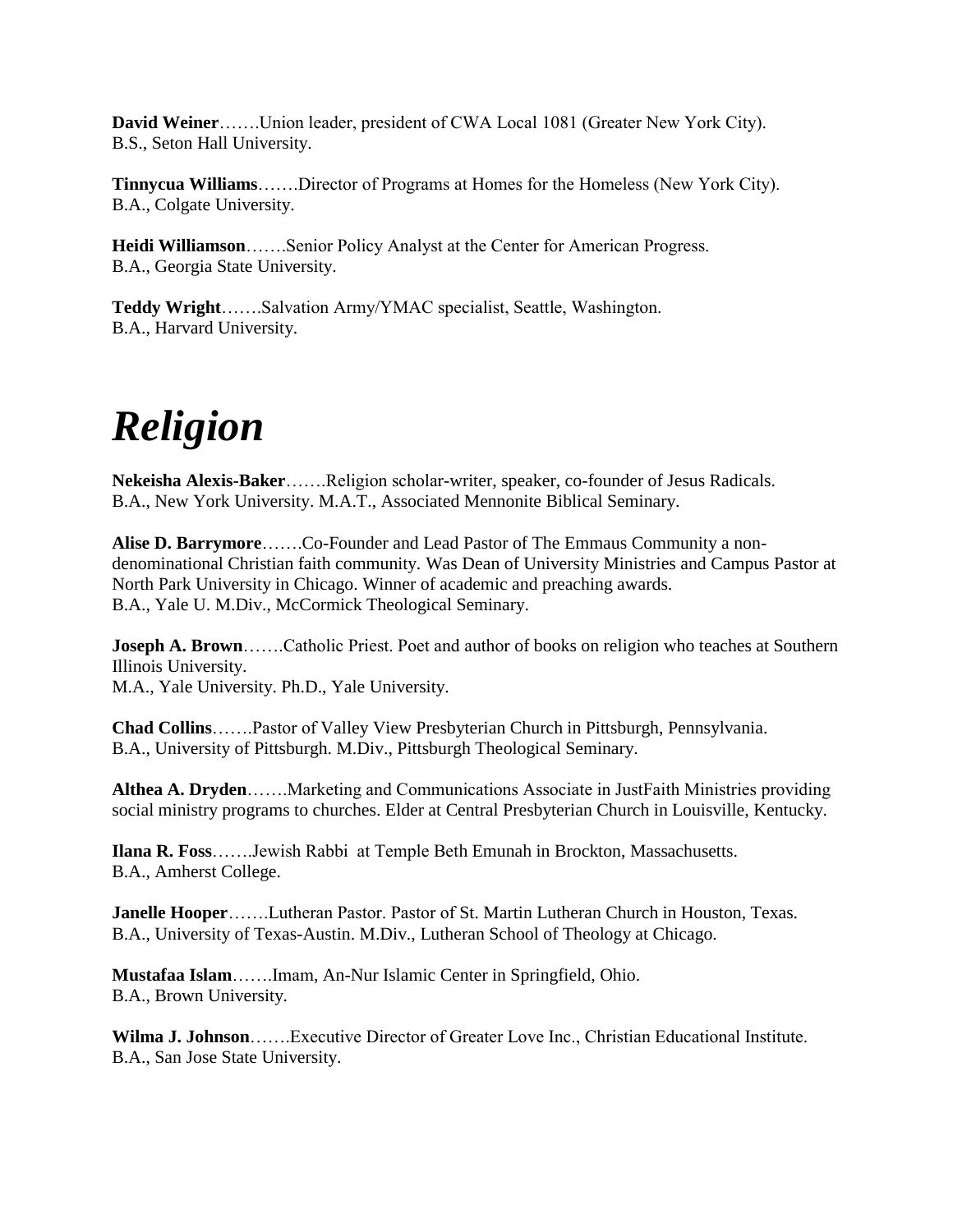**Yolanda D. Lehman**…….Pastor of the multi-ethnic Resurrection African Methodist Episcopal Zion Church in St. Cloud, Minnesota. B.A., Wesleyan U. M.Div., Harvard School of Divinity.

**Shaykh Suhail H. Mulla**…….Resident Scholar at the Islamic Center of Orange County (California). B.A., California State University at Northridge.

**Elizabeth Siwo-Okundi**…….Pastor, scholar, author of *Preaching as God's Transforming Justice: A Lectionary Commentary* (Westminster John Knox Press). B.A., Denison University. M.Div., Boston University.

**Alice C. Price**……Executive Pastor at Central Baptist Church in St. Louis. B.A., Carlton College. Ph.D. in American studies at St. Louis University.

**Danny Pyon**…….Ministry consultant. Youth group pastor at the First Korean Church of New Jersey. Founder of the nonprofit OURS, Inc. B.A., Brandeis University. M.Div. an doctorate, Westminster Theological Seminary.

**Frank M. Reid III**…….Senior Pastor of Bethel AME Church in Baltimore. Prolific author, heard or radio and seen on television, and founder of Frank M. Reid Ministries. B.A., Yale University. D.Min., United Theological Seminary.

**W. Franklyn Richardson**…….Senior Pastor of the 4000-member Grace Baptist Church in Mount Vernon, New York. Chairman of the Board of National Action Network. M.Div., Yale U. D.Min., United Theological Seminary.

**Paul T. Roberts Sr**…….President of Johnson C. Smith Theological Seminary. B.A., Princeton University. M.Div., Johnson C. Smith Theological Seminary.

**Stephen P. Samuel**…….Pastor of St. John Baptist Church in Gainesville, Georgia. B.A., Morehouse College. M.Div., Princeton Theological Seminary.

**Cheryl J. Sanders**…….Professor of Christian Ethics at Howard University. Senior Pastor of Third Street Church of God in Washington, D.C. B.A., Swarthmore College. D.D., Harvard University.

**Gary V. Simpson**…….Pastor of Concord Baptist Church in Brooklyn, New York. Author of articles on religion. Phi Beta Kappa. B.A., Denison University. D.D., Union Theological Seminary.

**Martin de Porres Smith**…….Roman Catholic missionary, former campus minister at Morgan State University.

B.A., Xavier University. M.S.W., Loyola University.

**Lakeya Stewart**…….Director of Spirituality/Chaplin at Signature Healthcare in Bluffton, Indiana. B.A., Berea College. M.Div. and D.Min. Lexington Theological Seminary. ABD, University.